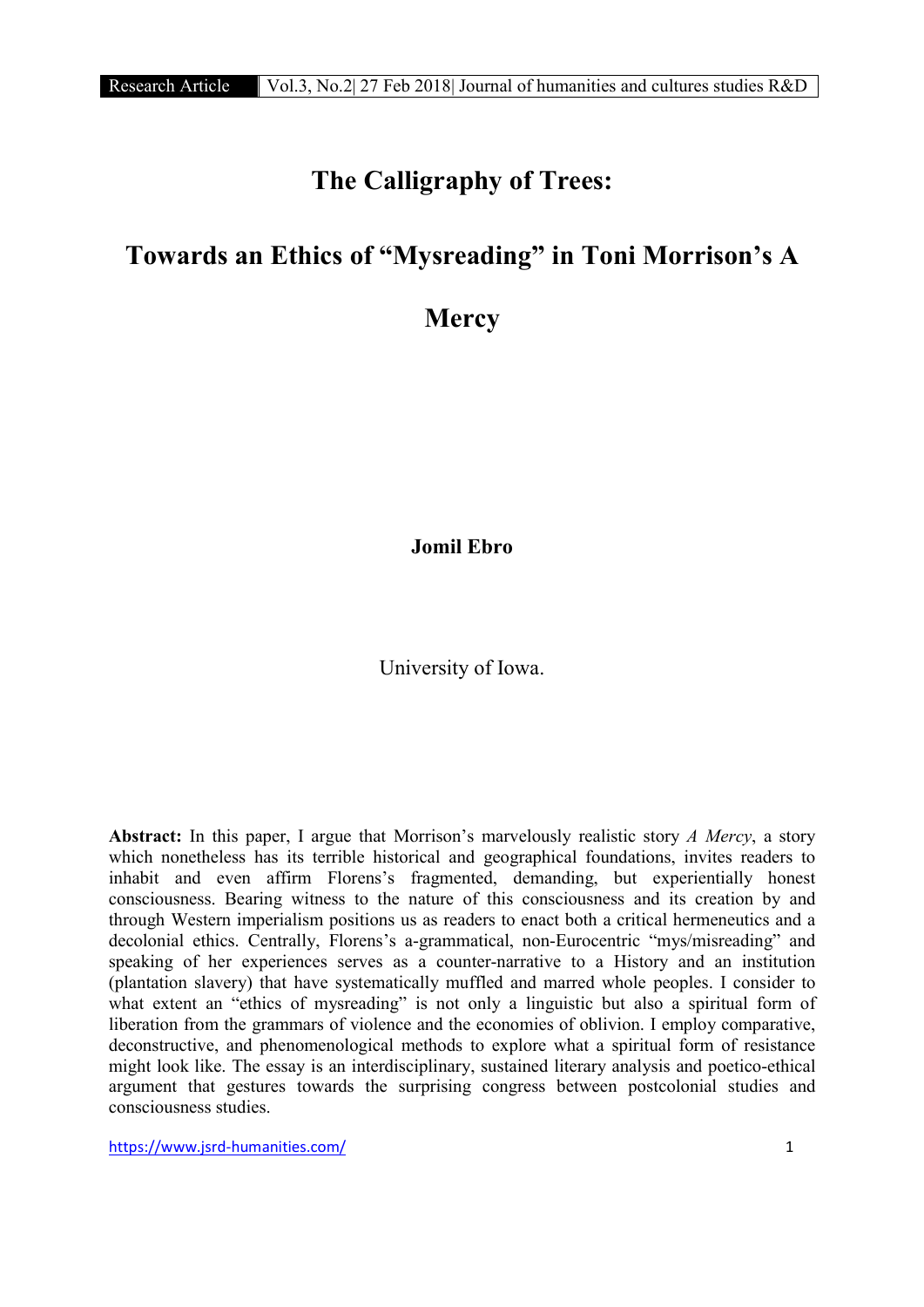Keywords: Morrison, postcolonial, ethics, poetics of oblivion, consciousness, phenomenology, slavery, spirituality, relation

*Half of what I say is meaningless; but I say it so that the other half may reach you.* 

-*Kahlil Gibran*, Sand and Foam

By taking seriously unconventional and even subversive approaches across disciplinary borders (literary, philosophical, ethical, political, etc.), we can render more inclusive our ways of interpreting cultures and communities that resist homogeneity and historical erasure. In a postcolonial context, for example, we find the need for a crucial hermeneutics such as George B. Handley's *poetics of oblivion* which "recognizes oblivion [in the form of elided peoples and events]—that is, not what is remembered but what is forgotten and therefore unsayable" (Handley 27). In order to evaluate with "greater honesty and humility" (26) the shared historicities of the Caribbean, Central and South America, as well as the U.S. Southern Plantation states, Handley looks to literature's capacity to address history's innumerable absences and silences. Instead of being an epistemology that presumes it can represent a univocal and all-encompassing history of New World colonializations, a poetics of oblivion recognizes the hemispheric traumas that cannot be recuperated, offering "a potentially more ethical way to give representative shape to these elusive historical patterns that link the U.S. South to other regions of slavery" (27). While Handley understands the scholarly desire to separate the enslaved cultures of, say, the U.S. South and the Caribbean nations into discrete historiographies, he argues for the "ethical obligation to learn to read cross-culturally throughout those regions affected by the historical patterns of Plantation America and to commemorate that which was lost in their mutually shared histories" (27). Handley does not necessarily elaborate on what this kind of critical and psychological "commemoration" might look like, but he does see literature's potential to open up an alternative space wherein the political, ethical, and aesthetic include each other's horizons in the hopes of reclaiming, or at least reimagining, the oppressed histories of Western modernity and globalization.

If Handley's "poetics of oblivion" primarily seeks to mourn and account for what cannot be said in each of our sayings—seeks to articulate a sense of those historicities that are lost then we are left urgently to ask: what kind of social and epistemic framework is needed to positively enunciate or register one's trauma as a new and necessary speech of the world, to speak *after* being silent or silenced? How do we account for the erasures of trauma, even as they try to be brokenly read; as they try to persist in the world of the living, of the persevering?

https://www.jsrd-humanities.com/ 2 In light of these questions, we see more intensely the capacity of Toni Morrison's texts to host a plurality of worlds where alternative forms of survival persist; indeed, her stories often acquire and rearrange many identities, temporalities, and spatialities. In particular, through an analysis of the multi-literate responses of the character Florens in Toni Morrison's novel, *A Mercy*, I propose to explore one possible ethical complement to (and continuation of) Handley's poetics of oblivion. I propose that the notion of an indeterminate and inalienable (though not necessarily impervious) process of persevering through cultural and political oblivion (in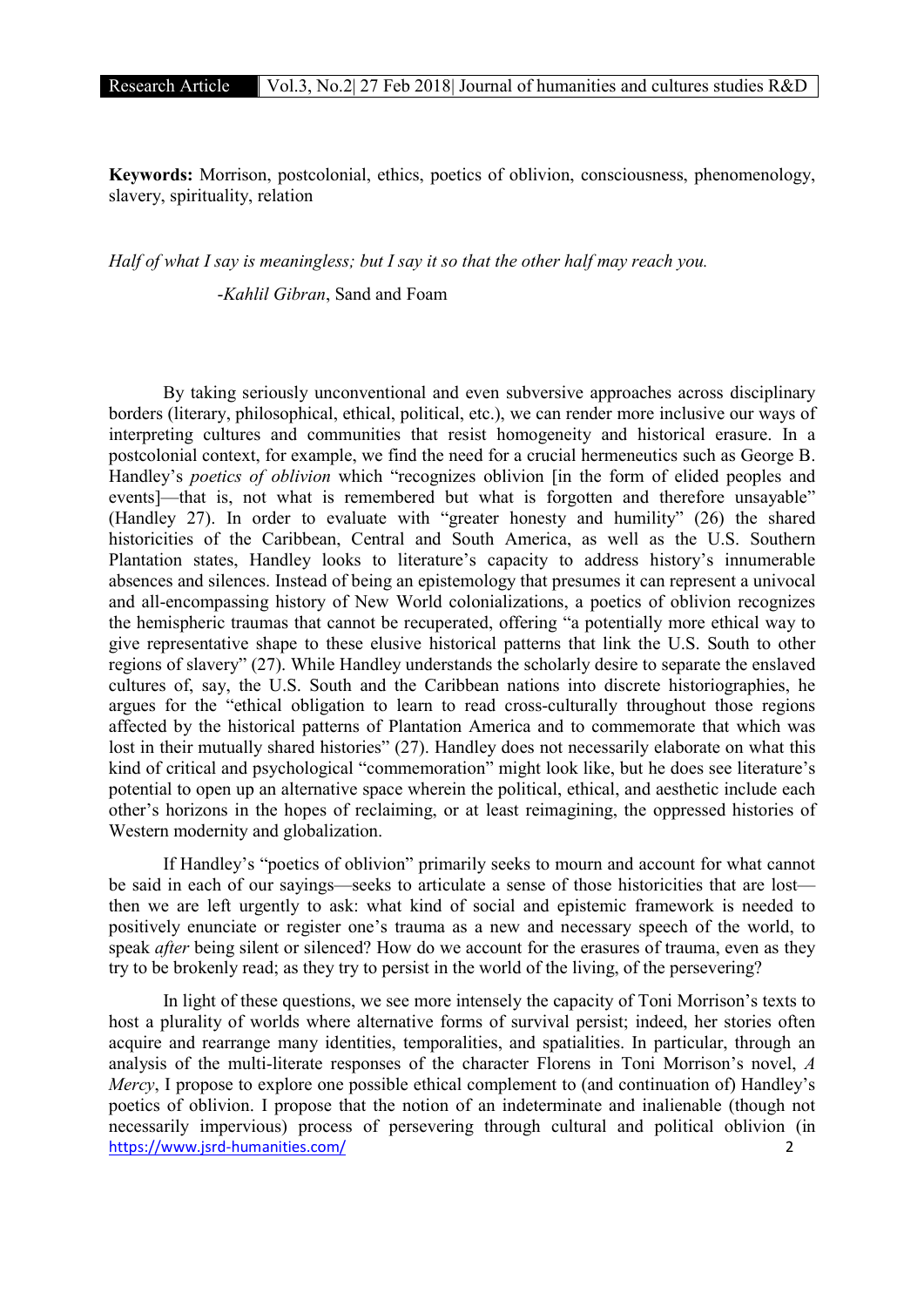Handley's provocative sense) has transnational implications. Reading Morrison's *A Mercy* as powerfully correlative of real-life experiences within forced familial separations and migrations, I argue that the process of living with and through a recuperative anguish, if you will, often consists of a deterritorial, polyvocal re-translation (and therefore, transformation) of a people's trauma—a radical if unpredictable co-relating and perceiving that I shall call the *ethics of mysreading*. This ethics cuts both ways: the alternative, sometimes inexplicable perceptions by a story's characters enable us, as readers or critic-citizens, to keep open the polyvalent, and even liberatory, possibilities of traumatic events. Articulating her own sense of the deterritorial and polyvocal nature of communicating global atrocities, Morrison declares, "Language can never 'pin down' slavery, genocide, war. Nor should it yearn for the arrogance to be able to do so" (quoted in Handley 28). Handley's poetics of oblivion speaks to the fact that we can be exiled in language and history, both of which are and continue to be patriarchal by practice. Correlatively, an ethics of mysreading attests to the ways we might "migrate" from and through these exiles in an attempt to recover that primal, even spiritual, endeavor to "mercify" one's life, so to speak to make fragile, forgiving, and—in the case of Florens's mother— *matriarchal* sense of it. In what follows, I give both the theoretical and phenomenological reasons for regarding the speaking of and against colonialism and gendered violence as a "mysreading," and I draw the connection between mysreading and its spiritual import.

https://www.jsrd-humanities.com/ 3 This neologism "mysreading" may prove fruitful in the sense that Florens and her hybrid<sup>1</sup> oral-compositions (her composing of a "talking-house," for example) re-create a 1690s America for us that has been "misread" and egregiously ignored by History. That is, if history and the notions of civilization are written and archived by the winners of conquest, then those people left out of and conquered by formal representation are, in a most basic sense, perceived (literally *read* through one's values and beliefs) and then portrayed and controlled in the most appalling and distorted of ways. Florens's own a-grammatical, non-Eurocentric "misreading" (misreading in the rather straight-forward sense here) and speaking of her experiences might then serve as a counter-narrative to a History and an institution (plantation slavery) that have systematically misread and marred whole peoples. Furthermore, the orthographic adoption of the prefix "mys-" helps to evoke the kind of "reading" of the world that Florens is capable of. The prefix comes from the relation between the Greek words, *mystikos*, meaning "secret, mystic," and *mústēs*, meaning "one who has been initiated." A further nuance was added in the Latin derivation, *myein*, meaning "to close, shut," (*OED*, 2006: 496). Florens's unique expressivity, I argue, operates on the level of both the mystical and the cultural: mystical, because Florens's language is spiritual in nature and "closed" off from (and by) purely rational discourse; and cultural, because her language is nonetheless founded by a trans-continental institution that has "initiated" her and many others into a violent, racialized economy. Methodologically, and as some of my analyses will bear out, the adaptation of "mys-" allows me to hold in tension Florens's (and by extension, the subaltern's or systematically oppressed person's) mode of being which is obscure and singular (*mystikos*), *and* her mode of being which is transparent and plural—that aspect of her self (whatever we mean when we say "I") that is universally "initiated" in the most foundational sense, in the sense of *mústēs* ("initiated"), which is elaborated in the Latin *initiatio*, meaning "the form or ceremony by which a person meets the world" (*OED* 374). Despite Florens's irreducibly situated trauma, the equally irreducible modes of her communication compel us to ask: what is the nature of that which can witness trauma or hope? What is it that founds or *initiates* the knowing with which our suffering or grace is known? What is it if not consciousness itself, that which is—regardless of time, place, ethnicity or ideology—"the form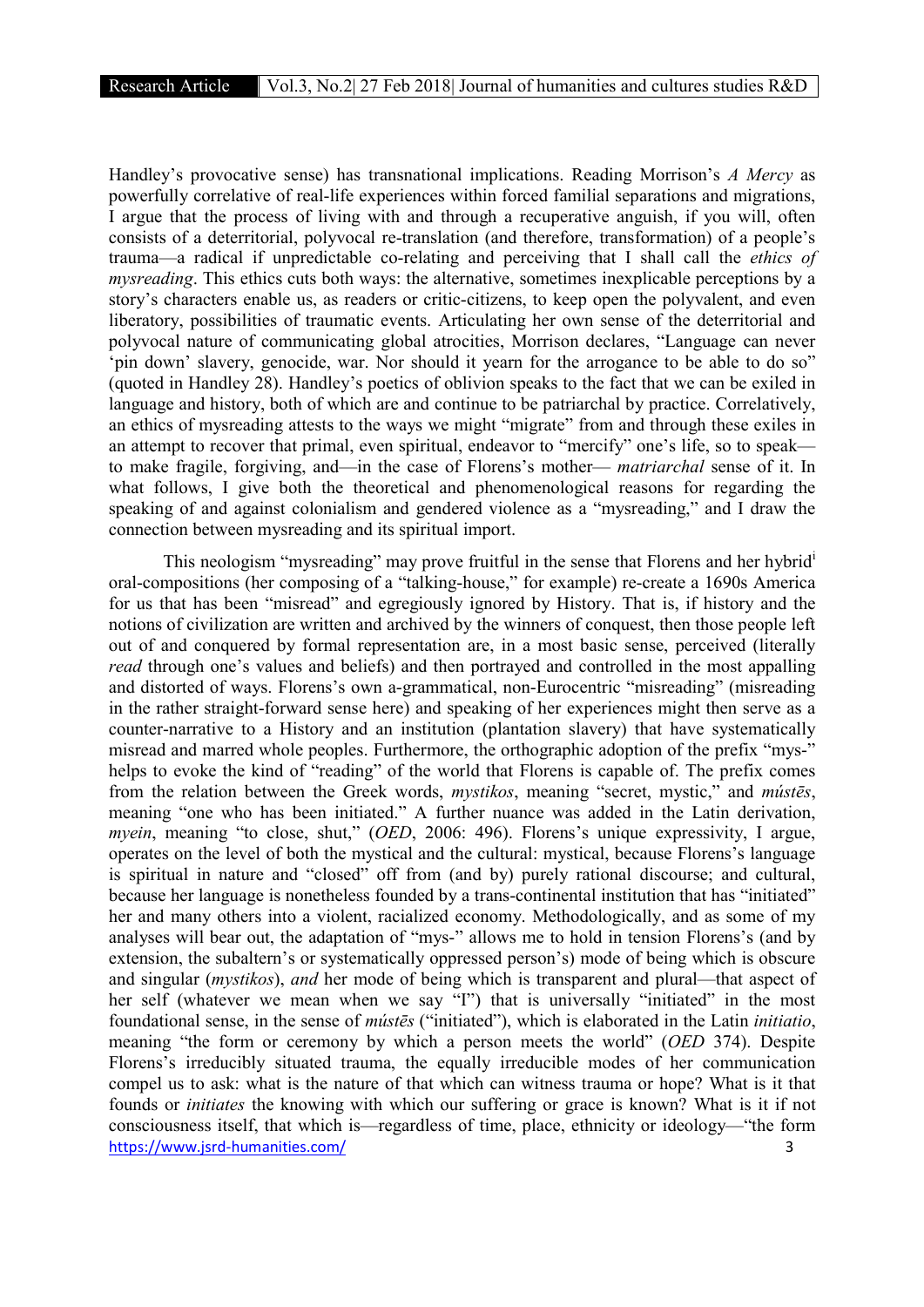or ceremony by which a person meets the world"? In other words, a deconstructive yet transversal use of "mys-" allows me to argue for what Florens herself might have to say about the way we actually *experience* the acts of remembering and perceiving.

Finally, this operative use of the prefix "mys-" serves to pivot not only the *postcoloniality* of Florens's conflicted relationship with institutional power, but also the *interiority* of that postcoloniality—what is indeterminate, ineradicable, and traumatically *sui generis* about the internalization of her encounter with imperialism. Meant to be at once postcolonial and personal, this heuristic finds an alliance with what Paul Gilroy (1993) calls "the processes of cultural mutation and restless (dis)continuity that exceed racial discourse and avoid capture by its agents" (2). As the term suggests, "mysreading" should be used to conceptualize Florens's subjectivized politics indexically rather than fixedly, to trace and provisionally speak for (*pace* Spivak<sup>ii</sup>) the myriad and intricate filaments of refusal, negotiation, and transformation that have gone largely unrecorded in the lives of transplanted Africans during "New World," mercantile imperialism.

In this sense, mysreading is the obverse (though not quite opposite) of a poetics of oblivion because it endeavors to co-relate back into the world (hence its ethical outlook) through language and, as such, represents the creative "excess" that can emerge from within oblivion, from within the void of trauma. By "excess," I mean a socio-symbolic disturbance that necessarily entails a sort of surpassing of an imperialization in that it sets off multiple antagonisms and counter-discourses that "exceed" and surround the initial moment of oppression.<sup>iii</sup> This movement, of course, is not always liberating, but it is literally *up-lifting* in that it is a passage into another place. As this responsiveness can sometimes take surprising, uncanny, and non-logical forms, it might also be thought of as an excess in being as the *other in oneself* (whether we call that modality queer, or liminal, or unconscious). We will see how Florens actuates this "excess" at the core of our being, an excess of relating to the world that is the obverse of the oblivion that comes from being abandoned by that same world.

I would say a word about how this sensory and decolonial process encompasses spirituality or a spiritual awareness. When engaging with a text, we might say that to demand someone to read in the conventional or correct way effaces the "spirit" of the reader (and the spirit of reading), that indescribable and therefore undismissible consciousness of her or his being from which all relation emerges and to which it returns. In other words, the dimension of our subjectivity that is responsible for the most foundational kind of reading—perceiving and cocreating the world—is left unread and soon rendered unimportant if not non-existent. I suggest the term, "spirit," which will be central to the notion of mysreading, is neither arbitrary nor abstract, despite appearances; other terms in the history of this conception could have been selected, but their import tends to be either culturally biased, misleading, anthropocentric, or too abstract without attending to an earthly context.<sup>iv</sup> Deriving an ethics of mysreading from *A Mercy* is an attempt to recuperate that "spirit"—different for each of us, but made universal by its diversity—which allows us to read the world in an "excessive," non-effaceable, *un*oblivious way. That dimension of our being that can relate "excessively" implies that it is unquantifiable, not bound to reduce reality to binary codes, including the ultimate code of time. If time is the internal reference point by which we unquestionably tend to measure experience, and if we depend predominantly on a personal ego to further limit and separate experience (e.g., *my* time is not *your* time, *this* time is not *that* time), then to break the barrier of the ego is to break the barrier of time. And do we not intuitively say that what affects our "spirit," or what feels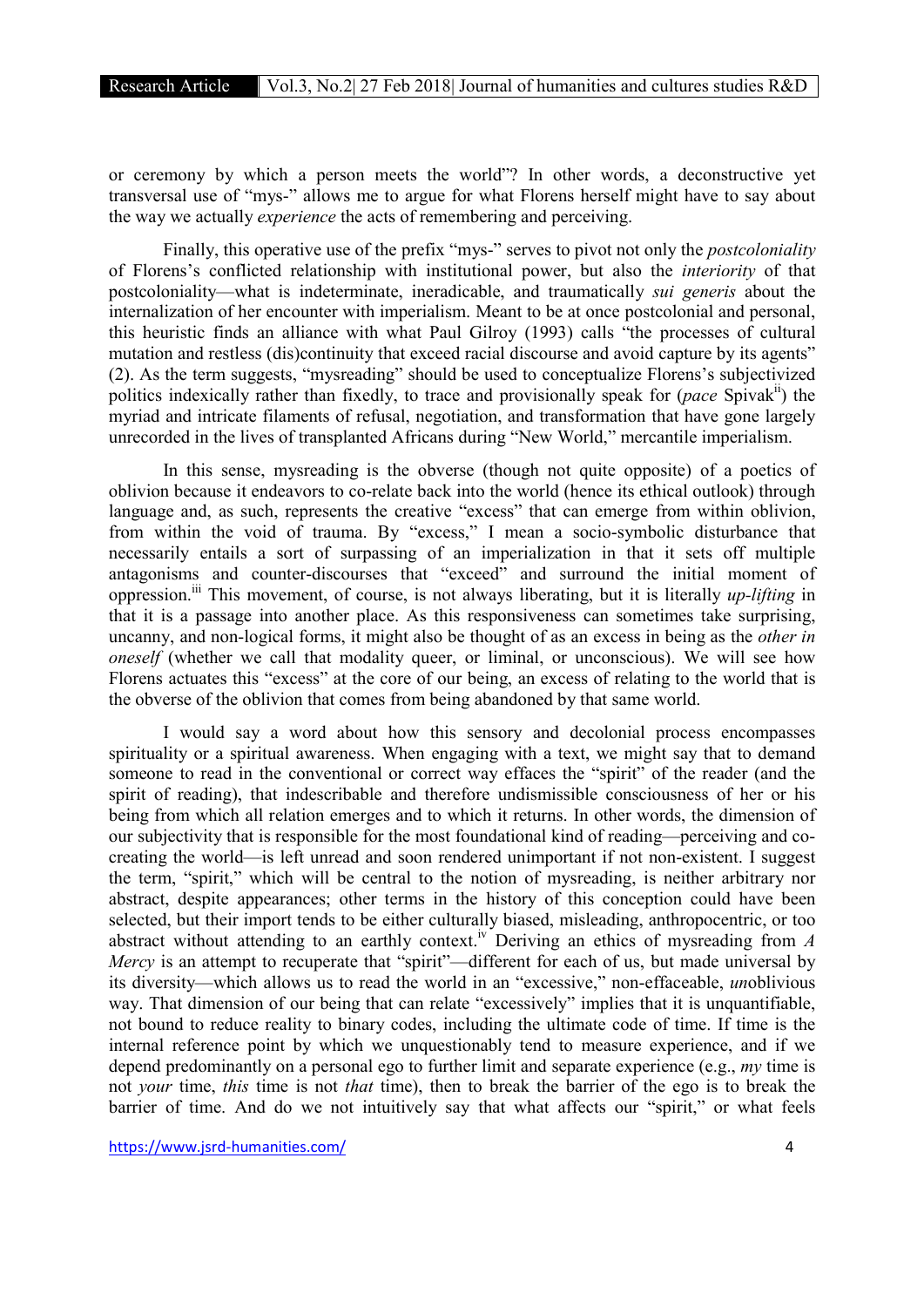"spiritual" to us, is *timeless*? To the extent that we can establish a relationship with the timeless in the midst of the time-bound (boundaries which are often determined patriarchally and univocally), we influence our consciousness, which changes our perceptual experience, which changes our subjectivity, which changes our relations, which changes our choices, which changes our ethics.<sup>v</sup> If Robert Musil's injunction that one needs "to live as one reads" (615) has more than a literary appeal, then we must not skim as to what it takes to address the excessive, though never really exhausted, ethical and political relationship between reading and living.

This paper, then, seeks to add to our critical understanding of the stakes, ambivalences, and transformative silences uncovered by an ethical reading of the postcolonial lifeways that persist, and which are elusively but phenomenologically narrated in, Morrison's *A Mercy*. In creating the ghostly and insistent prose in her novel, Morrison captures the rhythm of longing, its enticements and inertias. Memorially and even communally, a dramatic meditation results in which, paradoxically, it is through accepting the seeming instability and emptiness of life that one draws the strength to live and the reason to act.<sup>vi</sup> This acceptance, this allowing, perilous though it can be, is inaugurated by mysreading, that synaesthetic, pre-conceptual languaging that endeavors to communicate the co-sentient ground of being from which all oblivion–and mercy emerge.

I will make a case that *A Mercy* encourages an ethics of mysreading in three sections: in the first, I will trace the primal moment of mysreading between Florens and her mother and how it anchors Florens's identity, colonized yet daringly equivocal. On the one hand, the initial trauma of their separation reinforces the racialized destructiveness of plantation slavery, the feminization of conquered geographies and peoples, and the commoditized cosmology of Western imperialism. On the other hand, that separation compels Florens to create a form of survivance, almost *ex nihilo* in the aftermath of such trauma. In the second section, I analyze more closely the culminating revelation of Florens's "talking room," and how this space could not have existed without Florens's unique mysreading of and relation to the Others in her world, including the otherness in herself. With the aid of thinkers like Maurice Merleau-Ponty, Jacques Derrida, Edouard Glissant, Ian Baucom, and Frantz Fanon, I do a phenomenological<sup>vii</sup> reading of *A Mercy* to build a stronger theoretical and inter-disciplinary case for mysreading and the decolonial, even spiritual, awareness it can disclose. Although each of these thinkers theorize the domain of ethics in culturally and historically specific ways, what I see them holding in common is an ineliminable "totality" that, contrary to postmodern suspicion, is paradoxically ethical in that it interrupts and dismantles those discourses and behaviors (in this case, orientalist/otherizing discourse and racial and psychological oppression) which must totalize in their imagined need for security and power; discourses and behaviors which presuppose the reality of a separate and materialist self. Moreover, these ethical thinkers, whose sometimes radical frameworks I seek analytical resilience from, don't just constate but *perform* a faith in a nontotalizing total self, that ultimate and immovable alterity within ourselves that gives itself to—and is therefore response-*abled* by (i.e., put into the relation-that-is-responsibility)—the alterity in others.<sup>viii</sup> This shared, inescapable, and thus "totalizing" alterity, or what Derrida will call (after Levinas) a "transcendence within immanence" or "beyond-within" (*au-delàdans*), whose experience is full but whose accessibility or communication in language is necessarily partial<sup>ix</sup> (Derrida 1999: 138), is a "totality" of a different order than the totalities demonstrated by traditional Western humanisms and philosophies because it refers to a beingness that founds and greets—and is founded and greeted by—the multiplicity and diversity of beings within it. If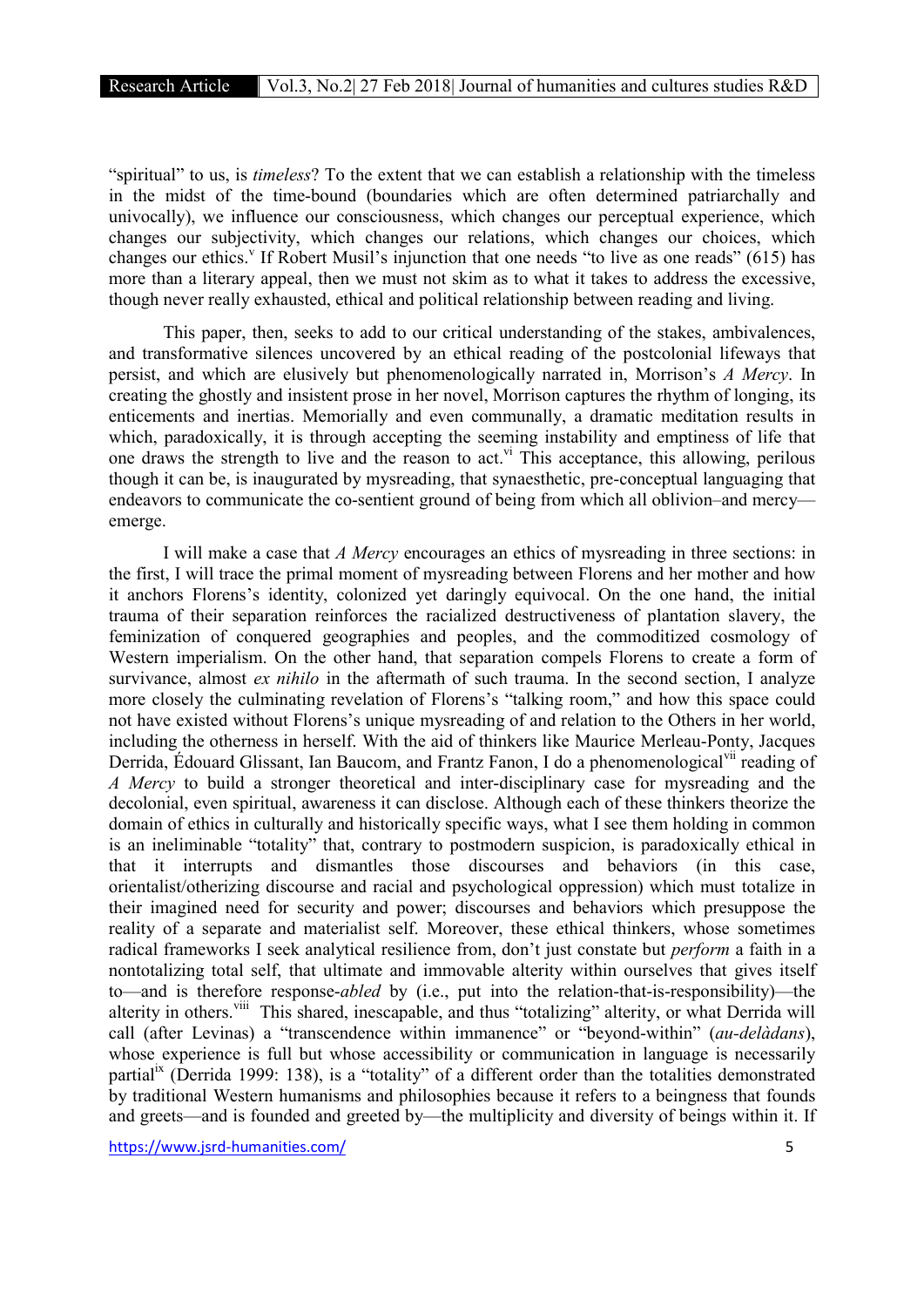this beingness is assumed and abbreviated every time we say or think, "I," it is the I or self that does not exist *over* and *apart from* others, but *with* and *as* them.<sup>x</sup>

Lastly, alongside cultural theorists like, Mark Sandy, Laura Doyle, and Françoise Lionnet and Shu-mei Shih, I discuss the ethical role of nature figured in the "wilderness," and then gesture towards the contributions an ethics of mysreading might share with studies of creolization, transnationalism and, alas, our own everyday reading and hearing of voices, real and imagined. To recapitulate, I will argue that while Florens's misunderstanding of her mother's act of mercy initiates her trauma and inducts her into a plantation economy, it also inaugurates her capacity for *mysreading*, for engaging a realm of fraught language and a spiritually irreducible, plurivocal or "creolized" self which, together, eventuate a counternarrative to colonial discourse. In turn, Florens's mysreading expands our own hermeneutic possibilities as "mysreaders" to recuperate (and practice making) the polysemous and even compassionate "excesses" that constitute perception itself.

I. Family Matters and Also Materializes: *The Primal Scene of Florens's "Mysreading"*

#### While we do not know it at the time we begin reading *A Mercy*, Florens is an

orphaned sixteen-year old girl who is doing a "telling" that is not meant to "hurt" (Morrison 3) her addressee, the blacksmith with whom she fell in love. Since Morrison quickly casts us as hearers of Florens's most striking memories, we cannot help but feel that Florens is addressing us and not just the blacksmith. We hear from Florens that her mother's owner, D'Ortega, is in debt to the plantation owner Jacob Vaark. Jacob offers to take away Florens's mother and infant son to settle the debt. The mother intervenes and begs Jacob to only take Florens. By the end of the novel, we learn that, unbeknownst to the eight-year old Florens, her mother foresaw, and with good reason, Florens being sexually violated if she remained in D'Ortega's household. Thus, the limited yet plangent memory of the separation haunts Florens throughout the novel and constitutes the primal scene of mysreading: "Take the girl, she [Florens's mother] says, my daughter, she says. Me. Me. Sir agrees" (8). Florens's alternatingly anguished and tender confrontation with her mother's decision crosshatches the movement and form of the story. Consequently, Florens exemplifies what Édouard Glissant calls "errantry" or "errance," that "revelatory wandering" (16), psychic or otherwise, from one's home place of control. For Glissant, while errantry may result in "erroneous" paths, it more importantly signals and salvages interior freedom. In turn, one comes upon the very freedom to (re-)shape an interior in the first place, that endangered grace in the self out of which one's own language can be gathered and eventually directed.

Thus, if this familial sundering is the primal scene of unhomeliness or traumatic errance, it is simultaneously a spiritual rupture that reveals an opacity in the most open sense, in the sense that infinite possibility or ontic unfinishedness, as it were, unfolds itself and suddenly thrusts its beholder into a constructive void. Toward the end of Glissant's novel *The Overseer's Hut* (*La case du cammandeur*, 1981), it becomes apparent that knowledge, especially self-knowledge, is an infinite process, always deferred and never fixed. As the principal character Mycéa says, "No no, there is no end, don't say that you understand, say that you have called out all along the Path"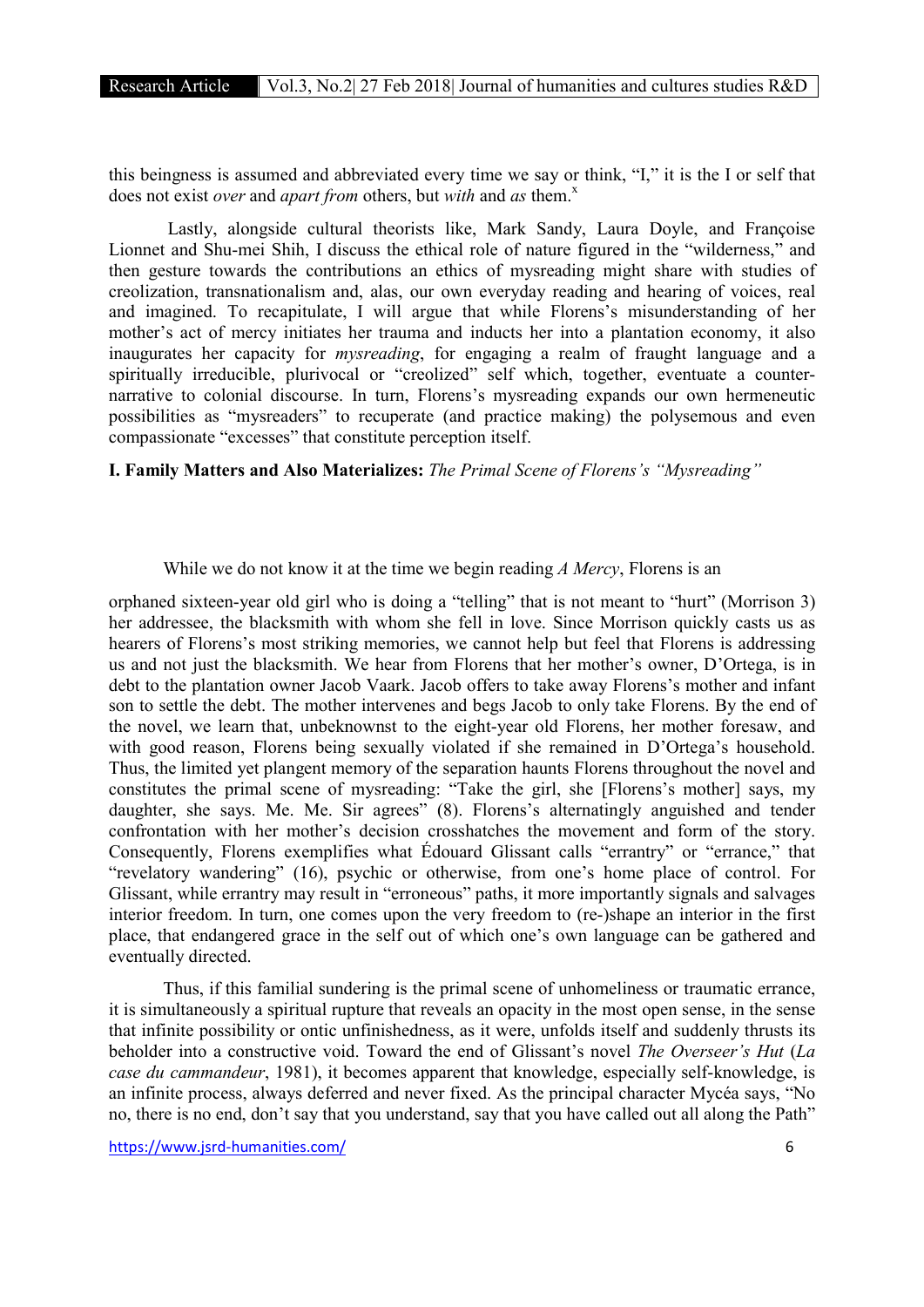[*tout au long de la Trace*] (198). If we are to grant Morrison's characters historical validity and resonance, despite their fictive plenitude, we, too, as readers must admit an opacity of the text which never allows it (and its historical allusions) to be grasped as a whole. Taking our cue from Morrison's transplanted and homeless characters, we see that reading becomes a veritable form of "errance" in that the committed reader or "one who is errant [*l'errant*] (one who is no longer traveler, discoverer, or conqueror) strives to know the totality of the world and yet already knows he will never accomplish this—and knows that is precisely where the threatened beauty of the world resides" (Glissant 1997: 20). On behalf of Florens, her a-grammaticality is not aberrant from *her* point of view, from the point of view of one whose destiny has been maimed by a dehumanizing and monolithic grammar. Florens thus subtly erodes empire-building at its core: in language. As Glissant scholar Cecil M. Britton (1999) trenchantly argues:

the historical trauma of transportation has permanently *excluded* the possibility of an essentialist conception of a natural, authentic mother tongue equating with a natural, authentic identity. The response to this situation, Glissant claims, is counterpoetics, which, rather than fantasize about a lost natural language, works to confront, subvert, and partially *reappropriate* the language of the oppressors—but in the knowledge that what will result will be a constrained, compromised, and "unnatural" social construct. (46-7)

Florens's primal trauma, then, is not only the external separation from her mother, but also the internal separation from the Western "father" or overseer of colonial language and culture. Although rasped with peril and an irremovable grief, Florens's counterpoetics speaks above and through the colonial *langue* with her pre-colonial *language*.

In a plausible if more codified approach, Morrison scholar Jean Wyatt reads the primal trauma through the framework of psychoanalysis. As evidenced by Florens's presumably unconscious resentment and rage inflicted onto the blacksmith's infant adoptee, Malaik, Wyatt argues that Florens's particular interpretation of being separated represents an Oedipal desire for the law-like mother's love. As Wyatt argues:

Within the interpretative frame of sibling rivalry, Florens can read "Take the girl" only as the signifier of rejection in favor of the boy. Again, the mother's narration of the scene reveals a quite different motive than Florens attributes to her. The mother focuses entirely on the sexual threat to her daughter, barely mentioning her son: it is Florens who is central to her thoughts and to her love. (6)

On a palpable level, Florens indeed misunderstands (in the ordinary sense) her mother's words and intentions. Otherwise, she would not feel so forsaken and there would be far fewer "tellings." However, is it possible that Florens "mysreads" her mother's words in the way I have sketched? If we look at the crucial enunciation again, we see that Florens interjects her *present* sense of self in a monologue that does not come from herself, but from her mother: "Take the girl, she [Florens's mother] says, my daughter, she says. *Me. Me.* Sir agrees" (Morrison 8, emphasis mine). The syntactical switch from a nominative pronoun ("she") to an oblique one ("Me") suggests that Florens does not read the historical event of separation accurately; she *mysreads it retroactively, demonstrating that the apparent past can be inflected by the present,*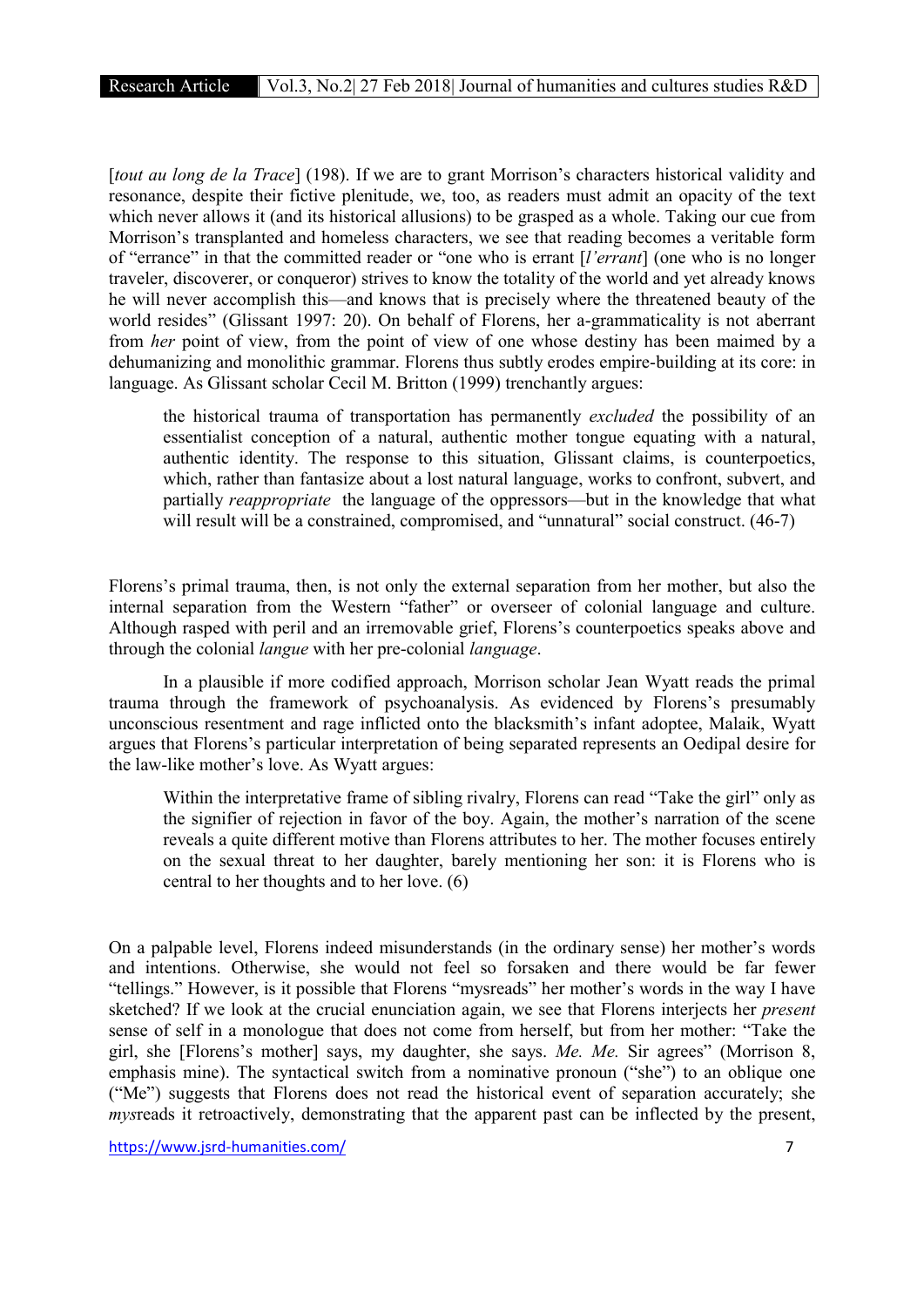and vice versa. While the trauma is undoubtedly there when Florens interjects the "Me. Me.", a will-to-alterity also emerges—a desire to both abide as one's self and to abnegate one's self during this most social and symbolic of ruptures. Florens's counter-oblivion is nascent as her telling unearths both her mother's voice and her mother's living presence: Florens's use of the subjective genitive, "my daughter," literally allows us to hear, if briefly, her mother's plea to D'Ortega, while the anaphoric "[*Take*] Me. [*Take*] Me." interjects a subtle but fateful accusative case which homophonically suggests Florens's willingness to not only empathize with her mother's insufferable choice (preternaturally sacrificing herself at a young age), but also console the inconsolable act by recuperating her mother as perhaps the true and lasting addressee of her tale, as "Me. Me." sounds very similar to "mamãe," the Portuguese word for "mommy."

In several moments, it appears that Florens does not succumb wholly to her various oblivions or losses; we find her often transforming them, coloring them. With phraseology that has to do with faces and their movements, Florens is specifically learning ways to *read*: "[Mother is] saying something I cannot hear. Saying something important to me…" (9); "That is better than a minha mãe standing near with her little boy…. [S]he is always wanting to tell me something. Is stretching her eyes. Is working her mouth" (119); "He [Malaik] is holding her hand. She [Florens's mother] is moving her lips at me but she is holding Malaik's hand in her own" (162-3). As this last scene suggests (which is not real and comes from Florens's dreams), Florens has developed an identity that is capable of embodying apparent multiple temporalities and spatialities at once. Even in her conflation of dream and reality, she is mysreading a situation that, wittingly or not, helps her bridge gaps in her comprehension. Florens's resolute, though not quite stoic, tone in the above passages and others suggests that she sees beyond empirical fact and towards spiritual fulfillment—and not any normative fulfillment, but a fulfillment meant *for her* (recall: "Me. Me."). Wyatt's suggestion that many of Florens's actions signify repressed desires is fair enough. After all, Lacan, even in his unorthodox case studies, has always come to the conclusion that language names what is not (always) present and substitutes a linguistic sign for it, often in the form of a sublimated act that is more symptomatic than veracious (Lacan 207). But the act of reading, "correctly" or otherwise, is by nature a multi-relational engagement and, therefore, a primal ethical act: it must relate to a world that is so vast and complex as to compel us to represent it carefully, to name it, to be humble before it, even if we often overlook this humility upon mastering a language. That Florens can link together seemingly incommensurate events; that she can bestow the benefit of the doubt that her mother is "always wanting to tell me something," suggests what kind of ethical recourses we might seek in the plantation life-world. $x<sup>1</sup>$ 

If we grant that Florens manifests moments of mysreading in the way I am

construing it, then we must take a closer look at how Morrison both endorses and interrogates language in the service of our own possible ethical mysreadings as readers. For instance, because the various women in the novel, regardless of class, are all governed by the structuring logic of colonialism, Morrison depicts the white Mistress Rebekka speaking in a way that we would normally attribute to Florens: "How long will it take will she get lost will he be there will he come will some vagrant rape her [Florens]?" (84). The lack of punctuation and modifiers here can easily cause confusion in our reading. But these elements precisely encourage an ethical mysreading of Rebekka's own perilous upbringing. The velocity and vacancy in this sentence not only suit her state of mind, but they recapitulate the viscerality of Florens's initial separation: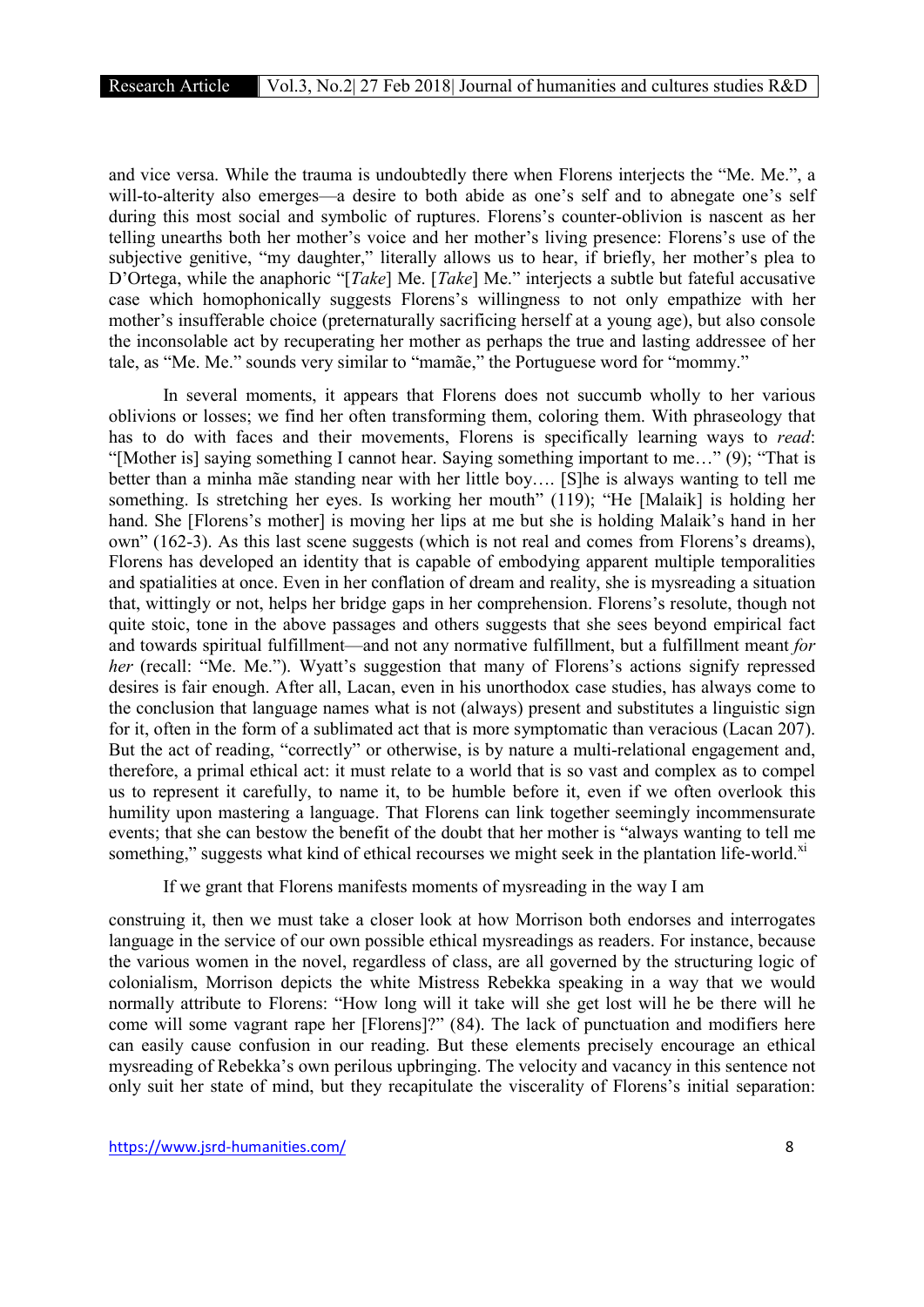how quickly and breathlessly Florens was removed from her family and thrust into both a literal and spiritual wilderness.

Thus, mysreading might suggest that the novel's momentary, narrative "deaths" of (Western) grammar metonymize the imminent death that bought-slaves experienced upon being torn asunder from their families or communities. Stephen Deyle, for example, has compiled many harrowing first-hand accounts of adult slaves who unanimously describe being sold away from all that they knew as the "epitome of a traumatic experience" (250). Accordingly, Morrison's punctuations of anti-realism and anti-positivism in the novel display not only stylistic guts but arguably reflect the coerced response to the Anglo-European exercise of bio-power. As Deyle reports:

Sale and bodily internment meant that they [slaves] would almost certainly never see their families or friends again, and in many respects, it brought the same type of finality as death. (252)

It has been estimated that at least half of all slave families in the Upper South were broken through…the sale of either a spouse or a child. (246)

The very act (and systematic act) that discursively and, later, institutionally equates being black with being sellable as property reveals a triple expression of power: it violently conceals the personhood and freedom of black persons; it doubles the form of conquest by "feminizing" both colonized persons and their land, allowing Western anxieties towards ethnic difference and heterogeneity to be legitimized in fantasies of rape and order; and it facilitates the utilitarian process of establishing a purportedly universal, rational, and absolute metaphysics.

This trans-American policy of abstracting the subjectivities of African and other indigenous peoples in the name of not only commerce but also a cosmic mastery of nature has its immediate precedence in European Renaissance and Enlightenment expansionism. The orientalized and baroque geography of pre-modern travel morphed into the militant geography of mercantile imperialism and the triangle trade, as the quixotic but unyielding merchant ships of Portugal, Spain, Britain, the Netherlands, and France began to shrink and bind the world along official trade routes. In order to universalize the goals of establishing not only a limitless imperium of commerce but also a limitless imperium of knowledge, European imperialism required both the geographical and psychological erasure of cultural difference. As Francis Bacon (1561-1626) would confess, "My only earthly wish is to stretch the deplorably narrow limits of man's dominion over the universe to their promised bounds" (Farrington 62). What is more, the application of Bacon's world vision entails not only a "gendered erotics of knowledge," as Anne McClintock has examined (1995: 23), but also a racialized economics: "I come in very truth," Bacon asserts, "leading to you [England] Nature with all her children to bind her to your service and make her your slave" (Farrington 62). Hegel too, as a pre-eminent philosopher of the master-slave dialectic throughout history, declares in more damning terms: "Africa has no Historical part of the world…it has no movement or development to exhibit" (Pietz 45). As part and parcel to the politico-intellectual veiling of paranoia, the feminizing,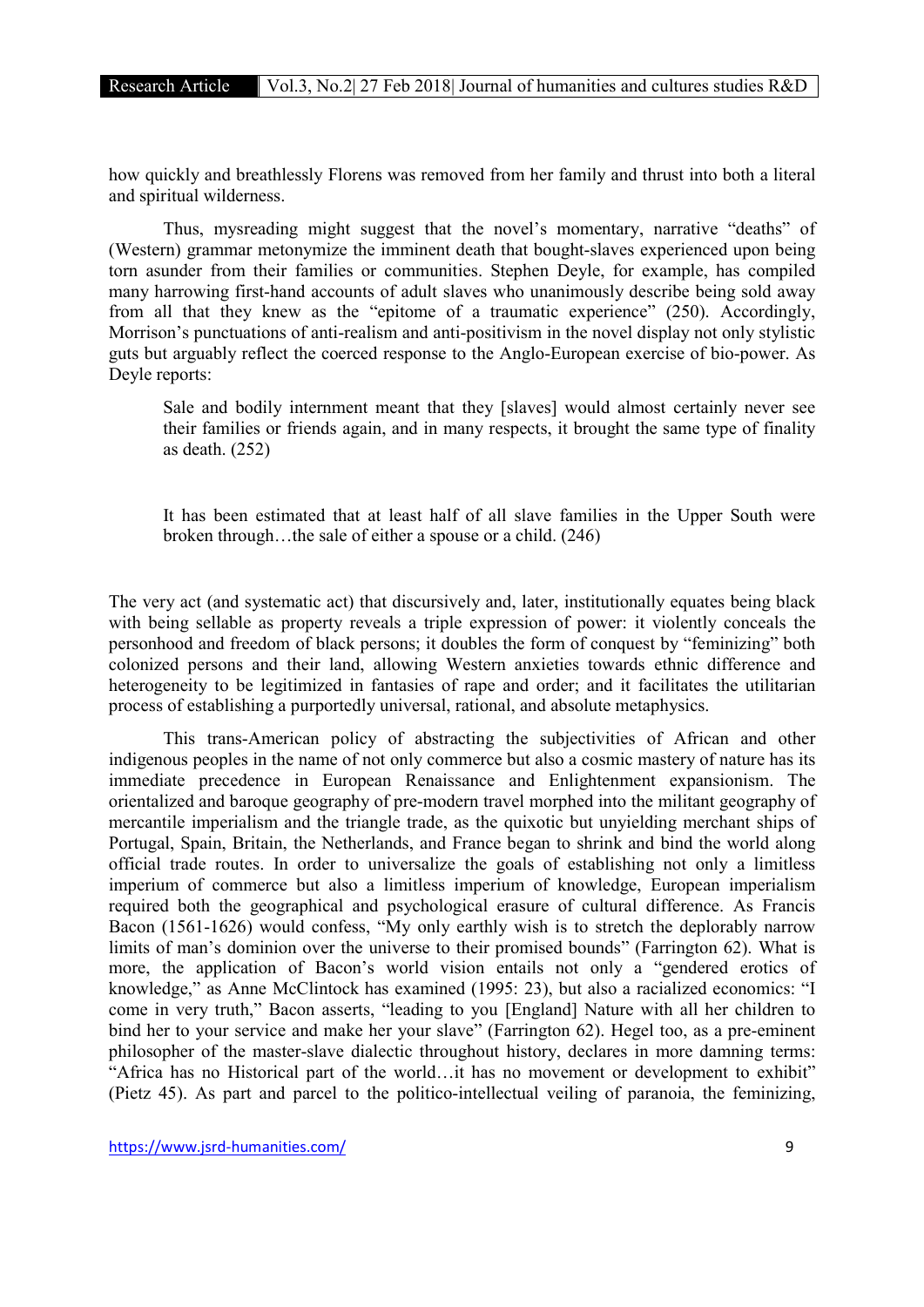racializing, and commodifying of a land and its people are compensatory mechanisms designed to drown out and drone over the male (perceived) loss of control, identity, and sexual freedom.

Consequently, as in the case of *A Mercy*, for slaves to articulate their memories and dreams in ways that challenge the binary grammar of private property signals a move to remember and recuperate personhood, self-value, and a sense of belonging. According to Glissant, the historic plantation crystallized into a topology of "immobility and fragmentation." But it was because of these reified axes, not despite them, that displaced Africans could invent fluid and unrelenting "modes of Relations" (65). Furthermore, if we consider Jessica Adams' powerful point that the literal translation of "nostalgia" from the seventeenth century is "wounds of returning," which in turn would extend to signify "a state of ontological homelessness" (Adams 5) characteristic of modernity, then certain disruptions of patriarchal language and usurious discourse can warrant productive "oblivions" or unearth necessary nostalgias. Mysreading here serves as the hammer and chisel to help crack open the subjective historicities that get subsumed under the monolith of objective History. The metaphor might be apropos, considering Florens, in her rage against the blacksmith, violently evolves into a new self, despite feeling that she is "nothing" (Morrison 167) to the blacksmith: "Feathers lifting. I unfold. The claws scratch and scratch until the hammer is in my hand" (167). Paradoxically, the purpose of her fighting with the blacksmith is the peace it might afford her upon learning to let him go. In a way, Florens is revisiting the primal separation from her mother. She is going through another kind of death to be reborn. It is a moment when the "shells of the eagle's eggs quiver and one even cracks" (73).

As Florens's rattled, interior monologue during her and the blacksmith's domestic agon suggests, Florens's seeming relapse elementally re-writes an American history that we, as readers, know to have actually unfolded: the avian imagery recuperates a natural world that is not yet overcome by an anthropocentric one. The land, while still allegorically feminized through Florens (and suggested by the homology between her name and the Latin word, *flora*, which refers to a region's species of plant life as a whole), is no longer a passive counterpart to the shaping force of male technology (the hammer). As wild bird, Florens does not remain struck down with the hammer but strikes with it. In other words, Morrison has a displaced *America* talk back—thrash back—at a possessive *Amerigo*.<sup>xii</sup> If the Anglo-European male anxiety about origins and purity manifests as the insistence to name and domesticate, then that anxiety is exacerbated when someone or something different (a woman/a colonial Other/an uncharted land) confounds the reproduction of the same. Even though Florens's lover, the blacksmith, is African and free, he has been pervaded, if survivalistically, by the white Master's insistence on commodifying life and even by a racialized surname which is reified into his only name in the novel: he is *black* and he is *Smith* (or at most, "smithy"). Upon striking down Florens after prejudging her abuse of Malaik, the blacksmith betrays his colonial mimicry in his inability to categorize Florens's otherness: "You are nothing but wilderness. No constraint. No mind," he tells her (166). Simultaneously woman and child ("I fall and curl up on the floor. Tight," Florens says [165]), Florens sensually pleads for the blacksmith's reconciliation, but he is repulsed as Florens tells us he "shout[s] the word—mind, mind, mind—over and over" (166-7). Within the gendered value-systems of Western imperialism, this scene finds a male rage for certainty challenged and confused here by a female rage for serenity. In what we might call geo-familial terms—terms that, as we saw, underlay a discourse by which Western imperialism propagated itself—the father has no lasting proof that the "virgin" land/child/mother of his child is his;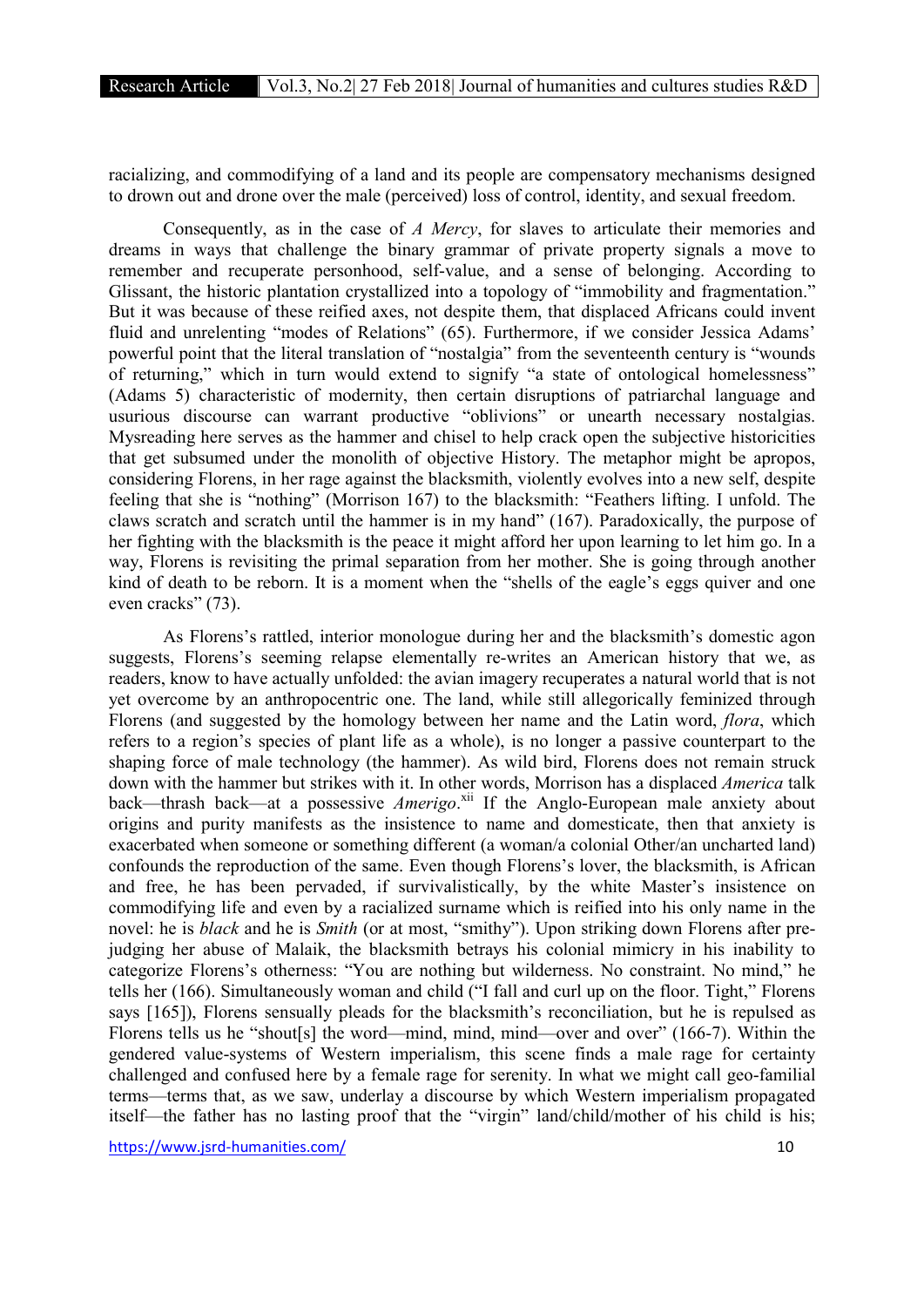although he can penetrate and name its/her body, he cannot penetrate or name its/her polyvalent mind or spirit or interior life-world (also denoted by the term, *flora*, as in the microbiome of the gut).

According to this gendered historical trope, the male colonizer's sense of geographical *space* can only be aggrandized by marking the feminized or emasculated colonized people's sense of *time* as backwards: the others subjugated by male hegemony are figured as belonging to a prehistoric, atavistic, and irrational era.<sup>xiii</sup> I discuss in more detail Florens's phenomenological yoking and subverting of time below. As it happens, the blacksmith *mis*reads and disdains Florens's flight from patriarchal time ("Feathers lifting" [167]). In turn, Florens's seeming temporal entropy is the source of her *mys*reading, the unsilenceable and timeless agency in the form of the narration that not only appears to finds its way to the spirit of her mother by the end of the novel, but that also we, as readers, are presently arrested by while reading that very same novel. The eagle's eggs quiver indeed; Florens's story (or *her*story as opposed to *his*tory), and by extension the shared experience of the colonized and transplanted, constitute a time that finds a way to be born again, to be multiply if inchoately alive in the now, in peoples who are putting words to their own oblivions. Thus, Florens's primal scene of mysreading and its ferocious aftershocks tenuously re-route the erotics of engulfment, initiating a counter-history cry to what would eventually become a history of containment.

II. Go Bravely to The Wall: *Florens's Talking-Room, the Promise of Otherness, and the Decolonization of Time*

In order to do critical justice to the hypothesis that, in *A Mercy*, Morrison sheds light on some of the psychological and cultural blind spots of plantation America, it behooves us to attempt a phenomenological treatment of not only Florens's mystical resistance (if we may call it that), but also the participatory otherness (including the enveloping otherness often forgotten in oneself) on which it depends.

An incomplete but crucial interrogation of mysreading may come from considering Maurice Merleau-Ponty's phenomenological notion of the "chiasm," the subject of his last chapter in the uncompleted work, *The Visible and the Invisible*. Briefly, a chiasm, derived from our optic anatomy, is a space where various sense modalities or perspectives "criss-cross" and necessarily "collaborate" with one another. Perception itself, then, is the ultimate chiasm, for it is the reciprocal participation between what Merleau-Ponty calls one's own "flesh" (i.e. embodied beingness) and the encompassing "flesh" of the world. The language of the body is not simply metaphorical for Merleau-Ponty, but a way of conveying our tactile, interwoven, and dynamic exchange with other entities (including non-human ones). This undergirding, synaesthetic engagement between the world and us consists more of a carnal, planetary intelligence than a strictly discursive, anthropocentric one.

https://www.jsrd-humanities.com/ 11 For instance, if I wish to most vitally feel the cloth of a coat that I am about to purchase, the incarnate, ever-nourishing chiasm constantly offered by life, as such, will not be understood if I pound the cloth with my fists or carelessly brush my hand over it as I proceed to purchase it.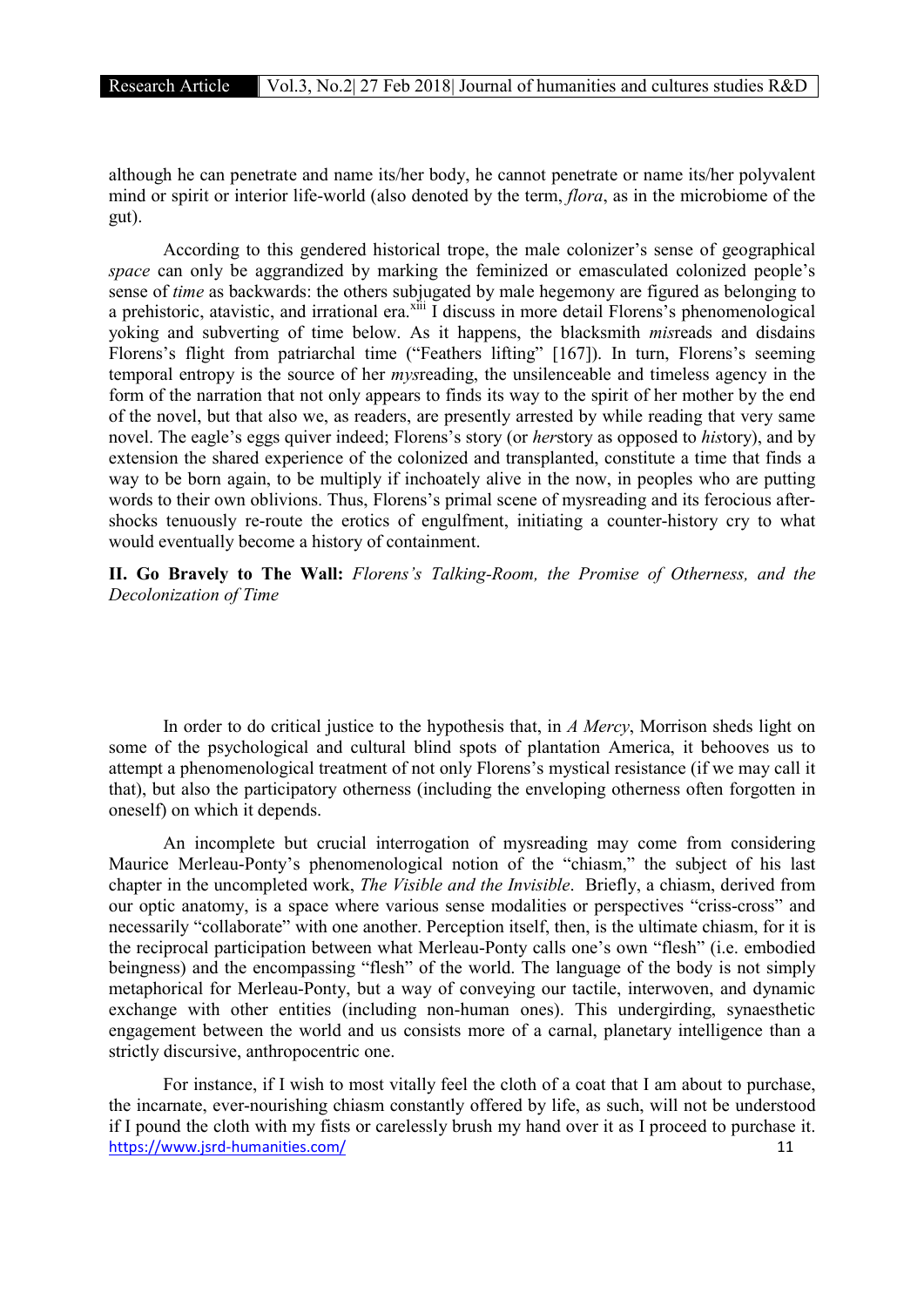Instead, the cloth must be touched as it "wishes" to be touched—not abstractly or as a means to an end, but as a co-enveloping, co-expressive "bodily" axis (and access) with which we share this world. For actualizing such a primal touch, my body needs no instruction, for it *is* instruction; it is purposeful relation. Like the cloth, my hand is a part of the tangible world; between it and the rest of the tangible world, there exists a "relationship by principle of Life" (Merleau-Ponty 133).

Because of this "principle of Life," or what Glissant seems to call the core of Relation which is to *give-on-and-with* (*donner-avec*) (Glissant 33), the endeavor to mysread—to persist in keeping a space open for a political spirituality to evolve—is a kind of promise: from the moment I am born into the world, there is a "promise" that I will belong to it in a fundamental, co-operational, and hence primal-political way. The way my consciousness pre-intellectually grafts onto the contents of the world attests to my subjective and very specific relationship to the world. Indeed, our stark relationship to the world is already meaningful in the sense that since our bodily faculties and dispositions appear to be—at minimum—designed for such existential ends as having senses that guide us and a capacity to seek truths and avoid falsehoods, our body, our very beingness, seems to imply and manifest a kind of "will-to-be," a kind of desire to *belong* to the world…and to belong *well*.

As such, this sense of mysreading, of haptically and optically receiving ("reading") every texture of the world because that is what it is always doing for us, is also a promise that is older than we are. It belongs not just to humans, but to the more-than-human world. As Merleau-Ponty asserts at the end of his chapter called "The Body as Expression and Speech" from *Phenomenology of Perception*:

It is the body which points out, and which speaks…. This disclosure [of the body's immanent expressiveness]…extends, as we shall see, to the whole sensible world, and our gaze, prompted by the experience of our own body, will discover in all other "objects" the miracle of expression. (197)

Returning to the notion of mysreading as promise, before I even decide what to say, or how to read, I already promise to be that which *can* speak, which *can* read. Chiasmically, I am promised by the world that I will never master it, that I will not exhaust its meaning, its beauty, its mercies.

Paradoxically, then, mysreading involves disrupting that without which we could not read. Finding alternate ways of using language does not get rid of language, and it does not necessarily signal derangement, but affirms our commitment to, and faith in, language. As Derrida maintains: "language is there before me and, at the moment I commit myself in it, I say *yes to it and to you* in a certain manner" (1995a: 384). Ethics consists in how conscious we are of this pledge to read the world, to dialogue with it, and how responsible we are in granting others the right to experience this same pledge.

In effect, how we "read" (i.e. relate to) the world in our most private, unmediated and pre-discursive moments is a kind of "illiteracy." Because such thoughts do not strictly obey the laws of physics or propositional knowledge, mysreading seeks to connect first to the human world of suffering and joy and relation, and not immediately to a law-like linguistic system. In this sense, the veritably unprecedented consciousness or spirituality that can result is a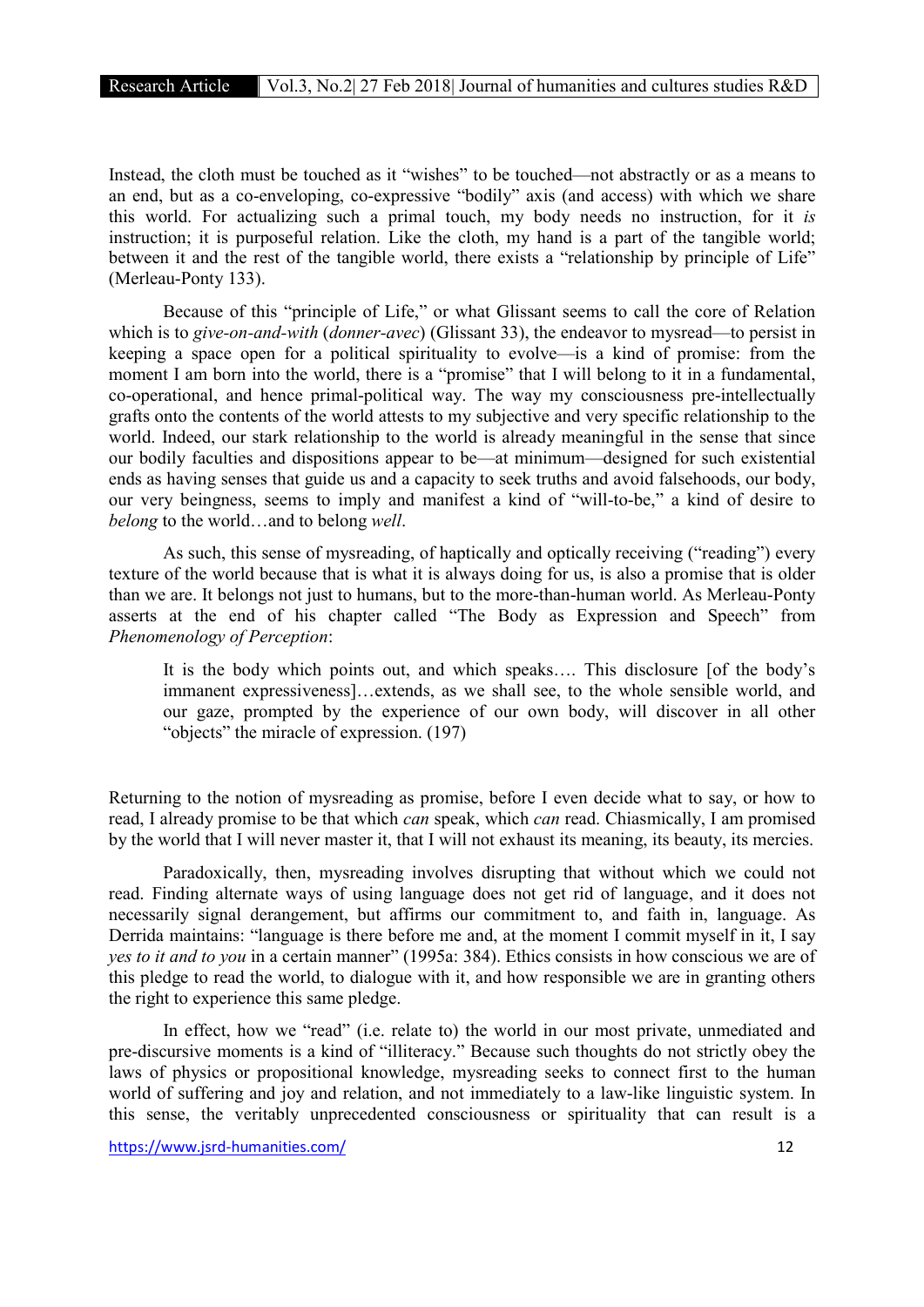revolutionary "error," an a-grammaticality, an illiteracy of (and often against) an oppressively fixed world (and word) order. I equivocate on the word "illiteracy" because etymologically, the word "literacy" stems from the Latin roots *iterare*, meaning "to repeat, try again," and *literatus*, meaning "educated, learned" (*OED* 440). In the context of *A Mercy*, then, Florens demonstrates, on my view, a fragile yet potentially redemptive spirituality that is "*ill*iterate," one that opens a space for her to say, consciously or otherwise: "*I'll-iterate*; I'll write/learn/tell this world again, anew." An ethics of mysreading might thus speak to the spiritual that cannot be accounted for in rational terms alone and is, paradoxically, that on which the rational itself may depend. If we recall Glissant's provocative notion of errantry, then we might mysread Morrison's pun on the "errand" that sends Florens wandering through the wilderness and into a menacing town: "Being on an errand is not running away" (Morrison 124). From Rebekka's letter that Florens carries, Morrison suggests that Florens's errand—literal and psychic—is potentially salvific, for her and for anyone similarly situated: "Our life, my life, on this earthe [*sic*] depends on her speedy return" (132). Even as Florens is lost, she is being found—incorrigibly, yes, but irrepressibly also.

By the novel's end, we discover not only that Florens has been apostrophizing the blacksmith (and ultimately, her mother), but that she has been indirectly reading to us from the abandoned Big house whose rooms she has inscribed with her story. As Florens forecasts, "These careful words…will talk to themselves. Round and round, side to side, bottom to top, top to bottom all across the room" (188). Wyatt, however, interprets the "talking-room" fatalistically:

But the message must fail…. Although Florens imagines a moment in the future when the blacksmith might enter the house and read her message, it is clear that this will never happen. For the house is locked up; no one is allowed to enter it; the blacksmith may well be dead; and even if he has survived, he is illiterate ("you don't know how to [read]" [*A Mercy* 180]). The form of the message emphasizes its futility…. A message gains its meaning only in the transmission, only as it moves from sender to receiver. (12)

Though persuasive, Wyatt's argument pre-empts the ethical idea of a "message" or of language as such. If plantation America convinces itself of a politically disinterested outlook (premised on an abstract and dehumanizing market utilitarianism) that is marked by its unwillingness to check rapid technological advancements and the dictatorial grip of capitalism and nationalist power, then Morrison seems to be preserving—via the metaphor of the talking-room—what cannot be imperialized: the transcendence or transversal nature of trauma.<sup>xiv</sup> The talking-room is, to recall Adams, the wound that returns, the wound that exacerbates the more it is ignored.

https://www.isrd-humanities.com/ 13 Contra Wyatt, Florens's "message" or story does not fail. The truth is, we don't know what will become of Florens's narrative. It does not fail because it has not died. It still speaks, and therefore, can be "mysread." As Florens presciently says, "Perhaps these words need the air that is out in the world" (188). Metonymically, we, the readers, are of this world. If history unfolds through intertwining stages and often brings together incommensurate life-worlds, then what we have in the heart of the Big house is that which can always subvert the dominant power structure through itself. It is this destabilization, or ethical "excess," that cathects and contours the long arc of political revolution. My suggestion is that spiritually engaging the world, coherently or not, is always and already to change the world, even if this change is unrecognized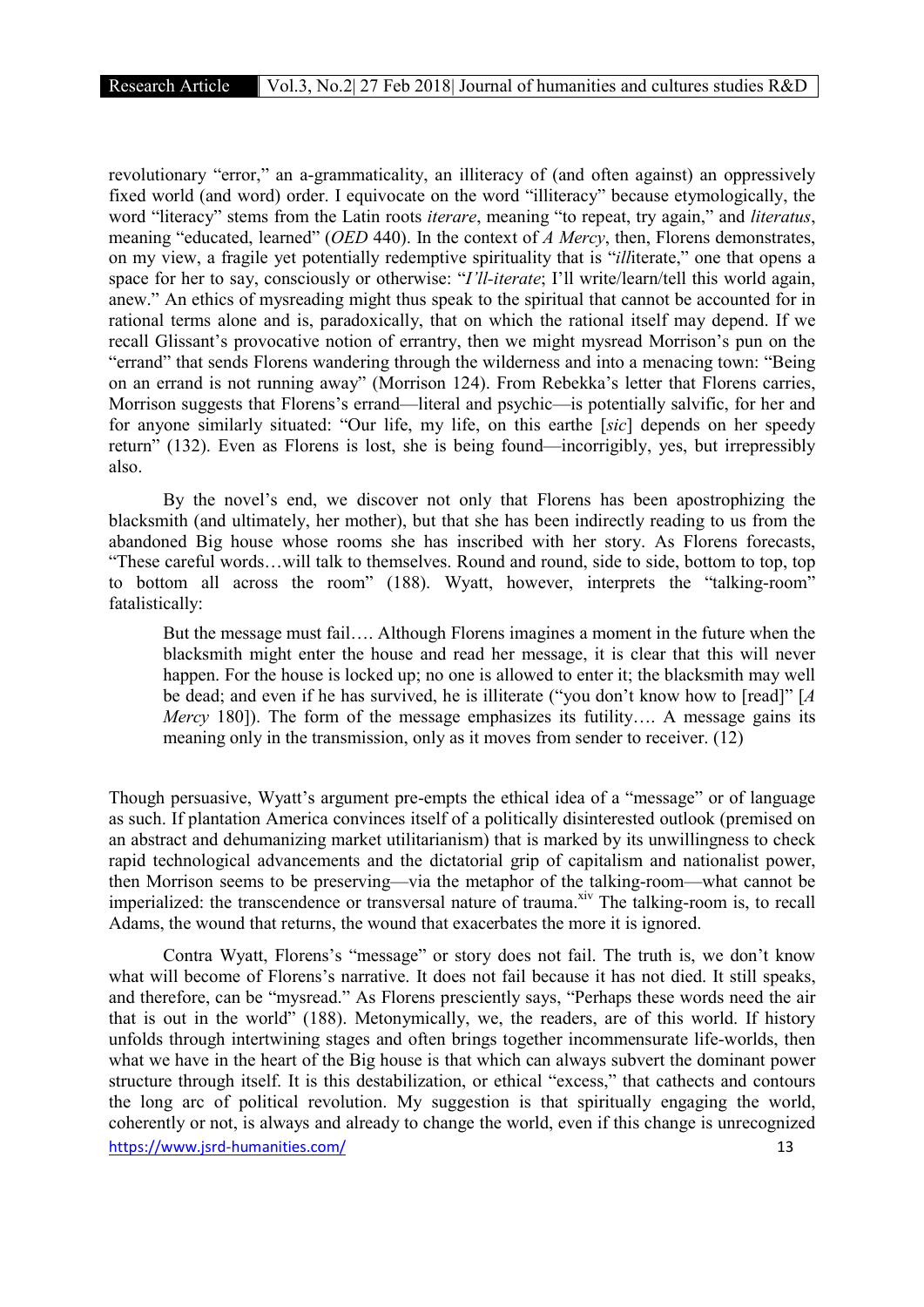by others, or, more radically, even by oneself.

In order to truly counter the racism on which plantocracies are based, one must reappropriate what racism seeks to colonize, which is *time* itself. Crudely put, the logic of racism says that certain peoples, because of their racial make-up, are inferior, historically and futurally; inequality is an eternal fact of life. Could we mysread, then, the ethical import of the way Morrison infuses Florens's speech with verbs in the present tense, particularly the infinitive form of verbs? Florens's double grammar is arresting: "Before you know I am in the world I am already *kill* by you" (44); "I run away not knowing then you are *seeing* me seeing you. And when at last our eyes hit I am not dead. For the first time I am *live*" (44); "I know you cannot *steal* me nor *wedding* me" (124). In a scene when Lina is nursing a dying Rebekka, Rebekka herself commits a torsion of syntax: "'You and I, this land is our home,' she whispered, 'but unlike you I am *exile* here'" (69, emphases mine).

If Morrison is performing an authorial mysreading here, in which verbs can be adjectival or nominal, it is because these senses (or more) are necessary for conveying the phenomenal, lived experience, as it is being spoken in its sovereign moment. By infinitizing these words, so to speak—making them do unpredictable and lasting work—Morrison endows her characters with performative utterances, acts of speech that don't just say what is being said, but do it, enable it, through their slanted saying. From an example above, when Florens says, "For the first time I am live," the fact that we as readers must pause and experiment with the idea that Florens feels "(a)live" and/or is actively describing what she holistically wants to do (to "live") suggests that Florens's utterance triumphs over time. By extension, this linguistic slippage suggests that Florens defies the indenturing grammar of colonialism. Thus, an ethics of mysreading produces what might be called *illocutionary time*: the congruity between verbal agency and the type of agency projected by the verbalized. That is, the speaker and the audience/outcome are one and the same. The subject-formation of the Florens's utterance is also its own subjectivity, $x^{\rm v}$ suggesting that time (i.e., the sequential doing or happening of events) is not something real in and of itself, independent of our making, but is *precisely* our making, our performing.

https://www.jsrd-humanities.com/ 14 Florens's illocutionary telling, which makes things happen when they are perceived or said to be happening, offers us another model of "time" which is not an untouchable linear dimension that we move along and populate with events, starting from an obscure "past" and headed toward an obscure "future." Rather, in this alternative model of time, all experiences and events "move" in the dimensionless "place" of the now, the now that does not itself move but is the place of all "movements"; the now of which we are never without; the now, in fact, that is we. The nature of this now is not ever-*lasting*, which implies, again, an infinitely stretched substance called time. Instead, the now is ever-*present*, meaning it is eternally "here," in and as that which is also eternally with us, which is what we call *I*, the ever-present self from which all things emerge and to which they return; the ever-present self that never moves or is harmed, even as the thoughts that appear in it (our mind) and the sensations that are perceived by it (our body) come and go and *seem* subject to suffering (I qualify the experience of our *seeming* or apparent suffering below). In other words, time is what eternity looks like when filtered by the mind, by the mindset that is steeped in scarcity and separateness and bases its fulfillment on a material and economic timeliness rather than on experience's own understanding of itself as timeless. Through Florens's incarnate telling, Morrison symbolizes this spiritual ignorance and economic atomizing of time as "chores": "I stop telling only when the lamp burns down. Then I sleep among my words. The telling goes on *without dream* and when I wake it takes time to pull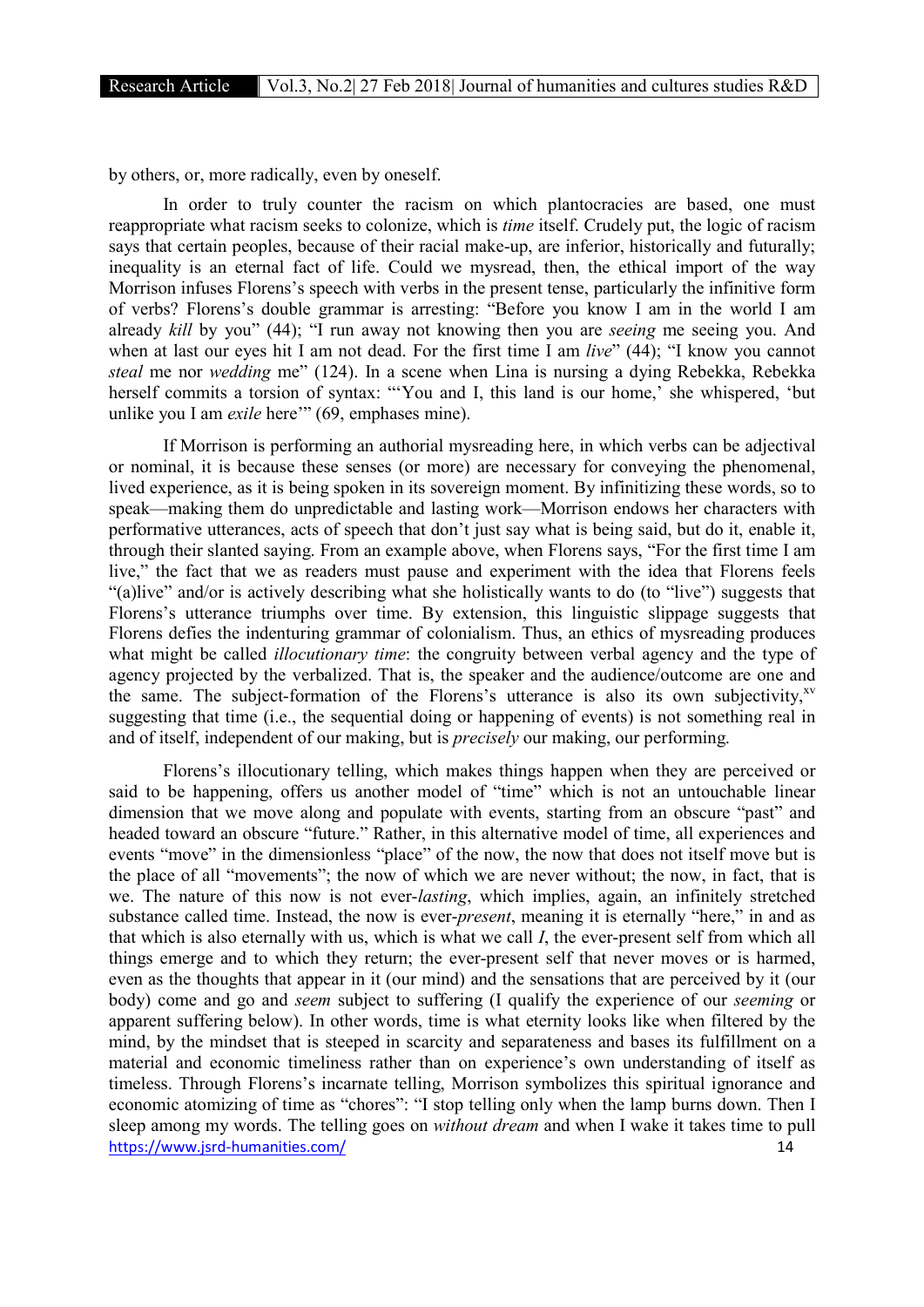away, leave this room and do chores. *Chores that are making no sense*" (185, emphasis mine). In its heterodoxical and illocutionary form, Florens's talking-room performs and thus recuperates the eternal, de-racialized truth of "time" of which racism and slavery—synecdochalized here by "chores"—have deprived countless people. Our true nature, suggests Florens, is like deep sleep, seamless and whole ("the telling goes on *without dream*"), where consciousness is not so much empty as rather all there is. Conversely, it is dreams/illusions/imperialism/patriarchal hegemony/civilization/progress/chores that efface alternative and indigenous ways of saymaking our world and veil the eternity of which we are manifestations.

Within this framework of de-territorializing time, or rather, penetrating through to its actual nature so that a decolonial space might open up, it is understandable that reservations may come up about a further reification of time and, as a result, an ironic and reinforced abstraction of the real social inequalities and subjugated lives that an illocutionary time is supposed to overcome. Ian Baucom, for example, in his book *Spectres of the Atlantic: Finance Capital, Slavery, and the Philosophy of History*, has turned such reservations about (Westernized) time and history into a superb chronicling and critique of the fetishized commodity consciousness that engendered the trans-Atlantic slave trade.<sup>xvi</sup> He analyzes the eighteenth- and nineteenth-century notions of time in relation to various enterprises endemic to Europe's increasingly institutional and self-allegorizing "language of objects" (18). By and large, these notions of time have been historically arbitrated by civilization's elite and manipulative classes, and whose ontological status has been based on unconscious assumptions and inherited beliefs, rather than interdependent experience. The belief that "time is money" stems from these self-fulfilling fantasies of time, fantasies that, once habituated over centuries, evolve into "the casual pursuit of a financializing, decorporealizing logic of equivalence" (7); fantasies that make it permissible to confidently translate four hundred forty slaves into "[f]our hundred forty items of property valued at 30 pounds each" (11).

Baucom is referring here to the enslaved Africans aboard the slave ship the *Zong*, owned by a Liverpool merchant syndicate comprised of Edward Wilson, James Aspinal, and William Gregson and commandeered by Captain Luke Collingwood on 18 August 1781. En route to Jamaica, beset with unsanitary conditions, and taking on twice the number of passengers it could safely transport, the *Zong* misnaviagated its destination. Reports of crew members state that the ship was 300 miles leeward of Jamaica before Collingwood recognized the grave error, and only four days worth of potable water remained when the ship required ten to thirteen days to make land. The crew's solution was to throw the slaves, including women and children, overboard. While the crew and the *Zong'*s owners claimed that the slaves had been sacrificed because the ship did not have enough water to survive the voyage (and because as "property and cargo," the slaves could be treated as such in this circumstance), the subsequent court proceedings found the slaves had been killed so that Wilson, Aspinal, and Gregson could claim compensation from their insurance.

The insurance policy held that if the slaves died onshore or from natural causes, the owners would not be reimbursed; but if the slaves were *jettisoned* (a euphemism bandied about by the owners during trials) as cargo in order to save the ship as a whole, then a claim could be made. Furthermore, evidence and testimony surfaced that a heavy rain fell on the ship's coordinates on the second day of the massacre, implying that the crew's murder of the slaves was deliberate. Tragically still, despite the efforts of the lawyers representing the insurers and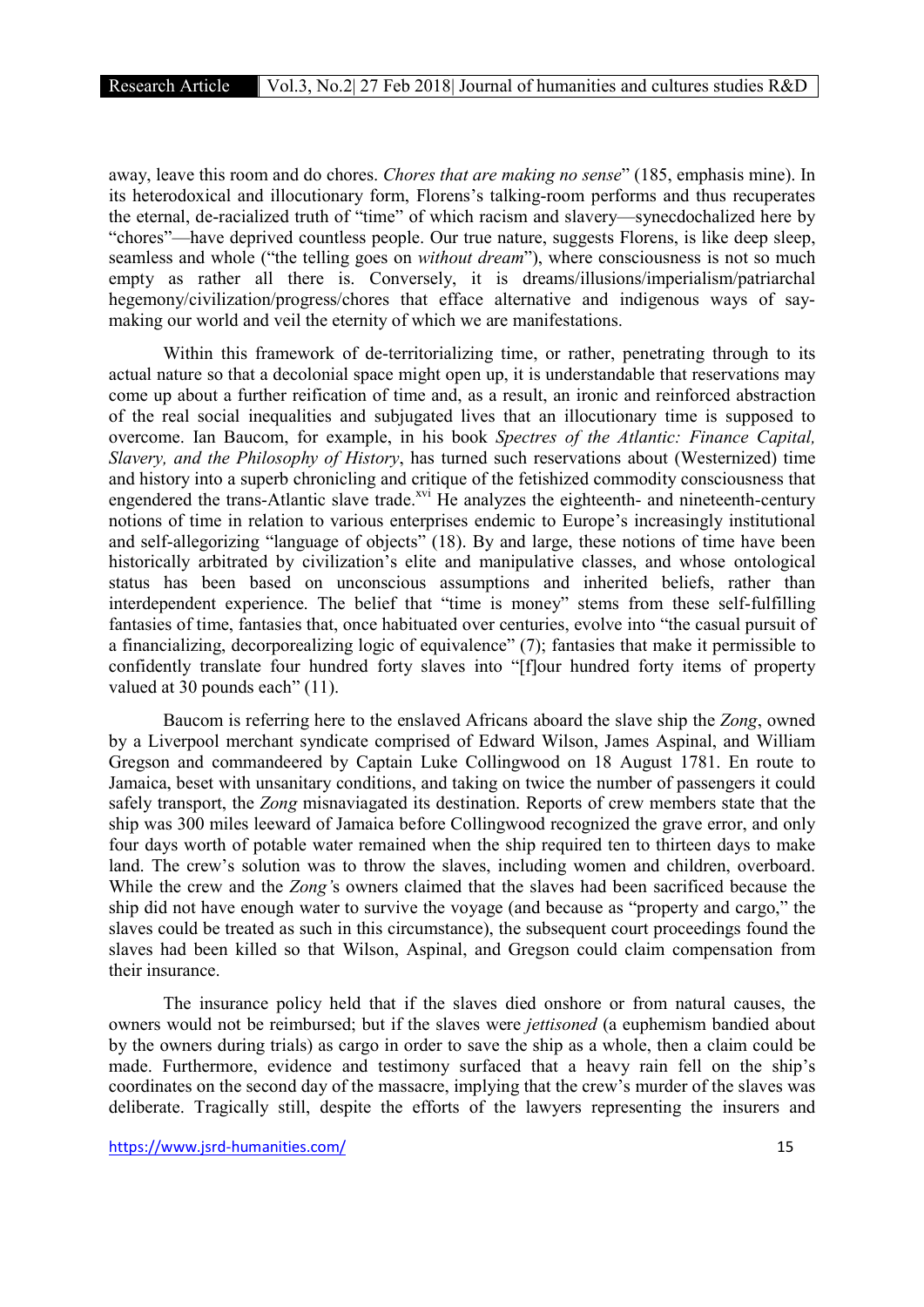abolitionists at the time, including freed slave Olaudah Equiano, no crew member of the *Zong* was prosecuted for murder, suggesting among other things that commoditized law and speculative capital, or "hyperfinancialized time" (29), surpass the values of human life and justice.

According to Baucom's Benjaminian reading of the circum-Atlantic's modern economic history, one of imperialism's practical if not psychological investments is in a "regime of accumulation" (30). In such a regime, what must be accumulated and intensified are time and money; for the capitalist, the two are directly proportional, for having more of one means having more of the other. But despite what the high capitalist thinks, Baucom suggests that what truly accumulates is not abstract time, let alone the more recent fiction of money, but repetition specifically, the repetition of conflict, of *a*progressive ventures that were believed to be righteous, of imposed states of exception, and, thus, of an unresolved past that haunts the present for closure. As in the fact-clearing though morally impotent court trials for the *Zong* massacre, "the past returns to the present in *expanded form*, a moment in which present time finds stored and accumulated within itself a nonsynchronous array" (29, emphasis mine) of apparitions, errata, and amnesias returned (we might compare Handley's poetics of oblivion here). In other words, the time consciousness of capital history, argues Baucom, is not only real, it is *re*-real, rerealized by "detonating the cultural and epistemological charge latent within the moment that has preceded it; the *dialectic* whereby 'what has been comes together with the now to form a constellation' [quoting Walter Benjamin from *The Arcades Project*]" (30, emphasis mine).

While Baucom's formulation of time admirably seeks to delineate the economic psychosis of the slave trade, and while it succeeds in salvaging (and in the case of the *Zong*  massacre, literally salvaging) discarded voices inasmuch as that is possible, I worry that Baucoms's dialecticized notion of time inadvertently subsumes (or consumes), à la speculative capitalism, our non-closured or "*non*synchronous" experiences—experiences which are ends-inthemselves and that cannot be collated, objectified, or even potentialized for *this* particular Present, and which are automatically assumed to undergo the same dialectical process for the *next* particular Present. In the context of both *A Mercy* and our basic experience, I argue that not only is there not a real "Past" that can be *ultimately* co-opted by a present or futural agenda (i.e., not whether we have had a *thought* about the past *in* the present—for this *is* a real experience but whether the past actually occurred as such), but that also there are not several "Presents" lined up along an external dimension called time. My concern is that to still believe in the reality of the so-called *Past* is to tacitly accept the rules (be they epistemic, bodily, historiographical, cosmological, gendered, and so on) of the slaver's cosmology or at least the cosmology that belongs to what Hegel calls "the third"—the "impartial, disinterested" arbiter or judge who calculates the value of history linearly, deterministically, and hyper-rationally (299). An ethical and decolonial theory that seeks to disrupt uneven power through the binary axis of time (i.e., primitive-civilized, indigenous-modern, colonial-postcolonial, nonsynchronous-synchronous, undeveloped-expanded) risks rehearsing the evolutionary/dialectical logic of Western progress; to varying degrees, such a theory reinscribes the image of time moving forward and upward ideologically and politically to the Enlightenment, and geographically and culturally to the metropolis.

Baucom is not necessarily guilty of this, but if he is to rely innovatively yet heavily on a Hegelian-Benjaminian notion of time as dialectical, he has to presuppose to some degree that the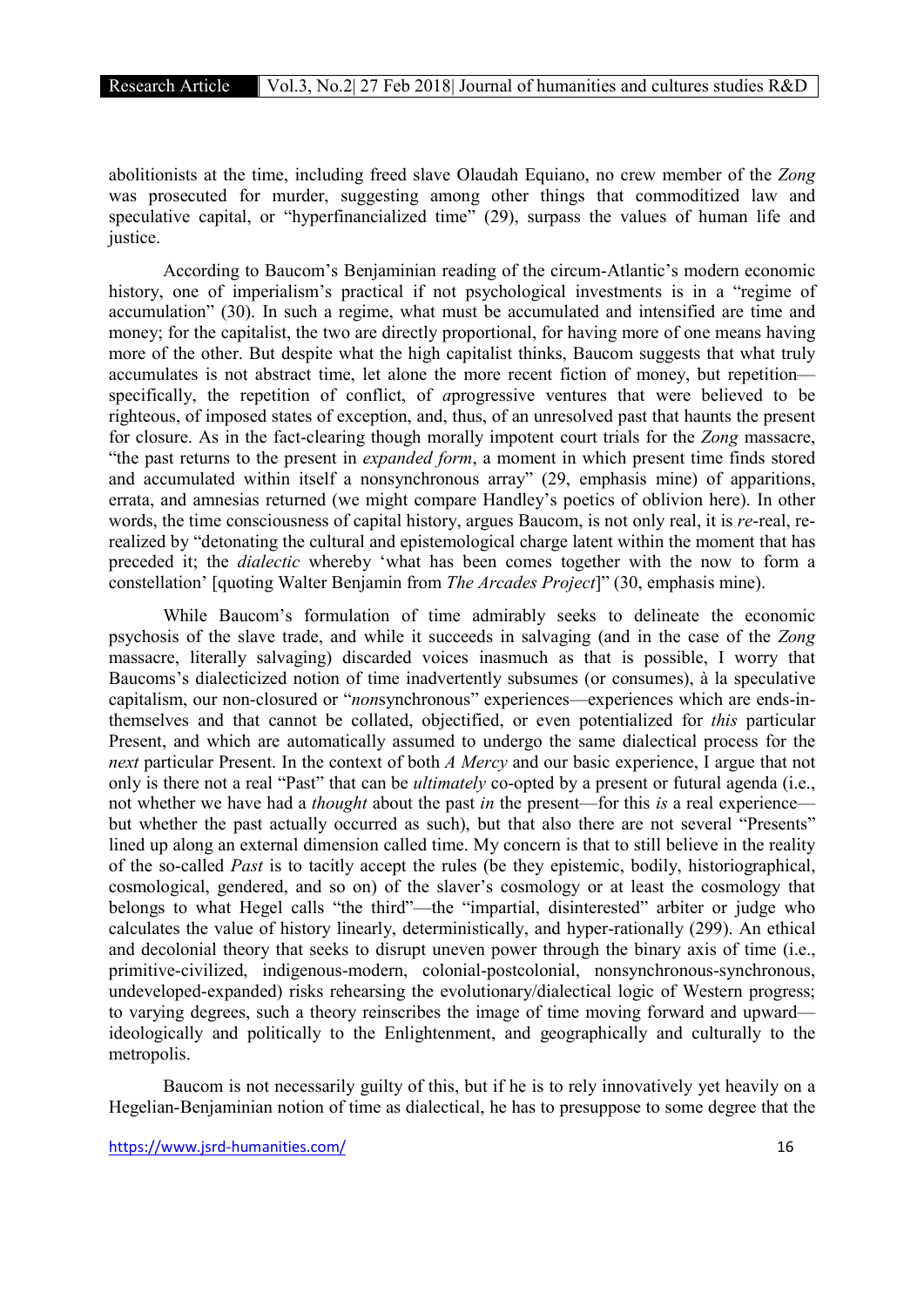most potent "cultural and epistemological charges" and illuminations haven't happened yet, that they are "detonating… with the now to form a constellation." As McClintock argues convincingly, the temporal tropes of dialecticality and perfectibility effect "a recentering of global history around the single rubric of European time. Colonialism returns at the moment of its disappearance" (11). In other words, locating liberation in a metaphysical field called time (no matter how complex and vindicationist) rather than in an experiential field in which "*time*" *itself* is known (consciousness) runs the risk of what McClintock calls "a fetishism of form: the projection of historical agency onto formal abstractions [namely, time] that are anthropomorphized and given a life of their own" (64). McClintock's worry, as my own, is that abstractions such as dialectical time—rather than concrete and direct intuitions such as experiential dissidence or spiritual misprision toward abjection—will do the work of decolonization and self-integration. I go a step further than McClintock, however, by arguing that in order to combat radical objectification in which time is seen as a real object that in turn can be used to classify a people's sentient status and utilitarian worth, a radical *de*-objectification is needed. What would be de-objectified is the belief that time, let alone the bodies and psyches of persons, is an independently-existing object that can be limited and therefore granted to some people and not to others. This objectification of time (and by extension, spaces and lives) would be seen through for the assumption and illusion that it is.

In order to clarify, or indeed verify, my admittedly counter-intuitive and, for some, *unspeakable* notion of time (*il-locutionary* time), it behooves us to recall Frantz Fanon's critique of Jean- Paul Sartre's well-meaning but misplaced application of dialectical reasoning to Black disenfranchisement. In his essay on the negritude movement, "Black Orpheus" ("*Orphée Noir*") Sartre (in the manner of Hegel's metaphysics) views blackness as only a minor term/thesis in the dialectic of world history. For both Hegel and Sartre, negritude "passes" into the (more) objective, rational, and complete term that is the arrival of the proletariat. Race is particular and therefore relational, while class is universal and absolute, a vision which implicitly validates and reifies a self-realization predicated on (and *necessarily* predicated on) economics and temporal ipseity (e.g., the metropolis, the Law, the atomic bomb, the nanobyte—imagined *progressive* prostheses of the self). In contrast, Fanon expresses Blackness as he utterly experiences it, not as it is tabulated in a pre-determined teleology:

Sartre's mistake [in "Black Orpheus"] was not only to seek the source of the source [of being black] but in a certain sense to block that source.... Jean-Paul Sartre, in this work, has destroyed black zeal. (103)

The [Sartrean] dialectic that brings necessity into the foundation of my freedom drives me out of myself. It shatters my unreflected position. Still in terms of consciousness, *black consciousness is immanent in its own eyes*. I am not a potentiality of something, *I am wholly what I am*. I do not have to look for the universal. No probability has any place inside me. *My Negro consciousness does not hold itself out as a lack. It is. It is its own follower*. (114, emphases mine)

https://www.jsrd-humanities.com/ 17 Unlike Sartre and even Baucom, Fanon is not seeking to innovate a philosophy of history (because history is historically determined by the place of conquest). Instead, he is seeking to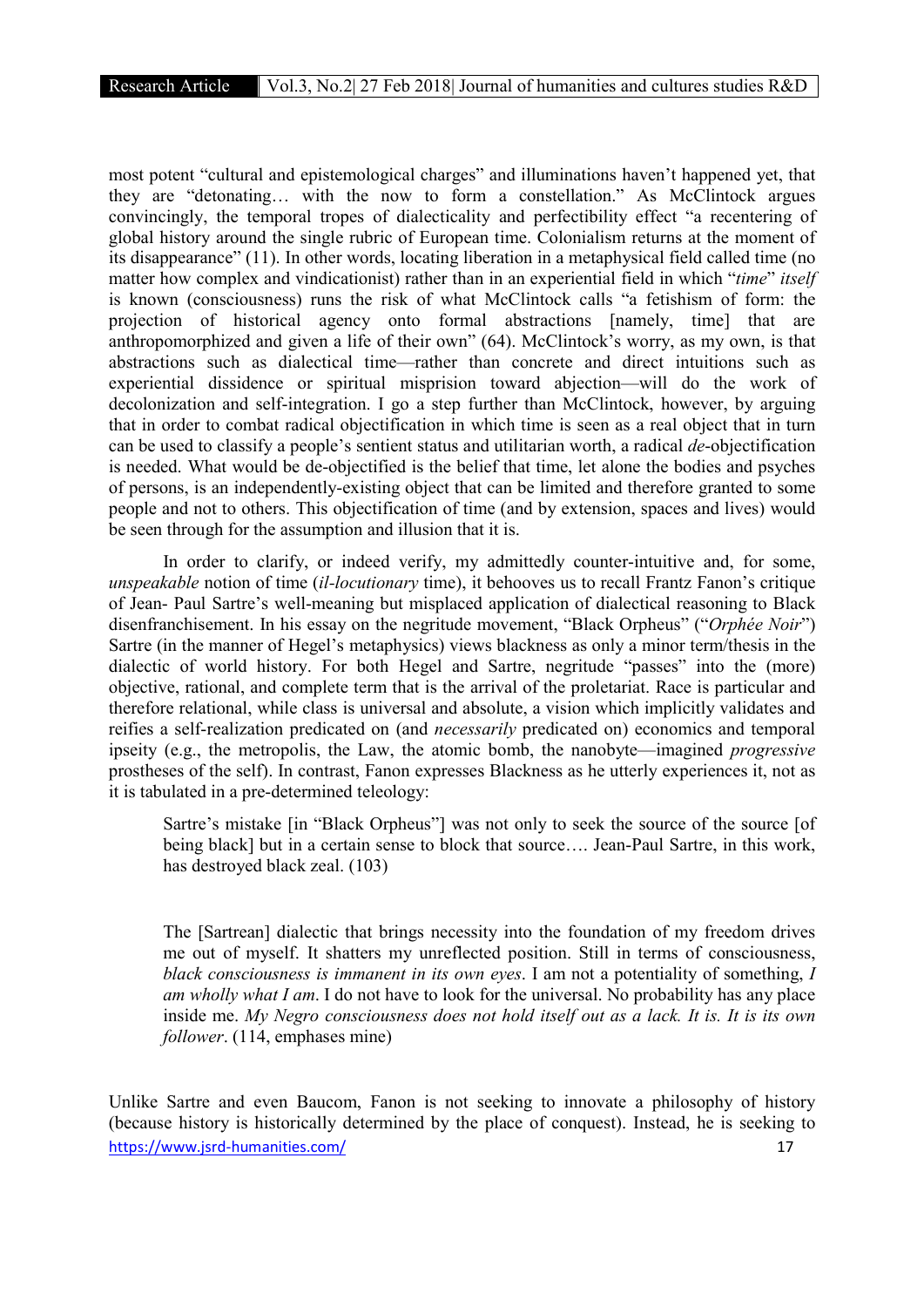lasso "history" to its source—not to a universally real "space" called the Past and not to a universally real "space" called the Future, but to the only universally real "space-time" of the Present, the Now that we are never *not* in, the Now that is never not occurring through and as the *I*:

Ideally, the present will always contribute to the building of the future. And this future is not the future of the cosmos but rather the future of my century, my country, my existence. In no fashion should I undertake to prepare the world that will come later. I belong irreducible to my time. And it is for my own time that I should live. (xvi-ii)

Whether you like it or not, the past can in no way be my guide in the actual state of things. (200)

Without devaluing the hermeneutical methods and ethical impulses of Baucom's exquisitelyprosecuted text, we are now in better position to substantiate—experientially and not merely theoretically—the spiritual import and ethical primacy of what I introduced above as *illocutionary time*. We are now ready to decolonize the belief in time itself so that the self is not unconsciously and perpetually indentured to it; so that it re-discovers that it *does not hold itself out as a lack. It is. It is its own follower*.

Critically, interrogating the notion of the past is also useful because this notion informs Baucom's (laudable) project to read both Benjamin's and Glissant's notions of time as a way of characterizing and critiquing the prevailing assumptions and institutions of Western modernity. In fact, in order to hold modernity to a historical materialist theory of accountability, Baucom requires a particularly precarious but ethically latent notion of memory. Furthermore, this memory is most striking (an unpredictable) as an image which flashes suddenly in our awareness. This vivid derivation of time comes from Benjamin as he articulates it in *The Arcades Project*:

Each "now" is the now of a particular recognizability [or repetition]. In it, truth is charged to the bursting point with time…. It is not that what is past casts its light on what is present, or what is present its light on what is past; rather, [the memorial] image is that wherein what has been comes together in a flash with the now to form a constellation. (463)

Baucom makes a perspicacious connection between Benjamin and Glissant: they both theorize a past that is never completely past, a past that resurrects itself in various ways. For Benjamin, the past strikes in flashes, irrupting in an individual psyche both the remnants of geo-political tragedy and a vision, though ever-deferred, of how to avoid the same mistakes. For Glissant, the past is figured in a different metaphor: the past comes to us in sediments, and the present is precisely the weight and shape of this accumulation. Both thinkers also figure the past as an unconscious abyss into which the present unevenly awakens: for Benjamin, the past has shivers of a dream; for Glissant, the past has sediments of a tomb or decayed site.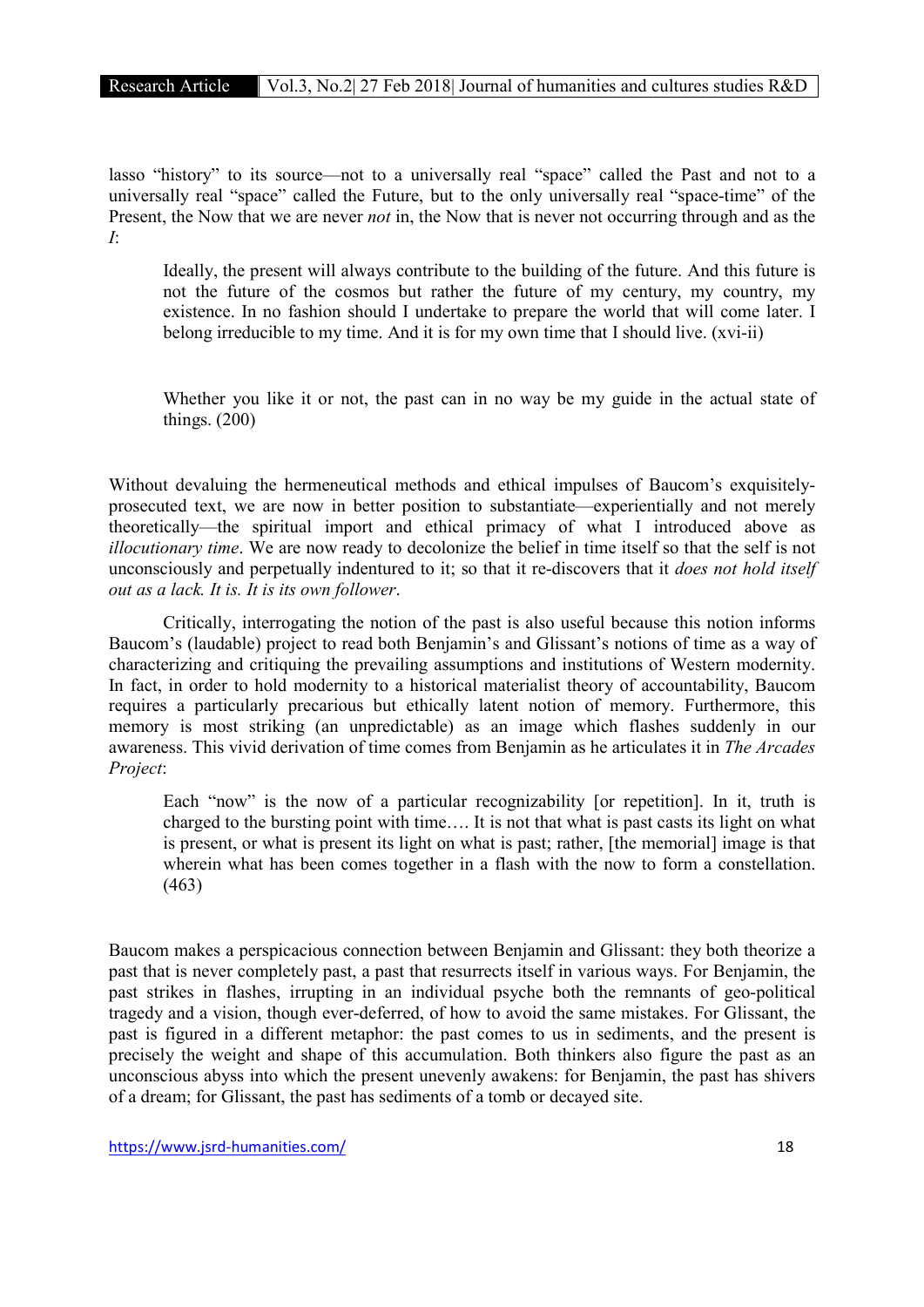Baucom then argues that, for Glissant, the "state of exception" or charged image that has accumulated in the present and that, indeed, is the exemplary space from which modernity has encamped itself and its subsequent structures of exceptional power and terror, is the slave ship of the trans-Atlantic, imperial economy. Modernity has seen that slave ship synecdochalized into the human trafficking port, the plantation, the colony, the hacienda, the shantytown, the barrio, the ghetto, the cemeteries of the sea. "The sea is History," as Derek Walcott has written in a poem of the same name (and which Baucom fittingly uses as an epigram to his concluding section). As Baucom reads Glissant, time does not so much pass as endures; it grows into and infiltrates the total ecology of human communities, so that this particular catastrophe of the Atlantic both reveals and compels a globalization of relation. In Baucom's gloss:

If time does not pass (or even recover itself in a lightning flash) but accumulates, then the segment of time we call modernity piles up from a starting point, and that starting point is the ramified system of transatlantic slavery, and that system is crystallized in three enduring images: the image of the plantation, the image of the slave ship, and the image of the drowning slave. These are Glissant's "images," and his *Poetics* may be understood as his response to the weight of these modern images as task. (Baucom 321)

Baucom's exegeses on the circum-Atlantic political economy, Benjamin and Glissant's shared and differing views of time, and a material philosophy of history are salutary, even unimpeachable in a sense. But I would suggest that, if we affix the psychological dynamics and linguistic re-orderings of time as presented in *A Mercy*, and, perhaps more intimately, if we uphold Baucom's (and Benjamin and Glissant's) aim for globalized accountability and relationality by examining how we actually *experience* time, then this ethical aim, too, can be that much closer to being experiential and not primarily (if edifyingly) theoretical.

Bracketing the very intuitive and still very crucial understanding of events happening "in the past," as well as Benjamin and Glissant's provocative heuristics of the flash and the sediment, respectively, I begin with a question: have you ever experienced that past to which your thought refers? To be clear, I am not trying invalidate the *concept* of time. I am trying to discern whether the *concept* of time is a primary by-product of perception, or whether it actually produces or governs our perception as though there really *were* and independent object called time. We can proceed with this discernment by putting the notion of illocutionary time to a phenomenological test or immanent critique, by seeing if it holds up to our *actual experience* of so-called time. Let us take the supposed reality of a past (for to believe in time, there must be at least one of two points with which the present can contrast—the future or the past). Exploring the concept of the past is eminently useful because it is quite natural to have the sense or memory that there was something I "did" in the so-called "past." For example, there was something that you call "I" that was present this morning when you ate breakfast that is present now, experiencing this "telling" (this reading of the paper). Whatever that "I" was that was having, say, a bagel—that I is still present now, experiencing the current phenomenon. Otherwise, you wouldn't be able to recall breakfast this morning.

In fact, I would suggest that the same "I" has been present with you all of your life—even the five year old child that you were. When you had your fifth birthday, your thoughts, sensations, and perceptions then were experienced by the *same* I that is experiencing this current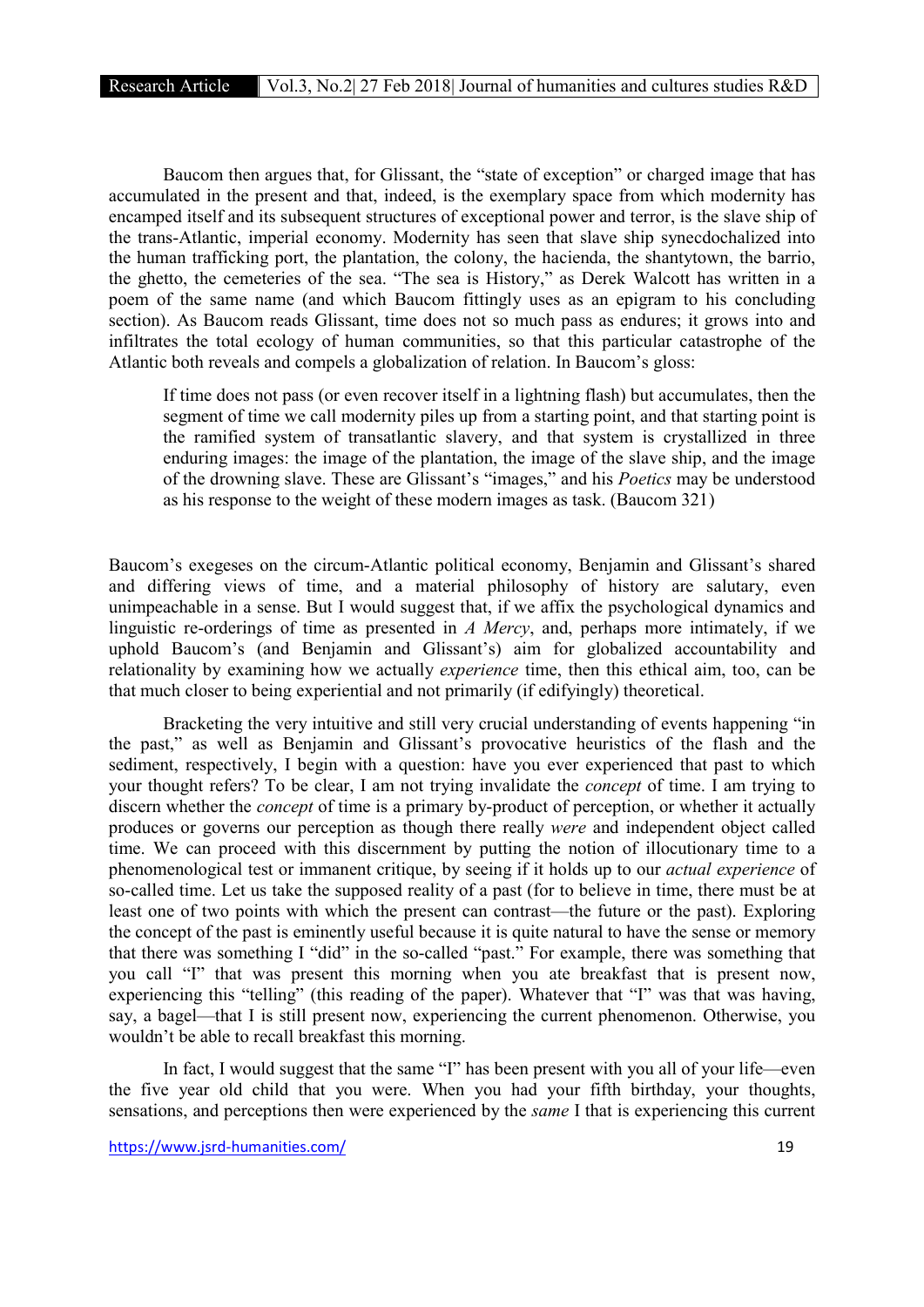experience. It is true that the mind, body, and world that were then experienced have dissolved. If we reflect on it, we realize that there is no objective consistency in one's thoughts, sensations, and perceptions. Nevertheless, we do have the undeniable understanding that there is a continuity to our experiences. *Something* has remained present throughout all experience. Rationalistic thinking tells us that this constant or reliable something is an "independent," always-there world, and then the body and mind to a lesser extent.

But actually, that's not our experience. Our experience is that the *only* thing that has remained constant throughout all events and interactions is consciousness, awareness—that which we call "I." Contrary to our unexamined assumptions, it is not the experience of the body that remains constant in all perceptions and events. Rather, we are quite often not aware of our body. All we know of the body is our experience of it (our sensations and thoughts about it); that is the only evidence we have for its "reality." But our body is an intermittent experience. Our realization or awareness of "it" comes and goes: were you aware of the soles of your feet until I mentioned them?

But awareness—the presence of that which is aware, the aware being that we name *I*—

is not an intermittent experience. It is a continuous or, more accurately, an ever-present experience. How can something that is continuous be a by-product of something that is intermittent? For that fundamental *I*, for that irreducible self, what experience of time does it have? If we take away our images and ideas of time, what experience of time is left? If we say, "Just the now," that's going in the right direction, although even that thought wouldn't be quite right. "Now" is not a moment in time. In order for now to be a moment in this presumably vast, boundless container we imagine as "Time," we would have to know the *experience* of time. But is it our experience that this Now is a *moment*? And if so, how long exactly does the moment last? How long is a moment, exactly? How fast does it go along the supposed arrow of time? Can we quantify it? Because it is difficult if not downright absurd (or arbitrary) to say how much "time" constitutes a moment, we realize that Now doesn't "last" in time at all. It has no duration or quantifiable bookends. It is just eternally Now. We can then ask ourselves: Is it my experience that the Now is slowly moving through time? Or is time a thought that is slowly moving into the *Now*?

Asked another way, do we have the experience of time in the absence of thought? For example, when we are deeply asleep (recall Florens's sleep "without dreams"), when there are no thoughts, there is no sense of time. When we awake from genuine deep sleep, we feel unequivocally that "no time has passed." I propose that this is not a coincidence. It is because in the absence of thought, there is no time. In fact, even in the presence of thought, there is no time, although there is the *belief* that there is time. Thus, *this* Now that is present now is not one of innumerable "Nows" that have existed "in time." We thus see that in order to legitimately claim the experience of change, we must first stand as the changeless knower of any such change. In other words, there is a timeless and fundamental part of our self that witnesses and registers all "moments of danger," but is itself free from real endangerment. With this claim, I am addressing Baucom's Benjaminian stance on time:

[Our task is] a reapprehension of time which insists that the moment of now-being [the present, in Benjamin's idiom] in which we take up the work of historical responsibility (and historical interest) is not ontologically subsequent to, or "after," the violent moments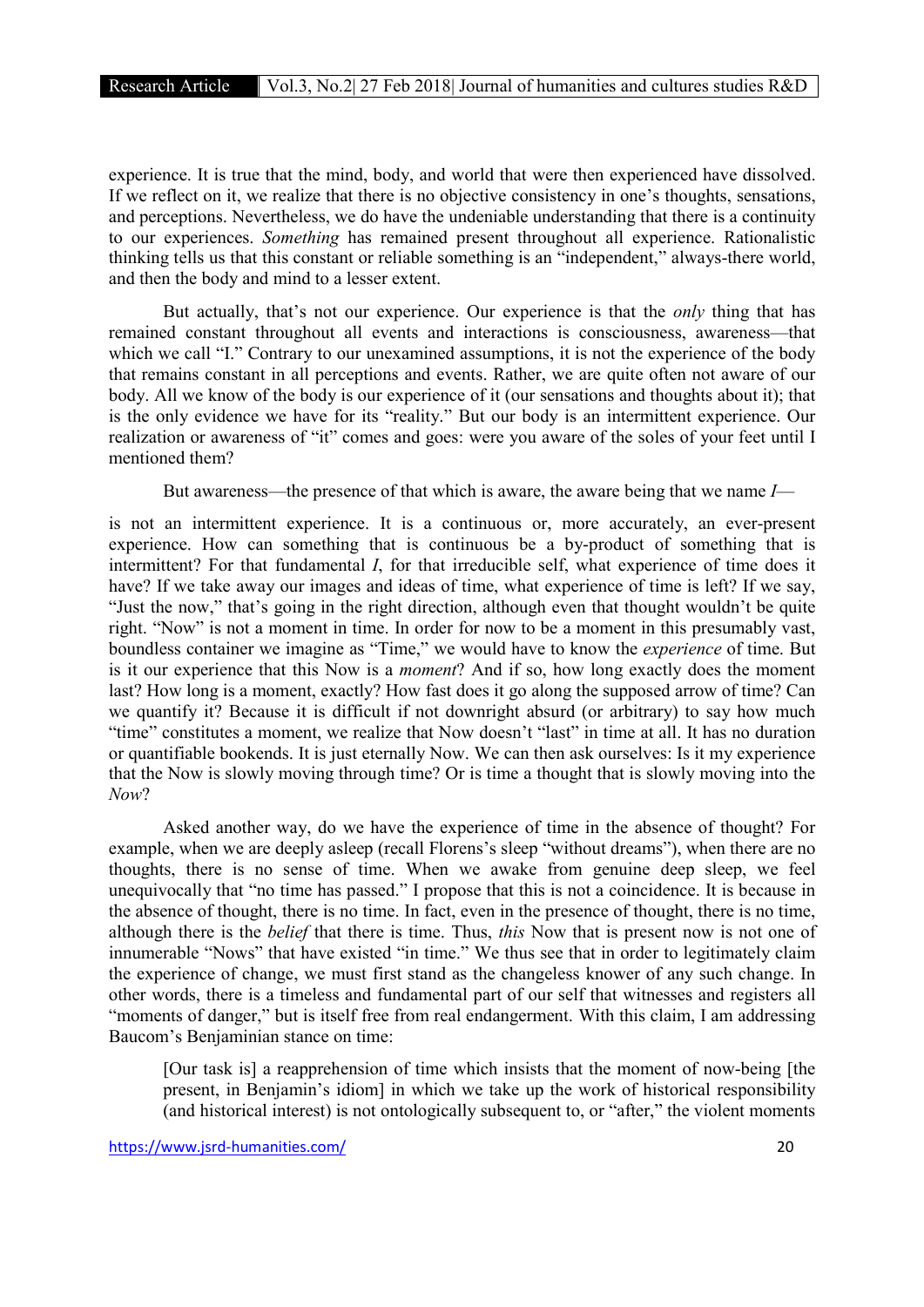of the what-has-been [the past]…but exists in a nonsynchronous and long-durational correspondence with these distant moments…. For Benjamin, that is, the task of historical responsibility is...to "seize hold of a memory as it flashes up at a moment of danger" (Baucom 317, quoting Benjamin's "Theses on the Philosophy of History" [1968: 257])

*This* Now is the *only* Now there is. It has not come from a past (it is not filled with "distant moments"), and it is not going towards a future. It is eternally present. And to reiterate, when I say eternally, I mean ever-*present*, not ever-*lasting*. There isn't a past or a future bundled up somewhere, waiting to unpack itself into the present. We can't find it. As Abram states:

That which has been and that which is to come are not elsewhere—they are not autonomous dimensions independent of the encompassing present in which we dwell. They are, rather, the very depths of this living place—the hidden depth of its distances and the concealed depth on which we stand. (216)

Our belief in the reality of time as Western culture has conceived of it, proclaims Abram, is just a presumption. For instance (and to stay with our phenomenological method of inquiry), try to find three seconds ago. Is it existing just outside awareness, hovering slightly above your ears or neck? Is it crumbling in the trash in the hallway? How about three days ago? Or three decades ago? Where, exactly, is it? *What* is it—this past? Try to go there—try to really experience it. Can you remove yourself out of the Now, just for a moment, and actually *touch* the past that presumably exists in and of itself?

Can you actually leave this Now, this "concealed depth on which we stand"? *Could* you ever go to the past? Has anyone ever gone there?

Why do we believe, then, in the independent reality of time when nobody has ever experienced it? Again, experiencing a *thought* or *belief* about a time in the past is not the same as experiencing time as such. Notice that one's thought or belief about time *always* takes place in the present. If we are to be rigorously and honestly phenomenological in our investigation of "time," we have to admit that we never leave the Now and experience some other "time" that exists independently from the Now. Time, then, is just a concept. It's a very valuable concept, but a concept nonetheless. There's nothing inherently wrong with concepts. The problem is with beliefs. To *believe* that the concept of time refers to something that is real and absolute is a mistake. And it is a mistake that has undergirded and sustained the racialized and financialized time of slave systems in particular and manifest destinies in general.

https://www.jsrd-humanities.com/ 21 Due to the materialist and often exclusive association of consciousness with the body and the mind, we tend to think that any change in the body and the mind implies a change in consciousness. However, if we look closely at our experience, we see clearly that we have never experienced any change in consciousness itself. If we look "back" over our lives, we see that this conscious presence has always been exactly as it is now. It has never changed, moved, appeared or disappeared. The very first experience we ever had as a newborn baby was experienced by this witnessing presence of consciousness. This view, although scientifically heretical, would explain Florens's acute, empathetic, and even *shared* consciousness of her mother at the moment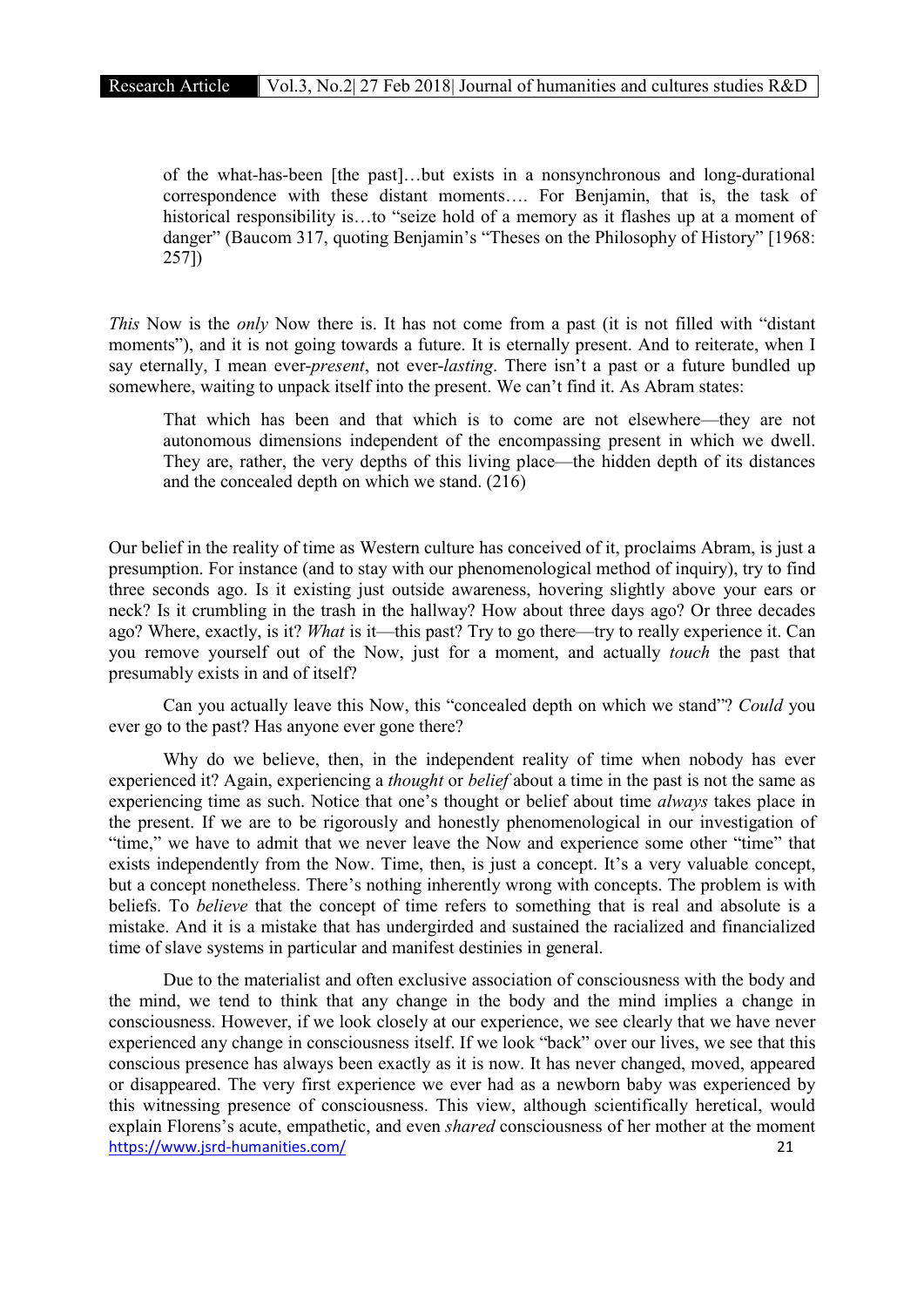of their primal separation. In our own (apparent, physical) births, consciousness was present to witness this first experience. If we think that this idea is fallacious, we should ask: but have *we* ever experienced the *appearance* of consciousness?

If the appearance of consciousness *were* an experience, there would have to have been another consciousness or knowing element present to witness this appearance. And if the appearance of consciousness has never been experienced, what validity is there to the claim that consciousness appears, that it has a beginning, that it was born and started "in time"? Likewise, have we ever experienced an end to consciousness? If we experienced the disappearance of consciousness, there would have to be another consciousness or knowing element present to witness *this* disappearance. So too this "new" consciousness, which witnessed the disappearance of the "old" consciousness, would have to be present during *and* after its own disappearance, in order to legitimately make the claim that it witnessed its disappearance.

Therefore, if we cannot claim that we ever have the experience of the disappearance of consciousness, what validity is there to our embedded conviction that we, as consciousness, die? Due to the fact that we have so closely and exclusively identified consciousness with the body and the mind—an identification that, once reified and instituted, further reduced black bodies and minds to objects and exchange-value during the trans-Atlantic slave trade and the formation of the Americas—we presume that consciousness disappears when the body and mind disappear on, say, falling asleep and, by implication, when the body dies. Recall that the primary belief in our world culture is that I, as awareness, am identical to the body. If the body appears and disappears, then I too appear and disappear with it. When the body grows old, I grow old. When the body gets sick, I get sick. But one simple look at our experience tells us that we are not identical to our body. It is like saying that the movie screen is identical to the image.<sup>xvii</sup> It's not: all images come and go. The screen is not made out of the image; the image appears in, is held by, and is made out of the screen and its chiasmic light, its ever-present en-light-enment. Correspondingly, all sensations and perceptions come and go, but that which is worthy of the name *I* doesn't come and go. And although I have made a paronomasia out of the word, "enlightenment," I must clarify that this *epoché* of the notion of time (and by implication, the consciousness with which any "time" is known) is not steeped in *E*nlightenment epistemology. It is actually anti- or pre-Enlightenment. It even pre-dates classical Greek metaphysics (e.g., the notion of time as an illusion is found in Parmenides, the Ma'at theology of ancient Egypt, the Vedanta wisdom tradition in northern India, early Buddhism, Zoroastrianism, and Taoism<sup>xviii</sup>). More intimately, I suggest that regardless of epistemic provenance, *experience itself* reveals to us the nature of so-called time.

To conclude with a perhaps more intuitive metaphor for the Self-that-is-awareness (although it is still an imperfect metaphor), imagine a space that is infinite, empty, but *conscious*—a space that is aware of itself, by itself, in itself. This empty space never lacks, never needs anything, is never agitated. Whatever appears "in" it (a galaxy, a planet, a giraffe, the human race, a war, a lily, a bacterium, a thought) never really displaces or diminishes this infinite space's infiniteness. The finite appearance of an object will do just that: it will *appear* to eclipse and divide the infiniteness of the space in which it appears, eventually seeming to us to be an actual, independent object made further of an independent substance called matter. But in reality, the infinite, open, knowing space is never divided nor lacking, and it is inherently free of resistance. This space wouldn't know the meaning of the word, "resistance," for it is, by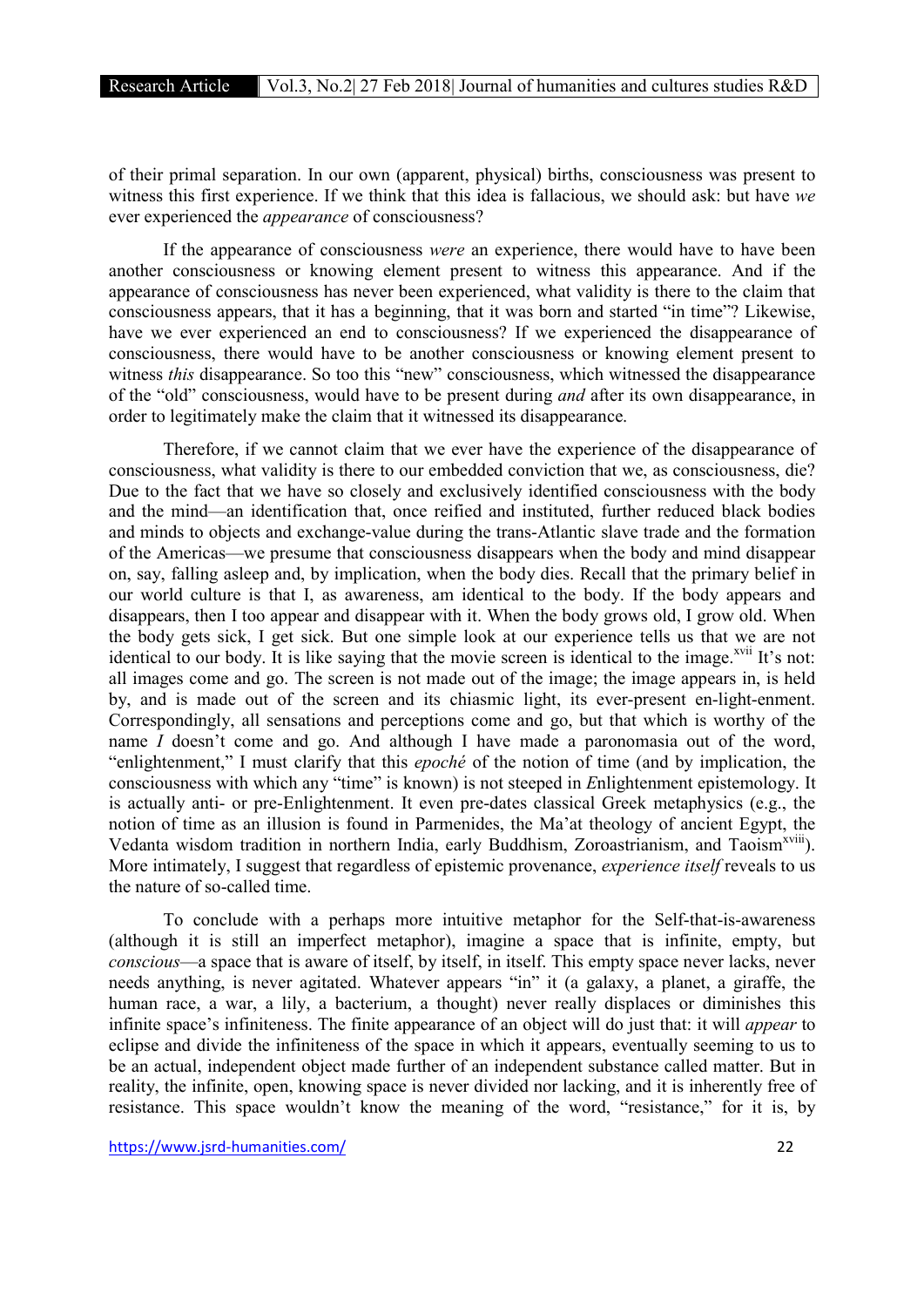definition, open to and allowing of all appearances. *Hence*, it is undisturbable. Its nature is peace. It's not sometimes peaceful and sometimes distressed. An object might need something. But the space in which the object appears never needs anything because there is nothing in itself other than itself— nothing that could harm or complete or aggrandize this space. Correspondingly, our self, like the space I have posited, is ultimately undisturbable, even though from the relative and limited point of view of our identity as an enculturated and historicized body-mind, we do experience what the body-mind would know as disturbance, disjuncture, and harm. The peace at the core of our proposed essential self<sup>xix</sup>, however, is not a state of the (individual) mind or body that comes and goes but is ever-present, sitting quietly behind and within every thought, feeling, sensation or perception, open and intimate at every moment, simply waiting, so to speak, to be recognized, to be *told*, to be heard, to be mysread.

I suggest that these views of the self and time (namely, linear, progress-oriented time characteristic of Western history and metaphysics) are an unconventional but phenomenologically faithful reading of Florens's concluding prognosis for the blacksmith (and by extension, perhaps for us as readers of the present):

You won't read my telling. You read the world but not the letters of talk. You don't know how to. Maybe one day you will learn…. If you never read this, no one will. These careful words, closed up and wide open, will talk to themselves. Round and round, side to side, bottom to top, top to bottom all across the room. (Morrison 188).

We may find added experiential resonance in seeing that Florens's description of the talkingroom can be read as a localization or microcosm of the infinite, open, self-contained "space" ("*These careful words, closed up and wide open, will talk to themselves. Round and round, side to side, bottom to top, top to bottom all across the room*") which I presented above as an analogy for our spiritual or "excessive" plurivocal self. And in the best literal sense possible, Florens's (that is to say, Morrison's) timing is impeccable. As in deep sleep, as in a wholly immersed walk in nature, as in the most present kinds of reading and conversing ("the letters of talk"), as in the sudden stirring of compassion or love—when thought vanishes (that is, when the financializing, hierarchicizing, segregationist mind vanishes or dissolves itself), time vanishes too. Thought needs time and time needs thought. Time is not an object that is known; it is a *way* of knowing, and in the above ordinary examples, they are most gracefully experienced when we do not delimit them in time ("Where did the time go?" we say to time spent in joyful presence with a friend or loved one).

In Florens's idiom, reading—let alone *mysreading*—and the stoppage of reading are not two "moments" in time. They do not take place *in* time, for from where would the "start" of reading come, and to where would the "end" of it go? Is there a time outside of the now, or a space outside the here, into which our "old" experiences could go? In our immanent deduction, we have seen that there is no such time or place. The I-that-tells-itself, the I-that-is-self-aware, doesn't happen in time and space. Time and space happen *in the I*. Our only knowledge of time and space is our perception of them, and perception is located in ever-present awareness—everpresent awareness is not located in perception, let alone time and space.

https://www.jsrd-humanities.com/ 23 In this intensely experiential presencing, in this mysreading of time, if you will, there may be a truthfulness to saying that Florens—as the I-that-tells-itself, as consciousness, for it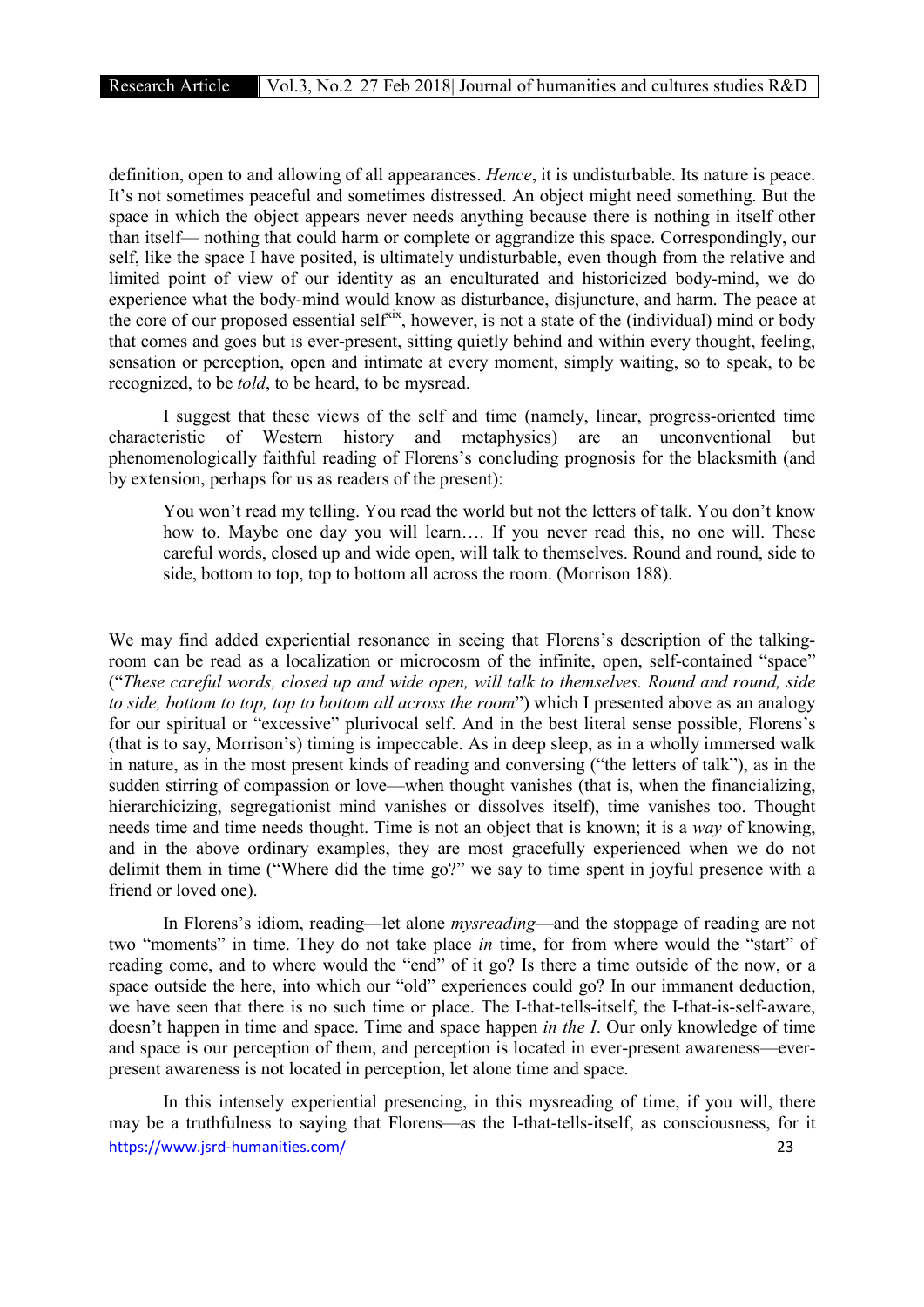must be admitted that the novel's very narrative constitution comes to us as a storied consciousness—is never *ultimately* oppressed (although, of course, relative to colonial thought, time, and space, she is. I want to be clear that I am not undermining nor sanctioning the oppression and exploitation of real lives). The Florens that was riven from her family is the same Florens that speaks to us now. Could she be giving us the experience of telling if she were not aware of that experience, if she were not awareness itself? Despite her autochthonous sunder, could her self-as-awareness ever experience its own sundering? Has it ever stopped being aware and present? We can unfurl all manner of recondite and acrobatic analyses to these questions, but the experiential fact is: we have this book, this talking-room. And what of us? We have, like Florens, the timeless: that in which our perceptions appear; that with which they are known; and that out of which they are made. From Florens's own timeless presence, we realize that I-asawareness am the one that cannot be aggrandized or diminished by any encounter with the mind, body, or world, and thus, I am fulfilled; or, as Florens says in a way that prompts our mysreading: "For the first time, I am live" (44). Each "time" consciousness expresses itself, it is as though for the first time, always being "born," always bearing life, always already merciful for that which it is being born. That is why, "If you never read this, no one will." Florens's last injunction to the blacksmith (and simultaneously to us, forgers of perception) is profound: there is no self without the other, no I without You, and so any sustained, let alone institutionalized, sense of a *separate* self is what authorizes oblivion and suffering.

Lest I am interpreted as raising a contradiction between the "immanent-transcendent" self from which Florens—brokenly and humanly, to be sure—forges a transfigured, disembodied, and merciful spirit, on the one hand, and the intercorporeal self which necessarily bodies-forth its life with and through others, on the other, when I read Florens as suggesting that there is "no I without You," what I mean is that there are none of these "things" *outside* of the consciousness that witnesses them, that precipitates *as* them. Are the I and the You, and the bodies that each of us seems to have, ever at a distance from or separate from the awareness with which they are known? Their apparent reality (that is, their independence, solidity, continuity in time and space, etc.) is not real. However, experience is real, and to the extent that we experience ourselves as a seemingly separate I and a seemingly separate you, with our seemingly separate bodies, carrying an apparent object called a bag, walking down an apparent object called the stairs, looking at our watch to know an apparently insurmountable object called time, the quality and value of our experiences have no choice but to appear in conformity to these beliefs. And so while our experiences are real, and the sensations of our bodies and possessions valid, it is still the case (although we may not know it) that the reality of those experiences does not belong to the apparent objects. It belongs to consciousness. Thus, it is not that our partners or bodies or purses or anything else are not there when we are not there, but rather that they were never there to begin with in the form we have imagined them—that is, as independent objects. However, *something* was "there" (in fact all experience is "here"); *something* was present, but it was not an object, not an "other" as we normally conceive it. It was ever-present, intimate, indivisible consciousness: the "I" *in the form of* partner-ing, body-ing, bag-ing, stair-ing, time-ing—and, as Florens prescribes (pre-scribes/pre-writes?) to Malaik and, by extension, to us as readers, to know this greater and inclusive "I" is frequently to know it "bend[-ing] down to read my telling" (Morrison 185).

Adding *this* understanding of time and the self of "history" to Baucom's, I suggest and hope, makes Glissant's vision of globalized relationality not only more possible, but more *felt*—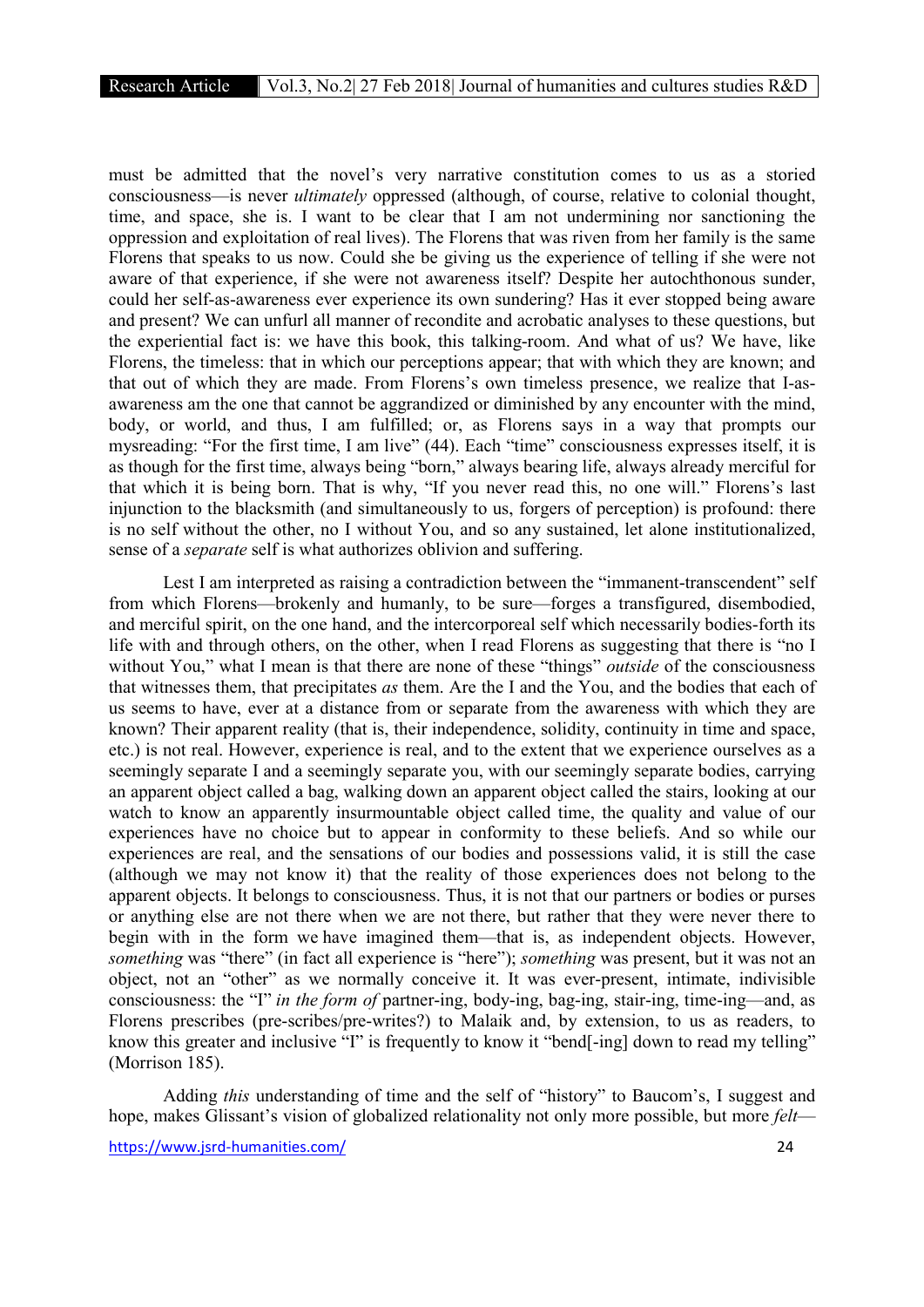felt before theory, known before knowledge. By the end of his book, Baucom, himself, although somewhat recursively, seems to reach this open, allowing, self-possessed but still empowering sense of "time" as an irreducible ever-presence:

To lay the past to rest thus means not that we should forget it but that we have no choice but to relate to it, no choice but to live on within the full knowledge and unending of it. Time does not pass but accumulates. Why? Because what has been begun does not end but endures. Because this fatal Atlantic "beginning" of the modern is more properly understood as an ending without end. Because history comes to us not only as flash or revelation but piling up. Because this is, not was. Because this is the Atlantic, now. Because all of it is now, it is always now, even for you who never was there. (333)

As Baucom's concluding remarks suggest, the apparent experience of the past proves that there is no time ("it is always now"), just as the experience of change establishes our self as its changeless knower. While I think Baucom is right to focus on that element of Benjamin and Glissant's historiographies that haunt us in the present—in the form of the "flash" or sedimenting, alluvial heaviness—I think he does not take that phenomenon to its experiential conclusion (until, it seems, these last lines of his book).

Baucom has successfully argued, and we have seen in our own experiences, that memory comes in two forms: thoughts and images. And yet, when a thought or image appears in awareness, *when* does it appear? It is always in the now. Have we ever had a thought or an image that wasn't in the now? Although a thought *refers* to the past (say, the *Zong* massacre or your breakfast this morning), the thought itself appears now. When this "memory-thought" appears, where is the past to which it refers? This assumed, vast "space" called the "past" to which our memory-thought refers can never be found. It is true that a thought comes to us which says, "The *Zong* massacre happened." And it is true that a second thought comes to us which says, "I wish to write about it." What is our experience of what happens *between* these two thoughts? Normally, we assume something in the immediate past (and by extension, in remoter pasts) caused us to have our current thought, "I wish to write about it," or any other current thought. But do we ever find this "time" or this temporal cause in between two thoughts? Experience tells us that "in retrospect" (ineluctably, I must borrow the language I am interrogating), we look at the succession of thoughts, and the *current* thought—which is simply just thought #10 from the succession—looks "back" and *imagines* that there is a past cause/determining force in the gaps between each thought. This "past reality" is just *thought #10*. It is not *actually there* in between each thought we have. That is, the notion of a past is simply a thought itself that appears retrospectively.

Thus, we have to make a clear distinction between phenomena whose difference is very subtle: there is a thought of the past, but there is no past. The past *is* the thought; there is no past *of* the thought. What I am implying is actually closer to Baucom's argument than it would seem. Baucom, after Benjamin and Glissant, wants to argue that "time...piles up from a starting point" (321), and I am suggesting the same thing, but basing this suggestion on experience: there is no dimension called the past that is separate (ontologically and epistemologically) from the now. The belief in the separate past is always an after-thought. Put another way, I am suggesting only that there is no time for an independently-existing Past. However, for the present, for the only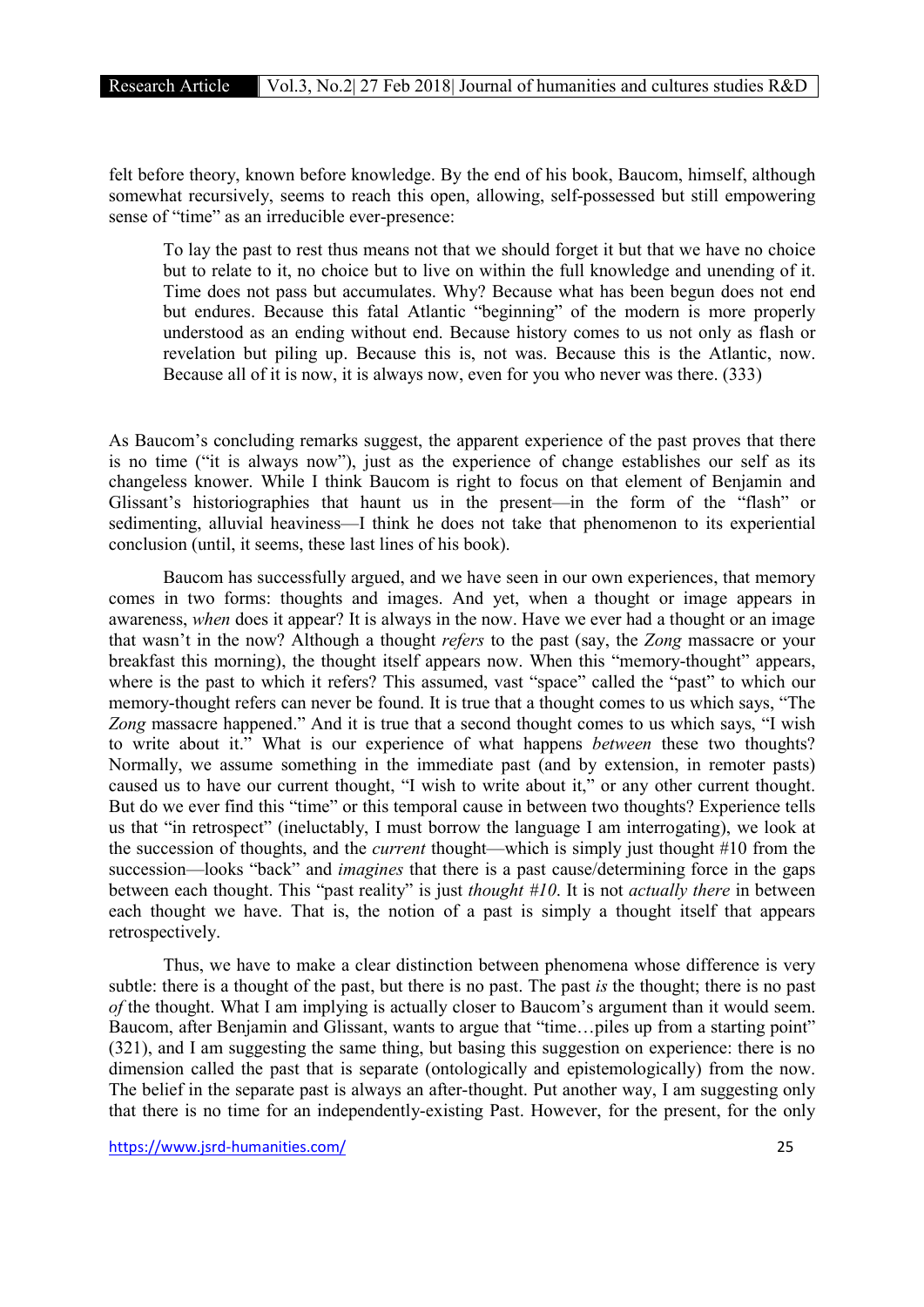Now there is, there is infinite "time." Ethically and practically, this is not an abstract statement but instead means that there are infinite possibilities at every "moment"; there are "past" thoughts and "future" thoughts and present decisions that can, literally and not just conceptually, concatenate in any direction. What is errancy if not this? What is complete relationality—and *creative*, *sensitive*, *multi-lingual* relationality no less (after all, Glissant's title is *Poetics of Relation*)—if not this?

In the present discussion, perhaps Baucom's term, "accumulation" is misleading ("Time does not pass but accumulates"), although it does nicely countervail the historically abusive notion of accumulation. Thus, when he writes, "Accumulation…exists in his [Glissant's] work as a figure of necessity, the unending, and the unavoidable" (319), what is truly "unending" and "unavoidable" and always abundant (if we could take "accumulating" to mean this) is the eternal present. Furthermore, this sincere experience of the ever-presence of our awareness reveals how much freedom we have and that we have always had (although freedoms can be usurped, as "history" has shown), paradoxically allowing our cultural and material efforts toward safeguarding the freedom and safety of others to flow out of us more effectively, not because that freedom is dialectically overdue ("what comes to us is a piling up") but simply because it is innate. It is who we are. Would not real agency and creativity be this kind of freedom from the "past" (not forgetfulness of it, but an unshackling from it)? A mode of acting and relating that simply continued from or depended on the same "past" line(s) would be reactivity, not creativity. With *this* re-envisioning of time, I think we have another way of achieving Baucom's worthy goals: we realize that the apparent past (or its present incarnations) can never chain an idea around us as to what kind of world it wants us to be. That power rests with us, in the now, in those who are willing to witness its atonements and its abuses, its wonders and its wounding. In sum, and to be clear that I do not mean to disavow unconscionable tragedies, it is not that the events of our "past" or "memory" or "history" never happened or are not real; they have been experienced, and are absolutely real. What is not real is the "past" to which we think they refer and "in" which we think they happened. Instead, those events are here *now* (and Baucom and Glissant say as much). But I would contend that it is not time that accumulates; it is consciousness (which can express itself "temporally" or not, as Morrison suggests through Florens's uncanny narrativity).

Therefore, there is no difference in our actual experience between the substance of the massacre that appears in *memory* or *history*, and the substance of a "live" massacre that appears in "real time." Our only knowledge of both a memory and a current perception is made out of our thoughts and images of them, and the substance of thoughts and images is awareness. There is no other substance in experience other than awareness and this awareness never disappears (it is never "in the past"). "History" is thus *alive*. That is our ever-present experience, whether it is realized or not. One might ask, "If time, space, causality, memory, and history are constructs of the mind, made of intermittent thoughts and sensations, why is there such a consistency to appearances? Doesn't this consistency seem to validate the belief in all of these concepts?" The apparent continuity in time or permanence in space of any event does not belong to the realm of thoughts or objects. It belongs to awareness. The ever-presence of awareness is translated—in the language of the conditioned, sedimented, and cultural mind (the "interested" mind, as Baucom would say [311; 318])—as continuity in time and permanence in space. Hence, "memory" proves the now; it does not prove the past, for the word "memory" comes from the Greek *merimna*, meaning "care, thought" (*OED* 459). And does not every moment of care or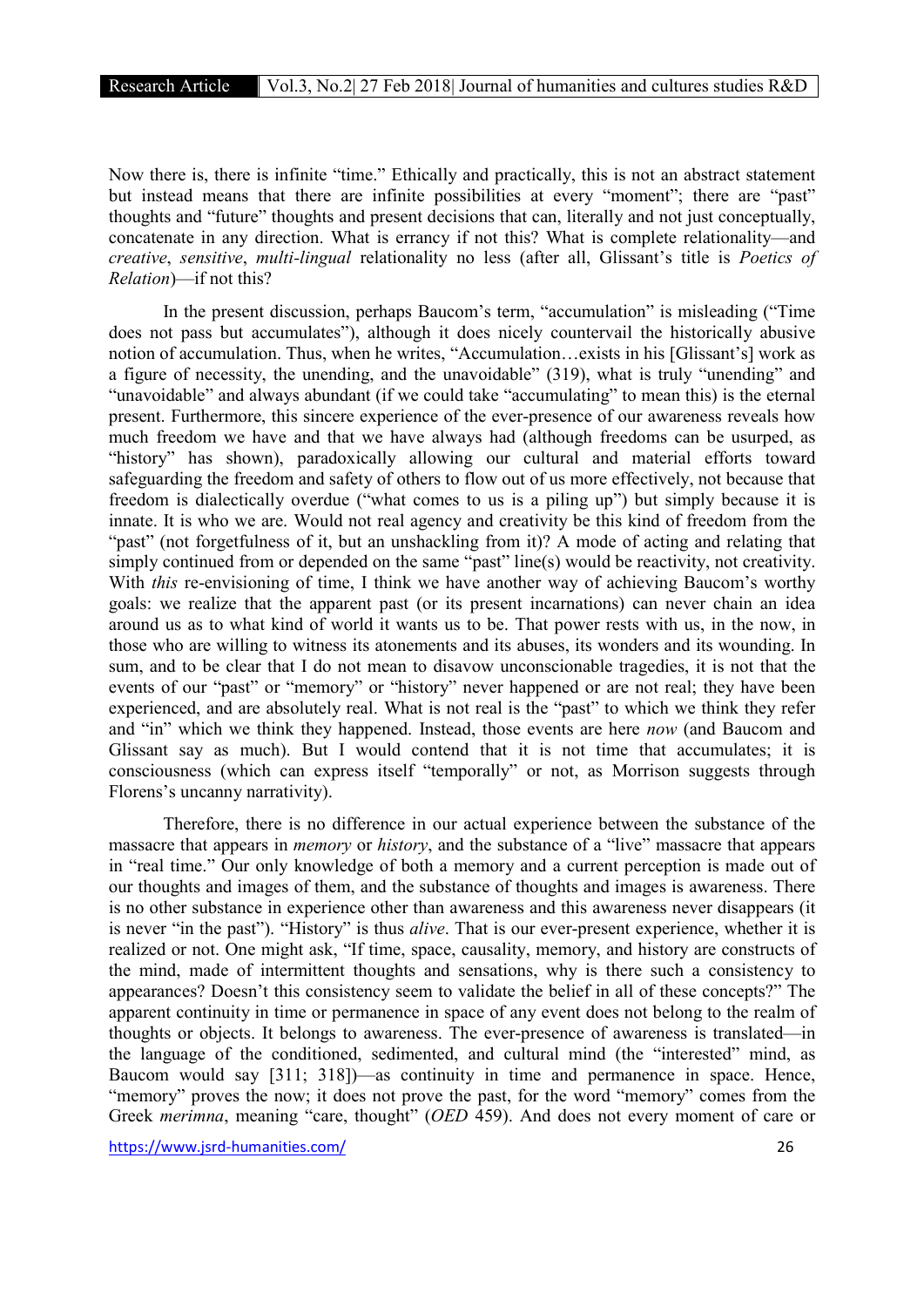thought occur in the now? This relation to "time," then, may be a more direct way to understand and be responsible witnesses to "history."

Strangely, understanding that there is no absolute reality to a *personal* consciousness doesn't necessarily lead to behaving in destructive ways towards others. Rather, the genuine if elusive knowledge of our *shared* consciousness, of our shared being, is the ground of a true ethics. What is love, for instance, if not the experience of our shared being? Florens perhaps fails to secure this love, but it is revolutionary enough that she keeps searching for it with a self intimately (though not always coherently) beholden to an other. It is when we believe that there really *is* a wholly personal, separate self that fear, indifference, exploitation, and the whole submarine terror that sedimented the black-Atlantic become possible.

#### III. The Heart in the Dust: *The Wilderness and the Creolization of Florens*

*As I contemplate the blue of the sky…I abandon myself to it and plunge into this mystery, it "thinks itself within me," I am the sky itself and it is drawn together and unified, and as it begins to exist for itself; my consciousness is saturated with this limitless blue…*

-*Maurice Merleau-Ponty*, Phenomenology of Perception

Perhaps there is not a rigid distinction between "correct" reading and misreading (misreading in the general sense); there are perhaps only readings that are more or less receptive, open-ended, nuanced, particular, pointed, even pointillist. At the very least, I conceive of the mysreading proffered here as an engagement of reading that not so much unwelcomes the coded discourse of the world at large, as remains hospitable to the experience of the other, as the other. To extend Handley's recognition of subjective oblivion or destitution, we must consider the nature of one's spiritual movement within and possibly out of one's personal "void" or trauma. Mysreading, I propose, restores some kind of active agency to holding open a relation to the other, even when, or especially when that other is the other that can exist in oneself—that wounded or neglected stranger in ourselves whom we are trying to befriend or recognize. What I am calling mysreading, Jacques Derrida might generally call "reappropriation," a move to redefine and re-experience any phenomenon, even if impossible, as when Derrida claims:

The relation to the other—even if it remains asymmetrical, open, without possible reappropriation—must trace a movement of reappropriation in the image of oneself for love to be possible, for example. (1995b:199)

The lacuna where relation remains irreducibly open, "generous," and delicately "loving," even amidst the most desolate of conditions, is also what we might mean by the spirit. Oblivion does not abdicate the spirit absolutely. The spirituality that fosters mysreading necessarily remains tied to but, ultimately, unencompassed by the codified grammar of the world, the psycholinguistic contract of the prevailing society (often patriarchal in nature).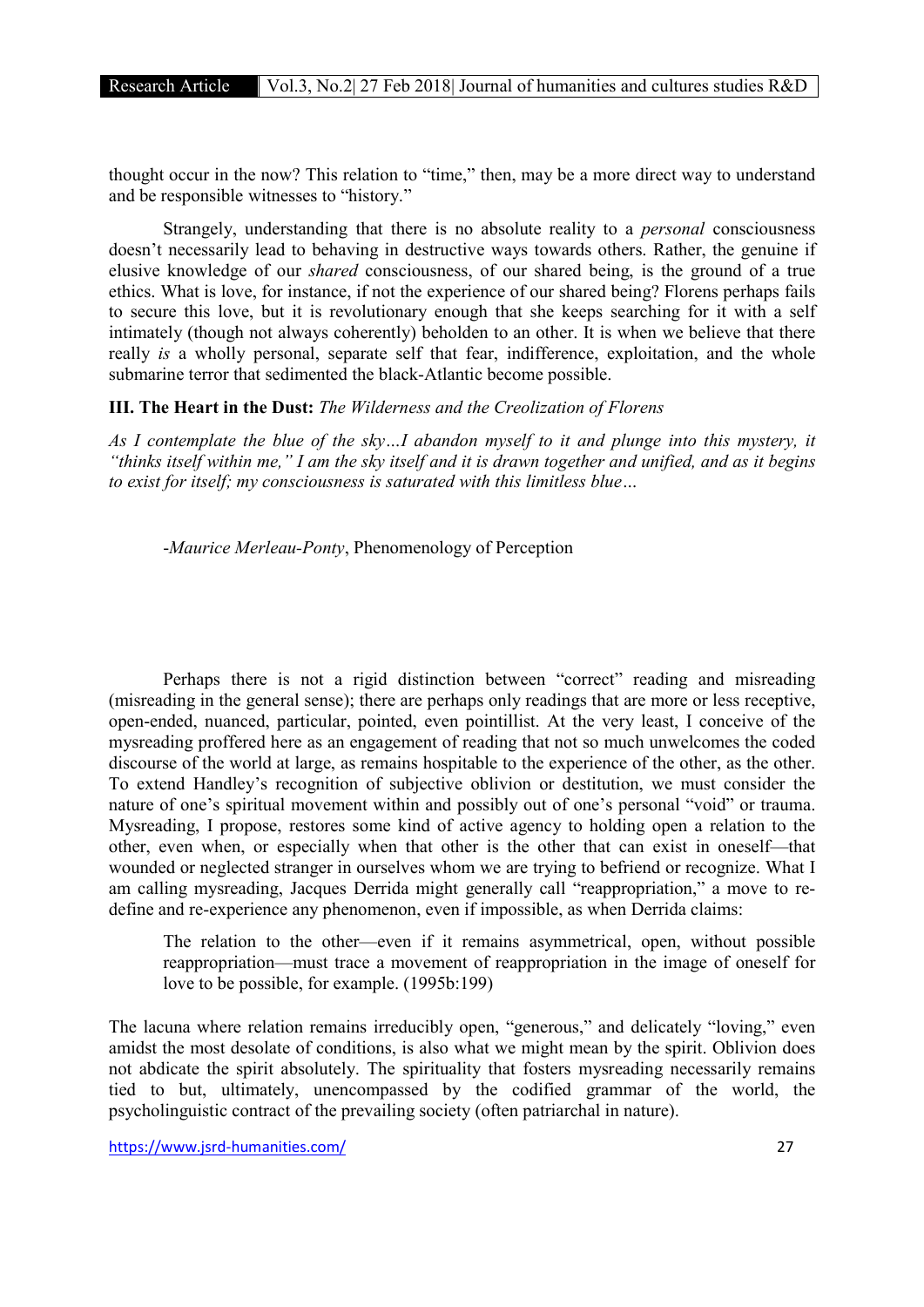If we can regard mysreading as a kind of counter-signature to the hegemonic contract of values, then this "signature" not only responds to the normativity or idiom of the dominant world order, it also authorizes the expression of the *other in oneself*. As Derrida analogously argues:

There is finally a signature, which is not the signature one has calculated, which is naturally not the patronymic, which is not the set of stratagems elaborated in order to propose something original or inimitable. But, whether one likes it or not, there is an *effect of the idiom for the other* [including the "other" or "others" in oneself]…. [R]eading is a mixed experience of the other in his or her singularity as well as philosophical content, information that can be torn out of this singular context. Both at the same time. (200-01, emphasis in the original)

Elsewhere, Derrida seems to have in mind a kind of intuitive non-knowing—not literally a lack of knowledge but a differential knowledge—that we find in Morrison's work. For Derrida, this other-kind-of-knowing is

in some way, a structural non-knowing, which is heterogeneous, foreign to knowledge [proper]….It is something in relation to which [conventional] knowledge is out of the question. And when I specify that it is a non-knowing and not a secret, I mean that when a text appears to be crypted [*sic*], it is not at all in order to calculate or to intrigue or to bar access to something that I know and that others must not know; it is a more ancient, more originary experience…. (201)

With the vindication of one's mysreading comes, I think, an expansion of one's spirituality, one's field of awareness of life as such, that "more originary experience." This awareness, I should note, is not divorced from the body in a Cartesian or Kantian way, but one that is a transversal with the body, even as the experiences one is aware of can transverse ("exceed") the body by being shared by others. Thus, what we are calling the "spiritual" or "mystical" is a space that is not totally given in advance (such a view might fall into predeterminism), but a space of "testimony" that "opens as one advances" (Derrida 1995b:207), and as advances of *oneness*—or the that "more ancient, more originary experience" which precedes ideas of separation and servitude—are made. As readers, are we not already implicated in these advances?

In terms of physical advancement, we do not know where Florens goes as the Big house presumably erodes. But Florens's last thoughts of her mother are as cryptic as they are sympathetic:

I will keep one sadness. That all this time I cannot know what my mother is telling me. Nor can she know what I am wanting to tell her. Mãe, you can have pleasure now because the soles of my feet are hard as cypress. (Morrison 189)

Such inconclusiveness might cultivate mysreading rather than obviate it. For example, Mark Sandy rebuts critics, such as Hilary Mantel, who negatively stress the "half-toldedness," so to speak, of Morrison's novels. On Sandy's view, Morrison's serious engagement with the real/fictive dynamic occurring in and around partial perspectives, memory, and self-discovery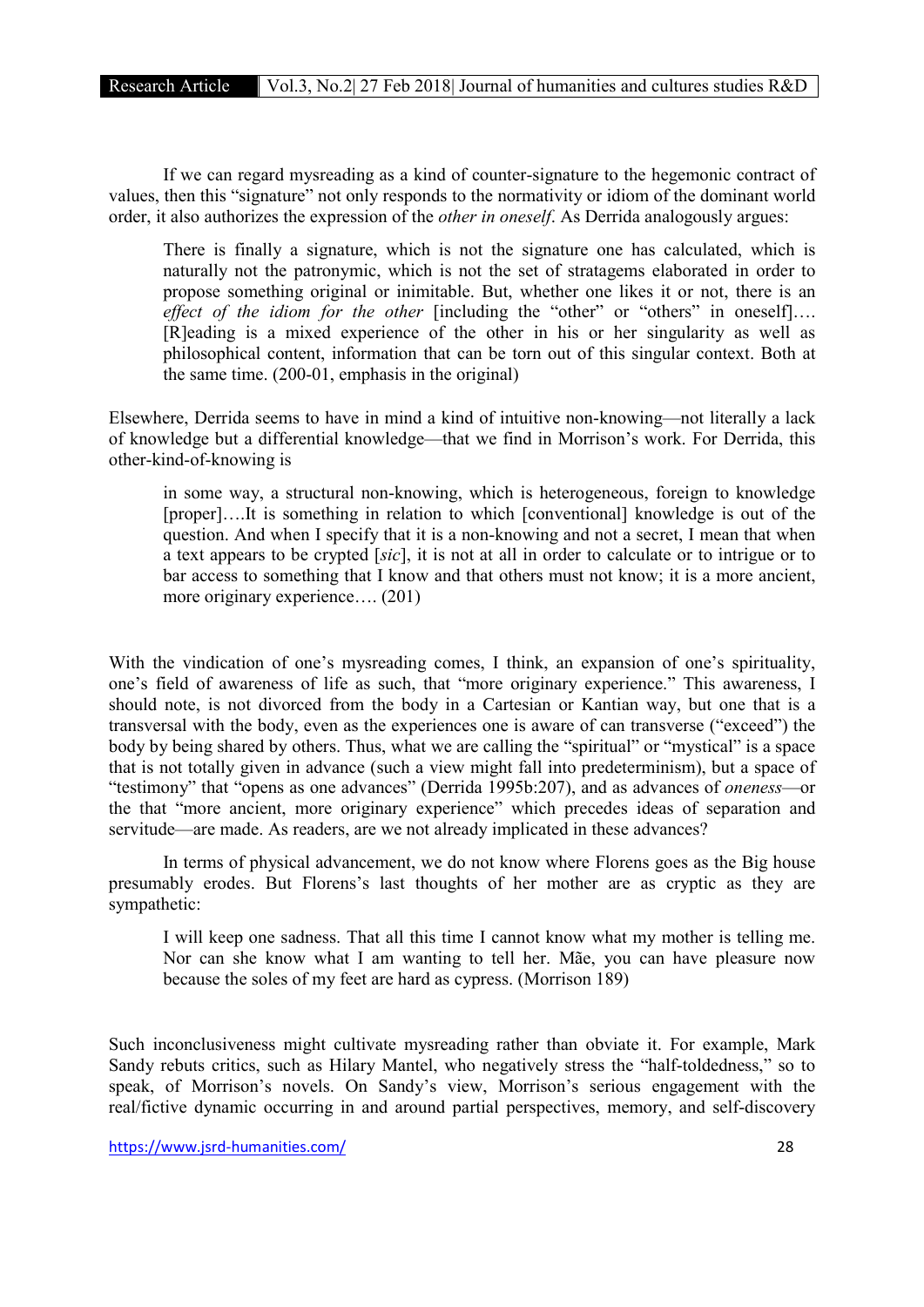shows her connection to Wordsworth's and other Romantics' spiritually-wrought view of life. Thus, despite Morrison's aporetic narratives, she upholds an aesthetical and, frankly, existential authenticity in her narratives. Sandy's project alerts us to a central tension in Morrison's *A Mercy*: a tension between Nature as a sympathetic, nourishing refuge and Nature as a force unaware or indifferent to "human loss and grief" (Sandy 37). Indeed, Nature is the ultimate witness to the atrocities perpetuated by humans. But this same Nature may be "wild" and vast enough to also overcome Florens's anxiety that what she can "read or cipher is useless now" (Morrison 184). Sandy is right to argue that "[f]or Morrison and Wordsworth, the ruined and the ruinous [nostalgic home or land] articulate grief and frustrate the hope for consolation following moments of destroyed human connections and relations" (Sandy 43). But as we saw earlier, Florens somehow anticipates the surrendering to nature, that ultimate other: "Perhaps these words need the air that is out in the world" (Morrison 188). The Big house in *A Mercy* is ruined, but it is also doing something performatively, mediationally, trafficking between oblivion and hope. What I am adding to Sandy's analysis is the consideration that our "human connections and relations" are not just with other humans but, perhaps more unceasingly, also with the other that is nature and the other(s) in ourselves.

For instance, by having Florens say, "I have become wilderness but I am also Florens. In full. Unforgiven. Unforgiving." (189), Morrison suggests that, while not a pain-free process, "becoming wilderness" means to come to grips with both extremes of the emotional flora that are almost destined co-germinate in oneself. Florens's closing interrogative and then breath-arresting apostrophe has the effect of a caesuraed Big Bang of a subaltern(ate) universe, out of which we read (and hear) all the laws and conditions of humanity borne and consigned: "Hear me? Slave. Free. I last" (189). In this momentary *deus ex talk-hina*, Florens addresses and consolidates any and every reader, slave and free, as though he were a lexical Moses instructed to mark the poles between which humanity will forever oscillate: slavery and freedom. In echoic (in)sight, Garrett Stewart deciphers the synaesthetic and, alas, narratological Rorschach that emerges from this haunting, proleptically tense syntax (and what Stewart calls elsewhere, a kind of prose *friction*):

[W]hat is heard there…two or three or four times over, is something more than written, something that can only be listened to beneath the punctualities of script, in the return of its repressed. And something that, in the process, may well anticipate the closing chapter's monologue by the long-lost mother—addressed without reception, from a place beyond death or not—to a daughter whose learning to write and then speak in another tongue has preserved nonetheless that original (though not founding or stabilizing) orality in language so often associated with the mother's voice.

Call it once again, if you will—as proposed first in our modification of Ong by Agamben—a kind of *auralterity.* For emerging to vocality, to verbal consciousness, across the staccato stutter of Florens's paradoxical insistence ("Slave. Free.")—two plenary fragments in a categorical disjunction internalized instead as warring psychic condition—is the structuring unsaid of Morrison's entire novel….

But precisely because the defiant paradox of "Slave. Free." cannot wholly overcome its homophonic fusion, via the recursive *v/f* loop, into a two-syllabled vernacular enunciation of "Slavery," the inscribed and stigmatized house must come down, including its "talking room," where an ignited silence will give further dissent. (333-35)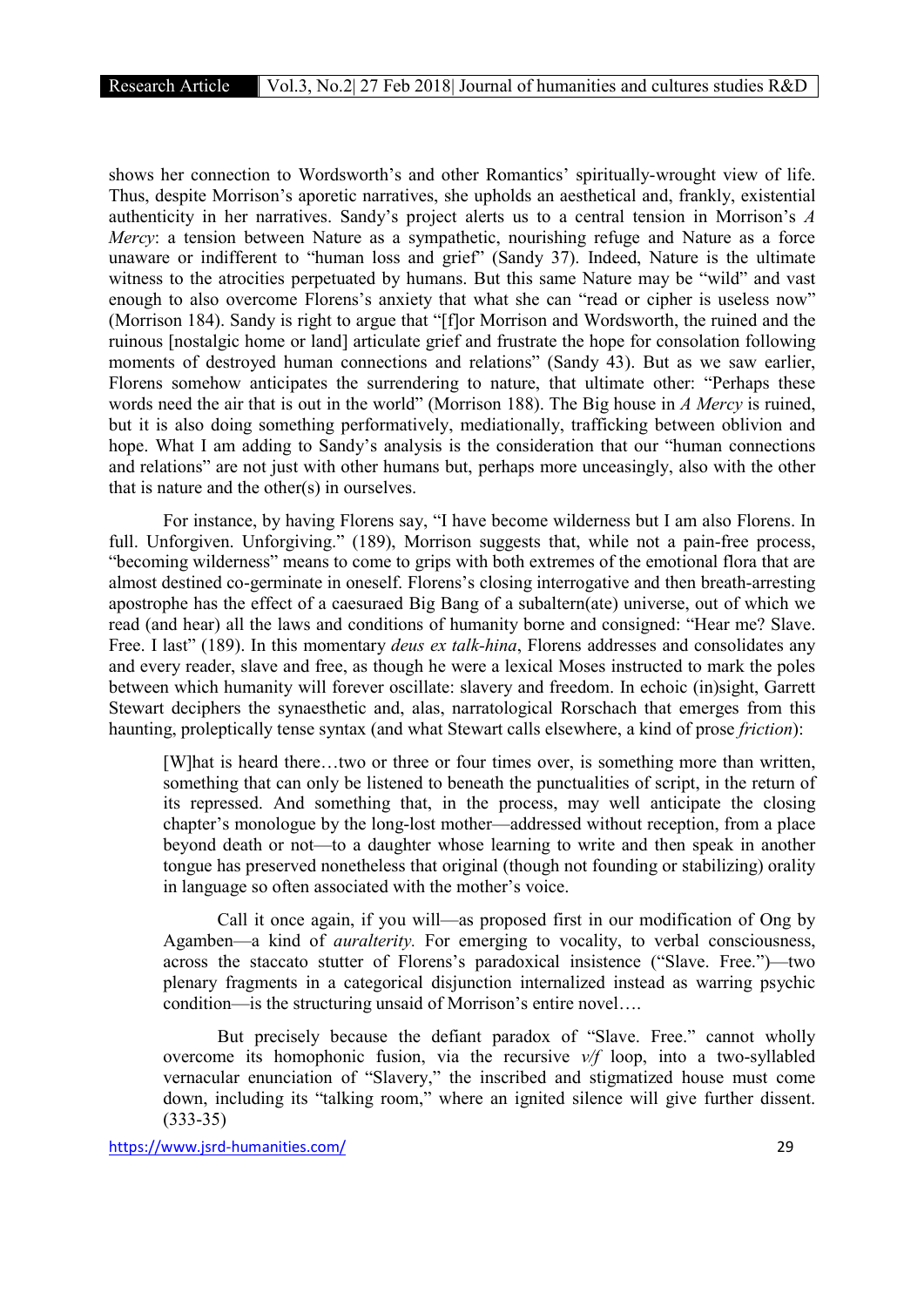As Stewart indefatigably argues, we are damned if we read the "vocal image" of "Slave. Free."/"Slave(f)ry." and damned if we don't. But this sensorial (con)fusion is existentially apropos: it concentrates the babel and brutality effected by trans-Atlantic slavery and displacement. Equally plausible, Stewart hears Florens's (and/or Morrison's) prognosis of the historical present: the empowered "I last" simultaneously must reckon with a "transegmental stranglehold," "the intractable fact, from which only a much later freedom will be born, that, though yet unnamed, nonetheless 'Slavery'll last'"  $(338)$ <sup>xx</sup>

But another palimps-ethic pulse, as it were, persists as well: "Becoming wilderness" may mean that even the *hither* side of babel must be allowed, wherein no negative electron can exist without its spiritual positron, so that we are always vibrating as "Unforgiven [and] Unforgiving…. Slave [and] Free" (Morrison 189). As in so much of our lives, what matters is which aspect of the conjunctive matrix we choose to be conscious of (if and when we are not embodying both tissues of the "and"). Speaking to and as nature suggests a world that necessarily allows us to read "wildly" if need be, to *voice*, and to voice a voice that both comes from the "outer" and names it, in all of its rhizomicity and pain. By the end of the novel, although Jacob's ruinous house is giving way to "all manner of small life [which] enters the windows along with cutting wind" (186), it is serving at least two purposes: it is housing Florens's spiritual dehiscence and the possible regeneration to come, when "[t]he feathers close. For now" (185); and it is literally, illocutionarily, letting us in as readers. Is not any given group of readers the "For now" for which Florens's "feathers" (the wild quills of her resurrected writing) may un-close themselves? Are not our readerly breaths, lip-miming, and page-fingerings (not to mention our notes-to-self and petite seismographs across the margins) literally the "all manner of small life [which] enters the windows [of our and Florens's eyes] along with cutting wind [our individual voices along with Florens's past-present voice]"? By the same token, a subtle mysreading might detect Florens's intentions other than vengeance on the blacksmith:

That it is the withering inside that enslaves and opens the door for what is wild. I know my withering is born in the Widow's closet. I know the claws of the feathered thing did break out on you because I cannot stop them wanting to tear you open the way you tear me. (187)

We have seen that Florens's language is often chiasmic, so we might pick up on the oxymoronic matrix woven by a "withering" that is "born," that "enslaves and opens." The performative nature of Florens's speech also suggests a pun on "tear"; it suggests not just violence, but empathy, the possibility of bringing someone to tears, of opening a capacity to feel across and despite traumas of erasure and estrangement.

https://www.isrd-humanities.com/ 30 Thus, it seems Florens mysreads her own status: earlier, she says "I never cry. Even when the woman steals my cloak and shoes and I am freezing on the boat no tears come" (81). But by the end of the story, the "claws of the feathered thing" have torn Florens's consciousness in such a way that her narrative is a protracted "tearing" (i.e. crying), a cry towards the two nourishing figures in her life, her mother and the blacksmith. If we don't count Florens's mysreading or errantry as a form of agency—unconventional as it is—then we risk categorizing all or most of Florens's actions as a result of a pre-determined libidinal trauma or, as Wyatt maintains, "a failed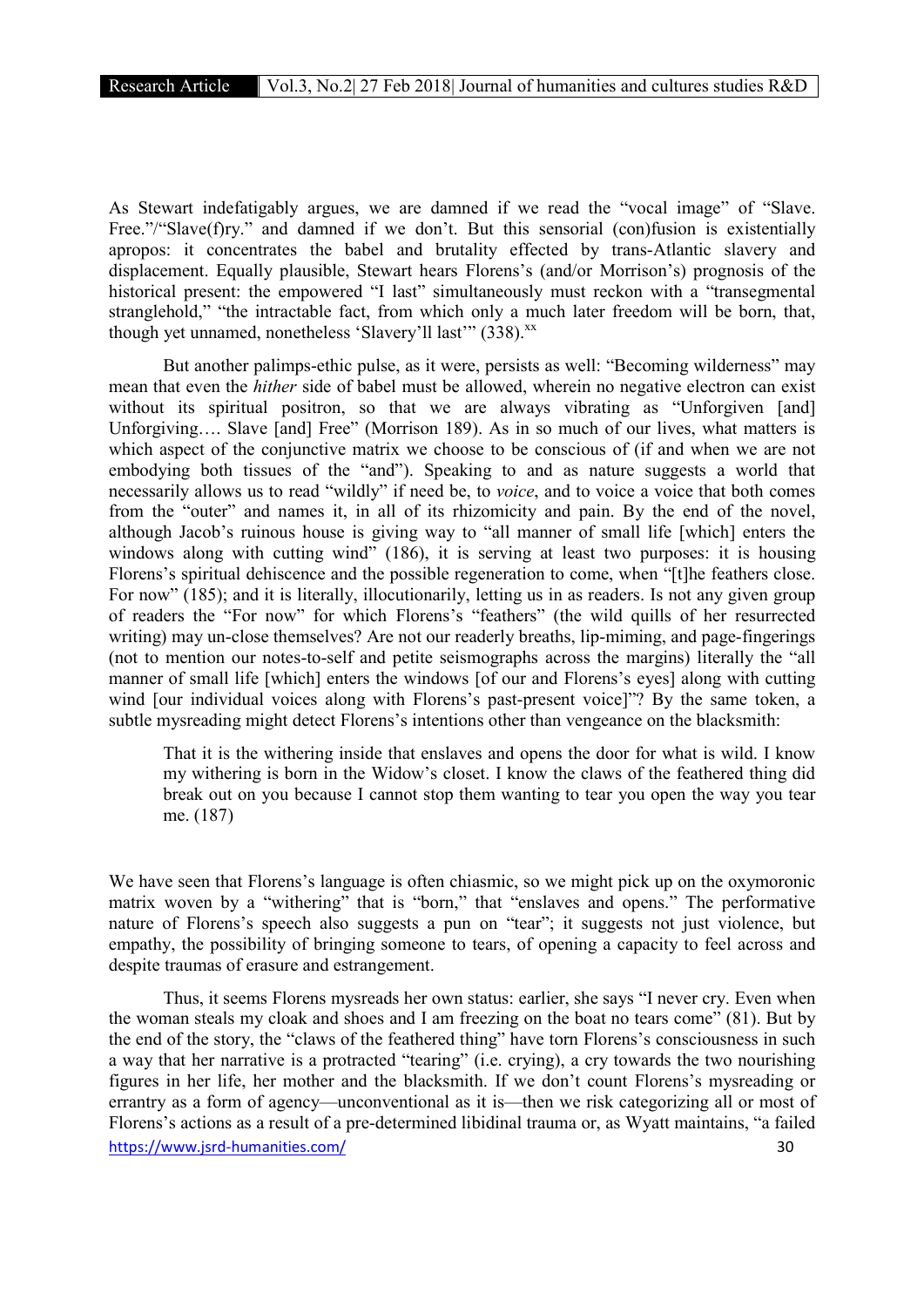message" wholly eclipsed by the plantation system.

By the end of the novel, we neither know what empirically happens to the Big house nor to Florens. But a mysreading suggests that some kind of "creolization" in Florens, ontological and psycho-somatic, has occurred. For example, the wood of the house on which she wainscoted her story is—spiritually or magically-realistically or both—grafted onto her body: "the soles of my feet are hard as cypress" (189). She is also able to say plurivocally, "Slave. Free. I last" (189). In this claim, I am following Françoise Lionnet and Shu-mei Shih's awareness that the terms, "*créolie*, *creolité*, (creoleness), and *créolisation* have…been appropriated to widely differing ideological ends: either to register a range of divisive identitarian and linguistic categories that emphasize social and ethnic cleavages or to promote forms of 'ecumenicity' aimed at transcending the exact same cleavages" (22-23). Moreover, the blended fates of Florens and the Big house may be all to Morrison's point: "Creole casts its shadow, so to speak, on the text, unsettling its meanings so that we are not sure whether we have interpreted it correctly" (Britton 142). Perhaps Morrison alludes to a diasporic bond between an already dying economic system and the fragile beginnings of a self-reflexive America. Lionnet and Shih, too, recognize the chiasmic or even creolized nature of history: "To recognize the structuring principles of colonial inequality is to open the door to active involvement with social change and revolutionary struggles" (16).

The wilderness, then, visually and metonymically casts shadows across its antithetical structures that would domesticate it. After all, it is primarily within elite institutions—whether colonial or nationalist or internationalist—that "history" acquires visibility and order. Writers within the Subaltern Studies collective, for example, argue that the archival and objective, if not self-acclaimed, account of colonial history frequently fails to reflect the opaque and contradictory processes which characterize the political and spiritual consciousness of both autochthonous and "hybridized" communities. These fecund, entangled consciousnesses comprise, in Dipesh Chakrabarty's words, those "plural and heterogeneous struggles whose outcomes are never predictable, even retrospectively, in accordance with schemas which seek to naturalize and domesticate this heterogeneity" (1992: 20). One of the reasons why these communities' polyvalent modes of co-existence and resistance remain illegible or omitted at the institutional sites where "authoritative" history is produced is that their unassimilability very often causes them to interrupt even traditional forms of insurgency. Thus, the fact that Florens's non-institutional narrative is historiographed in and on a central institutional site of history (the Big house) produces an intransigent and almost cosmic irony.

Even this mutual, interanimate enfolding between the colonizer's edifice (the Big house, the territory) and the colonized's ecology (the wilderness, the field) suggests consciousness's creolized recourses in the face of trauma. Glissant ramifies this idea by distinguishing between *métissage* and *creolization*. While both phenomena refer to racial and cultural intermixing at their core, *métissage* is the affirmation of a specific "meeting and synthesis of two differences," while *creolization*

seems to be a limitless *métissage*, its elements diffracted and its consequences unforeseeable. Creolization diffracts, whereas certain forms of *métissage* can concentrate one more time…. Its most obvious symbol is in the Creole language, whose genius consists in always being open, that is, perhaps, never becoming fixed except according to systems of variables that we have to imagine as much as define. (34)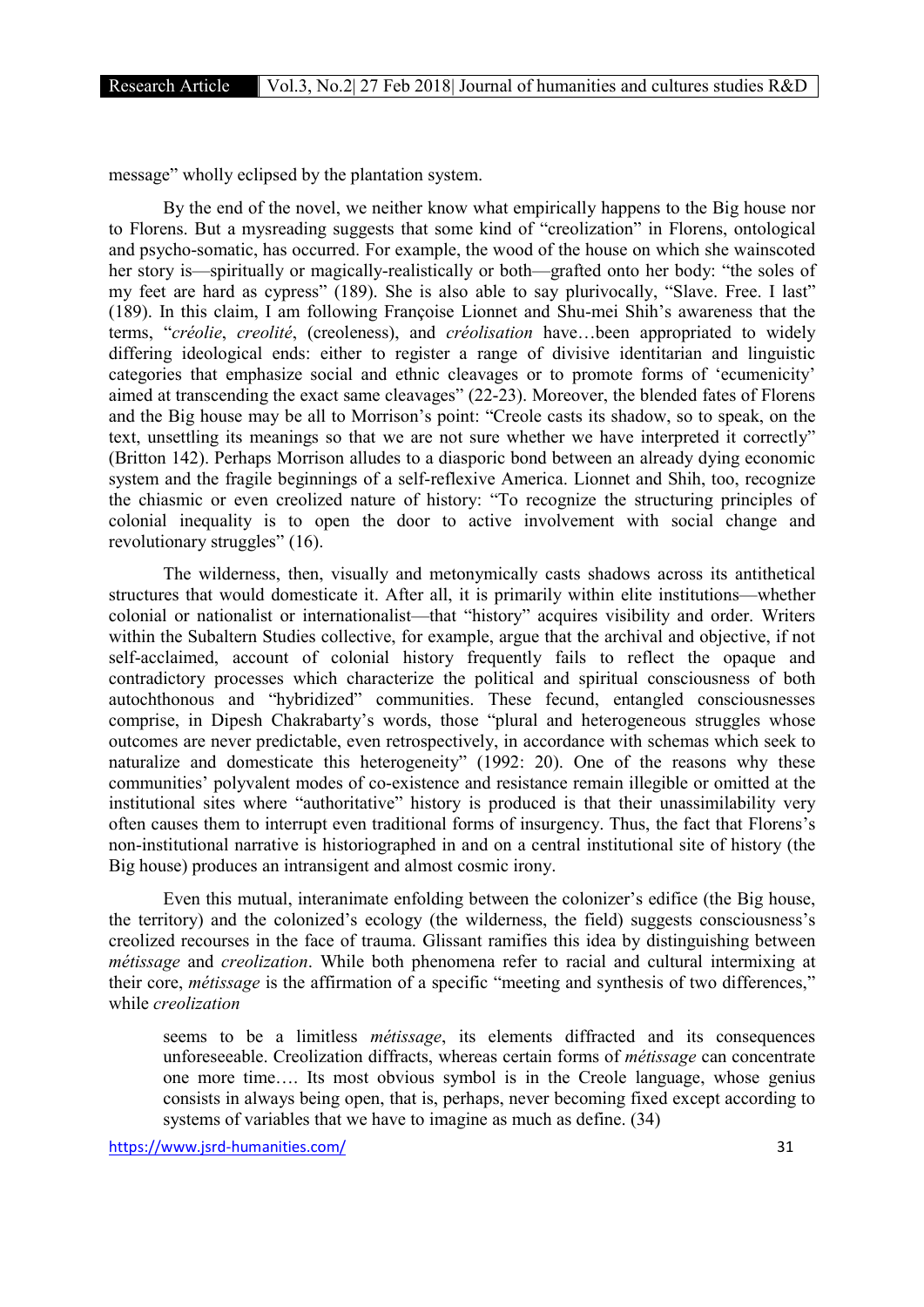In other words, creolization exhibits a wild agency and ever-participatory vitality that can sustain a gap between and within imperial closures by refusing to be eclipsed by them. In this capacity, we might say that Glissant's creolization stands as an Antilles articulation of the unruly and evercathecting consciousness that irrupts as and ultimately beyond Florens. The unexpected and conciliatory voice of Florens's mother at the end of the novel suggests that this consciousness is life-endeavoring enough to relate to and eventually embrace the dead. In fact, Glissant holds that creolization at its essence elucidates the nature of that multi-ontic "generosity of perception" (xvi) he calls Relation. Like the "excessive" yet foundational consciousness that we have examined herein, Glissant seems to understand Relation as that primordial and aware beingness which "search[es] for a freedom within particular surroundings" (20) and persists as "the postulation of an unyielding and unfading sacred" (21). As though it were an eternal *différance*  that unites rather than divides, creolization

approximates the idea of Relation for us as nearly as possible. It is not merely an encounter, a shock…a *métissage*, but [an unyieldingly] new and original dimension allowing each person to be there and elsewhere, rooted and open, lost in the mountains and free beneath the sea, in harmony and in errantry. (34)

Sacred, indeed, is the manifold silence that holds both harmony and discord, both the cry of childbirth and what Glissant calls "the cry of the Plantation" (73).

In any case, what is at stake in exploring the consciousness and creolizing energies at the heart of mysreading are the coordinates of a ("a," not "The") post-and-present-colonial ethics that is founded on the deepest level of inter-subjective relation (beyond a hyper-fragmented and dialectically melancholic reality) that finally outflanks the Self/Other, colonized/colonizer antagonism of History. I propose, then, that mysreading (belonging to a story's characters and, alas, our own) is a perceptual process that fluctuates between spiritual fragmentation and social integration, and has the benefit of drawing its survivance from its own finite and concrete "Hereness," and not an infinite and abstract "Thereness" as entailed by Hegelian and even poststructuralist dialectics (metaphysical, linguistic, or otherwise). The small but far-reaching ethical interventions that Morrison stages in *A Mercy* remind us that there are real and temporal social differences that have evolved into insidious inequalities—uneven structuring realities that seem to call for the full conceptual *and* embodied range of mysreading and how it might manifest across communities. As Laura Doyle recommends, by "[t]hinking intercorporeally about transnationalism, we necessarily grapple with the commitments that our bodies solicit nationally and transnationally, singularly and collectively, and all of these at once" (20).

https://www.jsrd-humanities.com/ 32 Thus, to hazard a general thesis on the ethics of mysreading as arising from and yet interrupting colonialism: Mysreading is but one process whereby we reappropriate the world's immanence and intertexuality that precede and occasion our perceptions, even traumatic ones. It is fitting that Morrison ends *A Mercy* with the circumspect voice of Florens's mother. She addresses her daughter whom she may never see, promising to stay on her knees in the dust "where my heart will remain each night and everyday until you understand what I know and long to tell you" (195-96). And yet, her hope is not futile: not because she *will* reunite with Florens, but because the grace of her thoughts (in a word, her spirit), across distance and oblivion, has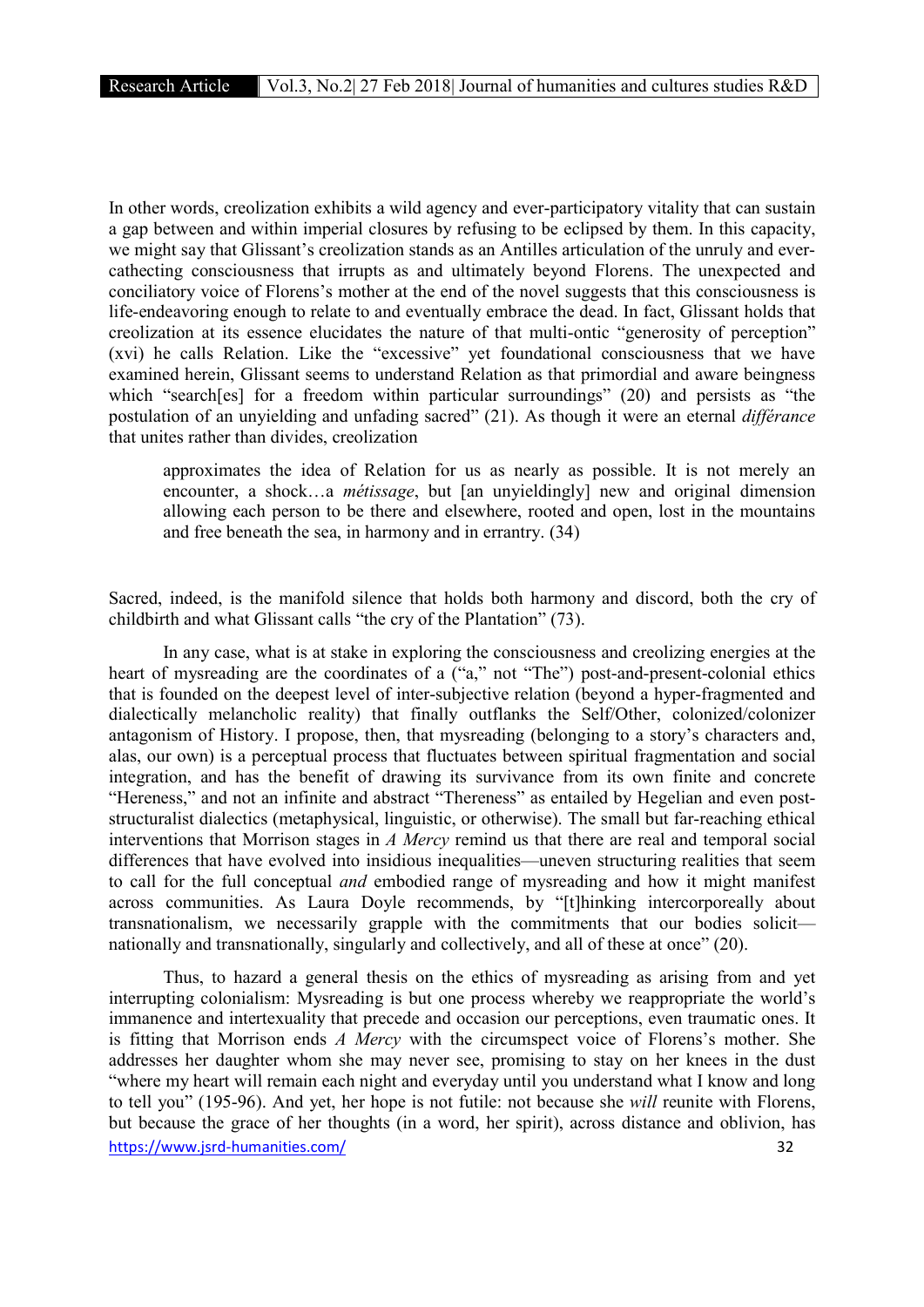*already* connected to Florens. Florens's last words express compassion for her mother. Florens still struggles to hear "what my mother is telling me" (189), but in that struggle, she ends up communing with a love that never truly abandoned her, even though Florens does not know that completely. At the deepest level, then, Florens never gives up on mysreading her mother's terribly merciful act. Despite not having a wider emotional and familial vocabulary, Florens's mysreading drives her to be so narratively committed (she turns the Big house into a book) and so desperately loving in what was often an absurd and *un*loving world (even freedom, personified by the blacksmith, cannot reconcile Florens's freedom) that her very existence becomes an act of rebellion.

#### Conclusion: *The Soul Would Have No Rainbow If The Eyes Had No Tears*

In "Memory, Creation, and Writing" (1984), Morrison states that her storytelling revolves around a central calling: her writing "must bear witness and identify that which is useful from the past and that which ought to be discarded; it must make it possible to prepare for the present and live it out, and it must do that not by avoiding problems and contradictions but by examining them" (389). I have argued that an ethics of mysreading bears witness to its tellers and traumas in this open-ended way, keeping it neither fully present nor absent, for it resides in the act of becoming, in the acts of telling and listening. It is a kind of gerund morality. Florens's psychic development, then, is constantly renewing and destroying itself, constituting a self that remains without a discrete remainder. She testifies to the creolization of memory, to the osmosis of the formal witness, to the porousness of a fixed, empirical narration or account. We might think of the kind of spirituality she manifests as the creolization of ontology itself, a syncretic sentience that permits us to be "there and elsewhere, rooted and open" (Glissant 34). I have attempted to argue that an ethics of mysreading (effected primarily by the characters and, associatively, by us) speaks to the possibility of our very relation to the other; and not just to other people, but to other consciousnesses, to the otherness folded into ourselves. The creative labor of mysreading communicates a spiritual state that re-vitalizes the possibility of relation to forgiveness, to acceptance, to faith beyond aporia, to hope. Florens's tale as a literal haunted house, along with her mother's voice retroactively returning to the present, gestures toward a humanity that prevents a schizophrenic young America from closing in on itself. Graphemically as well as philosophically, *A Mercy* seems to represent a time in America when compassion and mercy had not yet systematically ossified: the title, *A Mercy*, mysread glancingly or thoughtfully, is more than half of *America*. Perhaps it still can be.

To a large degree, in every experience, there is a mysreading, an ongoing perceptual encounter with what we cannot recover: Handley is thus commendable for advocating "a poetics that recognizes oblivion—that is, not what is remembered but what is forgotten and therefore unsayable" (Handley 27). But every experience is also an encounter with what we can become. In every perception (thought, memory, emotion, sensation), we might say there is the experience of "illiteracy" which is experience itself, open and ever-present experience before it is codified, phonetically manacled, and metronomed into purposes. And from our phenomenological interpretation of illiteracy and illocutionary time above, literating our life-world, mysreading it along spiritual marginalia, so often requires us to experience it as a chiasmatic if fraught process of mourning and of the new morning, of "[f]eathers lifting" (Morrison 167) and descending, of flying to endure and enduring to stay aflight. Consequently, perceiving a world as having a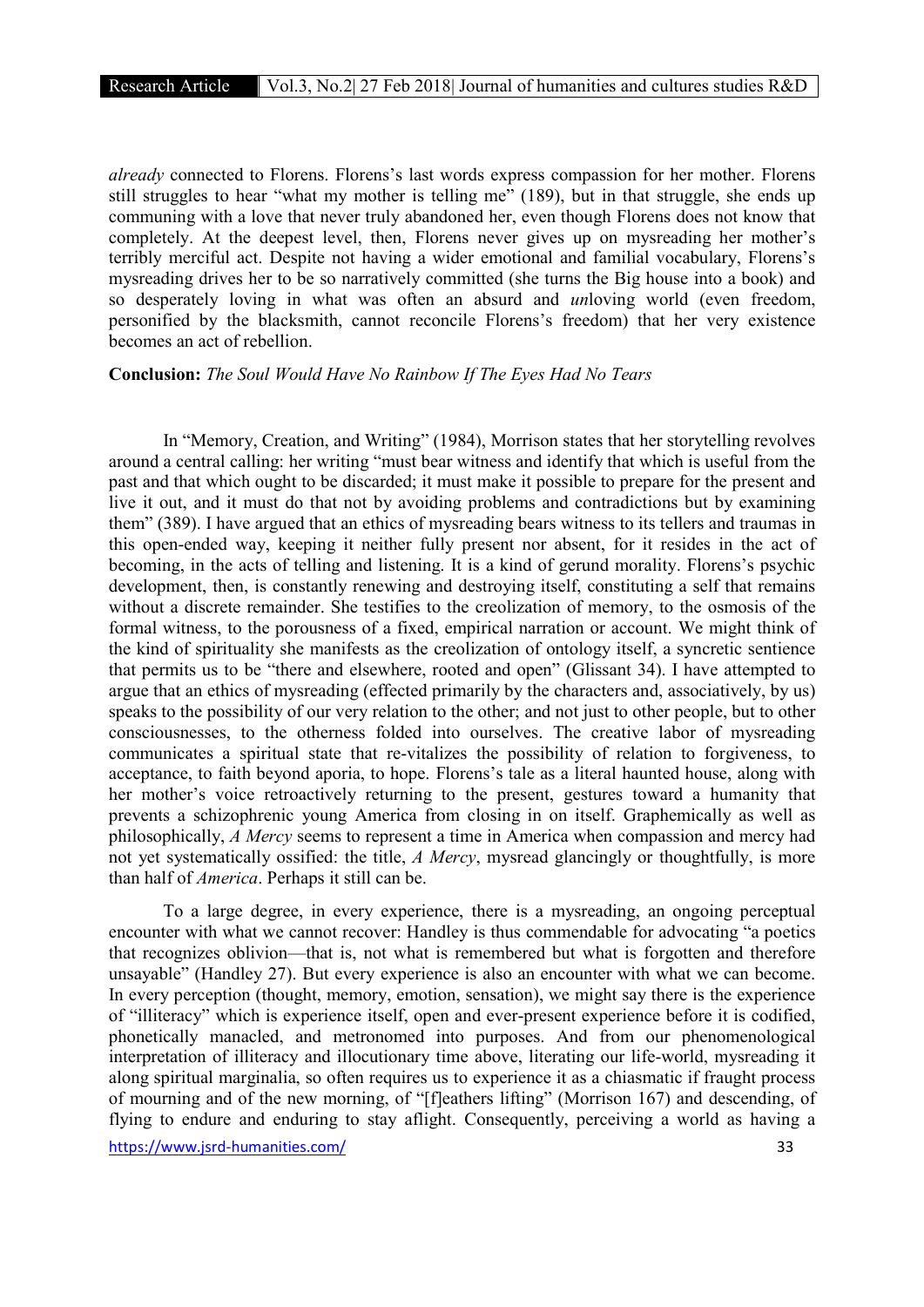vitality that can greet us in multiple forms opens a way to achieving hospitality in and with the world; we are allowed to speak to it and we can allow it to speak to us. In an illocutionary way, such an ethics is a linguistic vulnerability and a linguistic liberation; a surrendering and a strengthening; an ad*dress* (a speaking-to, a migration) that is also an *ad*dress (a returning-to, a home). The fact that this ethics cannot be fully determined and, therefore, cannot be fully dismissed, means that inscribed alongside each "house" of trauma is a spiritual consciousness that is astonishingly near to us; each carving of pain so deep in itself and "hard as cypress" (189) that there is nothing left for it to do but to resound back to the "air that is out in the world" (188), such that even a "false" story about itself (a mysreading and not just a misreading) is proof that it *can* tell itself; that the power of illegibility can be turned back on illegibility itself, so that a prison can imprison itself, and its captive be allowed to leave, if only in the form of being visited from outside (that is, from *our* abidance as readers, witnesses, and mysreaders in the shared present). It is how a curse turns into cursive. We can't put the tears back into our eyes. But we may be able to "mysread" errant lights in those humid remnants. Sometimes, that is enough.

#### Works Cited

Adams, J. (2007). *Wounds of Returning: Race, Memory, and Property on the Postslavery Plantation*.

Chapel Hill, NC: North Carolina Press.

Baucom, I. (2005). *Spectres of the Atlantic: Finance Capital, Slavery, and the Philosophy of History*. Durham: Duke University Press.

Benjamin, W. (1968). "Theses on the Philosophy of History." *Illuminations*. Trans. Harry Zohn. New

York: Schocken Books.

\_\_\_\_\_\_. (1999) *The Arcades Project*. Cambridge: Harvard University Press.

Bhabha, Homi. (1994). *The Location of Culture*. London: Routledge.

Britton, C. M. (1999). *Édouard Glissant and Postcolonial Theory: Strategies of Language and Resistance*.

Charlottesville, VA: University of Virginia Press.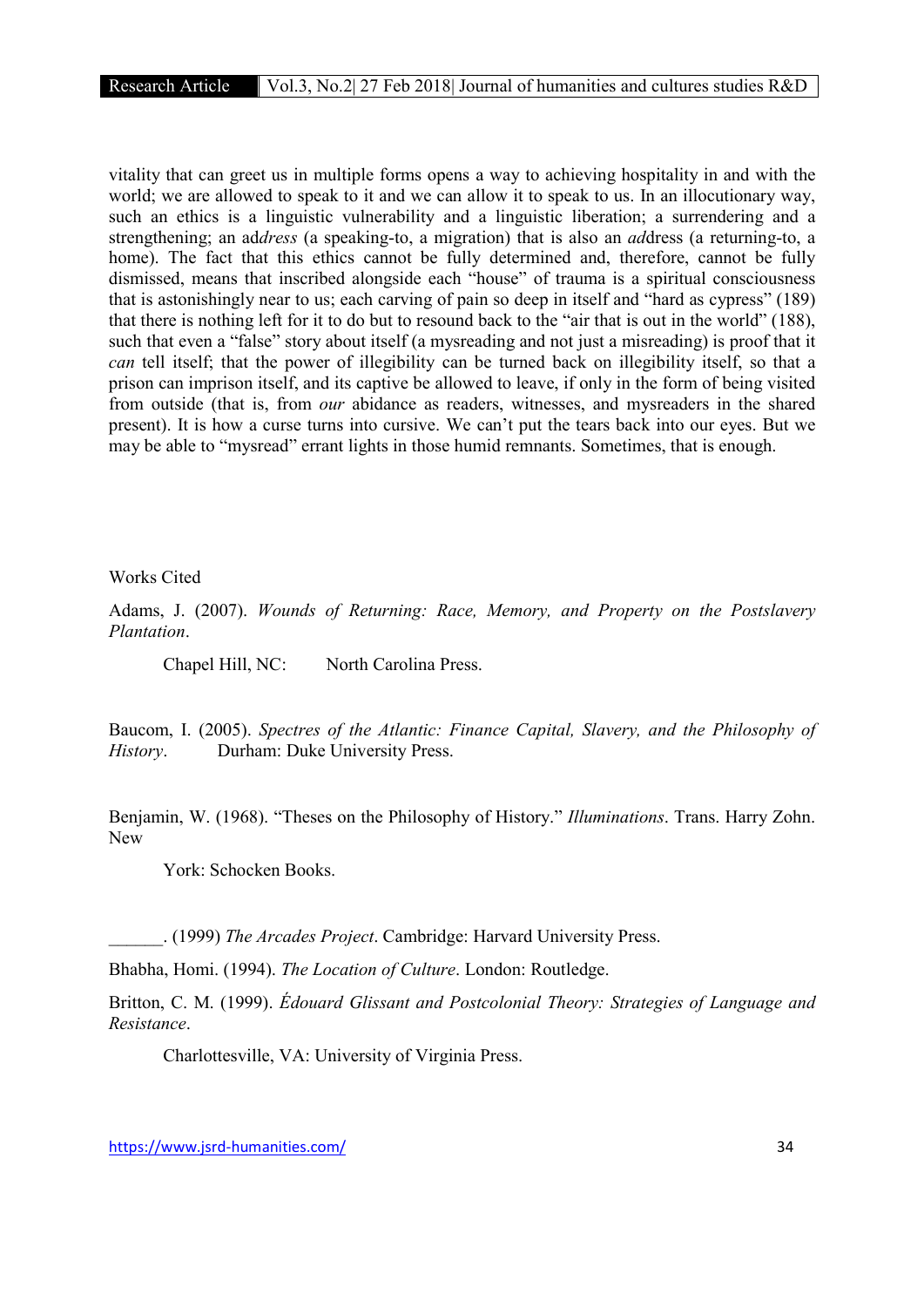Canclini, N. G. (2005). *Hybrid Cultures: Strategies for Entering and Leaving Modernity*. (Trans.)

Christopher L. Chiappari and Silvia L. Lopez. Minneapolis, MN: University of Minnesota Press.

Chakrabarty, D. (1992). "Postcoloniality and the Artifice of History: Who Speaks for 'Indian' Pasts?"

*Representations* 37: 1-26.

Derrida, J. (1995a). "Passages—from Traumatism to Promise." *Points… Interviews, 1974-1994*. Ed.

Elisabeth Weber. (Trans.) Peggy Kamuf and others. Stanford, CA: Stanford University Press.

\_\_\_\_\_\_. (1995b). "There is No *One* Narcissism (Autobiophotographies)."

\_\_\_\_\_\_. (1999). *Adieu to Emmanuel Levinas*. Stanford: Stanford University Press.

Deyel, S. (2005). *Carry Me Back: The Domestic Slave Trade in America*. New York: Oxford University Press.

Doyle, L. (2009). "Toward a Philosophy of Transnationalism." *Journal of Transamerican Studies.* 1(1): 1- 29.

Fanon, F. (1967). *Black Skin, White Masks.* [1952] Trans. Charles Lam Markmann. New York: Grove Press.

Farrington, B. (1964). *The Philosophy of Francis Bacon: An Essay on Its Development from 1603 to 1609* 

*With New Translations of Fundamental Texts*. Chicago: Chicago University Press.

Formisano, L. (Ed.). (1992). *Letters from a New World: Amerigo Vespucci's Discovery of America*. New York: Marsilio.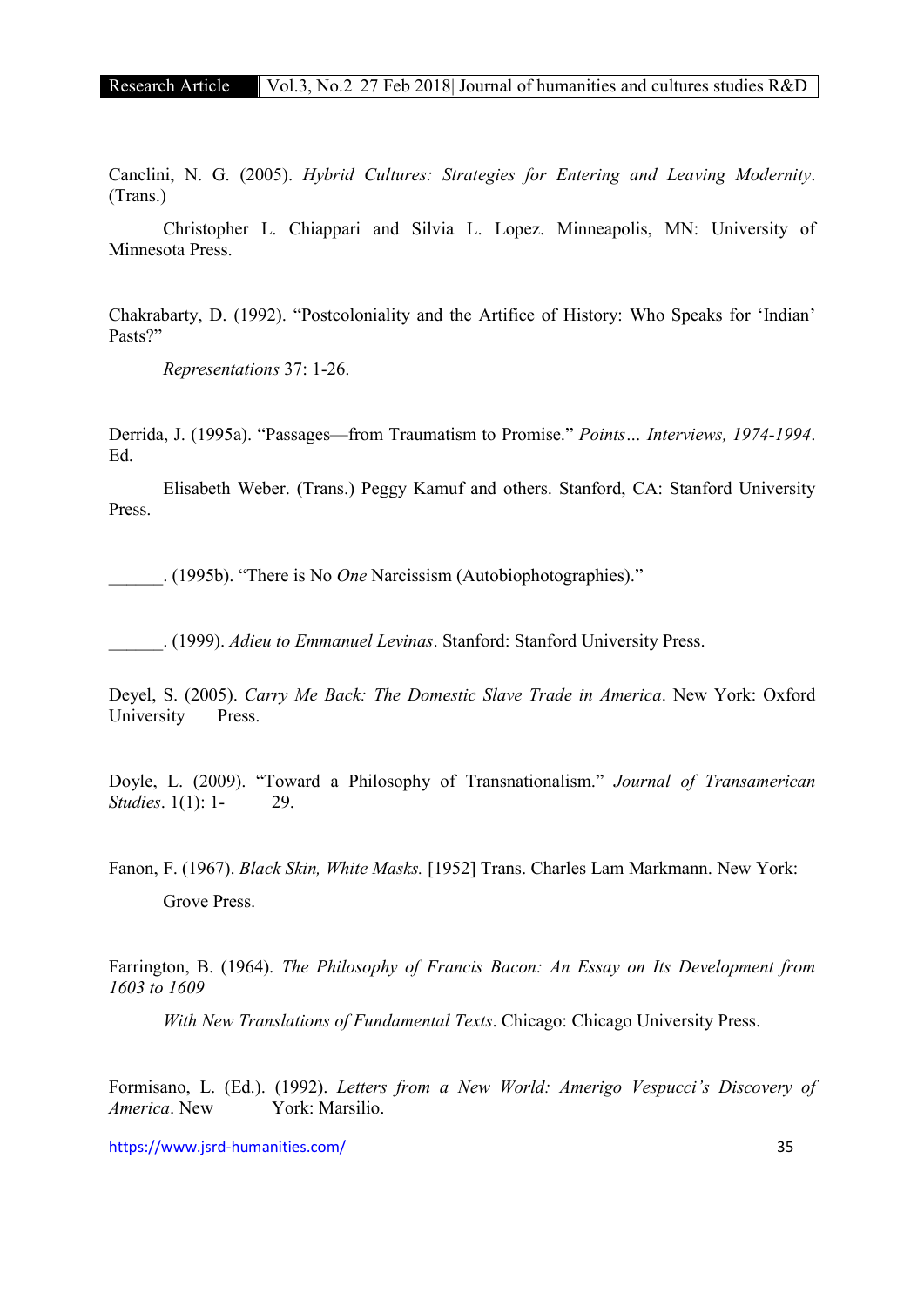Gilroy, P. (1993). *The Black Atlantic: Modernity and Double Consciousness*. Cambridge, MA: Harvard University Press.

Glissant, É. (1981). *La case de commandeur* [*The Overseer's Hut*]. Paris: Éditions du Seuil. Quoted in

Celia M. Britton (1999), *Edouard Glissant and Postcolonial Theory: Strategies of Language and Resistance*. Charlottesville: University of Virginia Press.

\_\_\_\_\_\_. (1997). *Poetics of Relation*. Trans. Betsy Wing. Ann Arbor, MI: University of Michigan Press.

Handley, G. B. (2004). "A New World Poetics of Oblivion," in Jon Smith and Deborah Cohn (Eds.). *Look* 

*Away! The U.S. South in New World Studies*. Durham and London: Duke University Press, pp. 25- 51.

Lacan, J. (1977). *The Seminar. Book XI*. *The Four Fundamental Concepts of Psychoanalysis, 1964*. Trans. Alan Sheridan. London: Hogarth Press and Institute of Psycho-Analysis.

Levinas, E. (1969). *Totality and Infinity: An Essay on Exteriority*. (Trans.) Alphonso Lingis. Pittsburgh, PA: Duquesne University Press.

Lionnet, F. and Shih, S. (Eds.). (2011). *The Creolization of Theory*. Durham and London: Duke University

Press.

McClintock, A. (1995). *Imperial Leather: Race, Gender and Sexuality in the Colonial Contest*. New York & London: Routledge.

Merleau-Ponty, M. (1962). *Phenomenology of Perception.* (Trans.) Colin Smith. New Jersey: Humanities Press.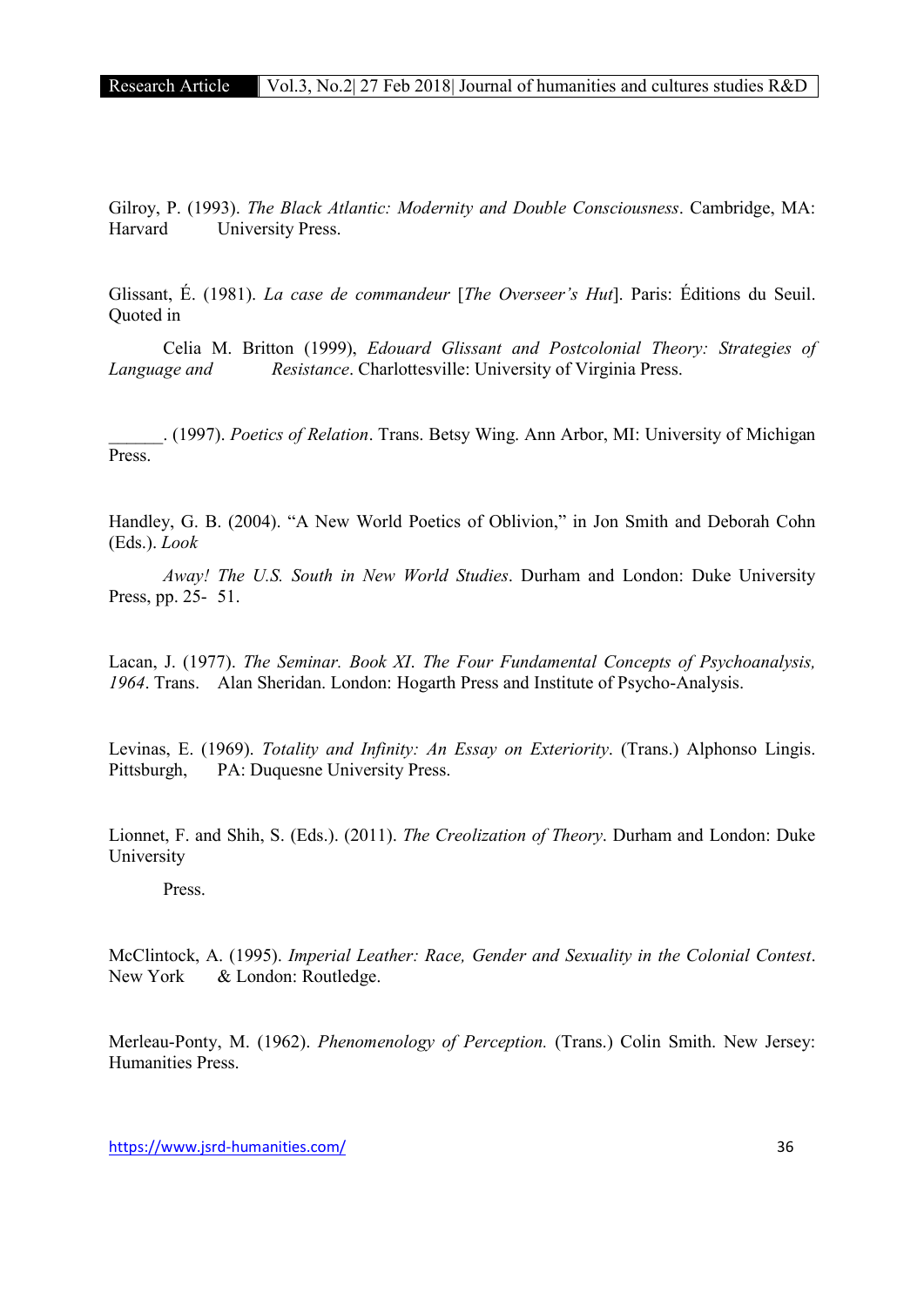\_\_\_\_\_\_. (1968). *The Visible and the Invisible*. (Trans.) Alphonso Lingis. Evanston: Northwestern University Press.

Morrison, T. (1984). "Memory, Creation, and Writing." *Thought: A Review of Culture and Idea*. 59.235: 385-90.

\_\_\_\_\_\_. (2009). *A Mercy*. New York: Vintage International.

Stephen M. (2007). *Gayatri Spivak: Ethics, Subalternity and the Critique of Postcolonial Reason*. Cambridge, UK: Polity.

Musil, R. (1996). *The Man Without Qualities*, *vol. 1.* (Trans.) S. Wilkins. New York: Vintage.

*Online Etymology Dictionary*. http://www.etymonline.com/index.php Web. Accessed April 26, 2012.

*Oxford English Dictionary*. (2006). Ed. Catherine Soanes. Oxford, UK: Oxford University Press.

Pietz, W. (1987). "The Problem of the Fetish II." *Res* 13 (Spring): 32-51.

Ray, K. (1993). *Amerigo Vespucci: Italian Explorer of the Americas*. New York: The Rosen Publishing Group.

Sandy, M. (2011). "Cut by Rainbow": Tales, Tellers, and Reimagining Wordsworth's Pastoral Poetics in Toni Morrison's *Beloved* and *A Mercy*. *MELUS* 36(2) (Summer): 35-51.

Spira, R. (2011). *Presence, Vol. I: The Art of Peace and Happiness*. UK: Nonduality Press.

Spivak, G. C. (1988a). "Can the Subaltern Speak?" In *Marxist Interpretations of Culture*, Cary Nelson

and Lawrence Grossberg (Eds.). Basingstoke, UK: Macmillan Education, pp. 271-313.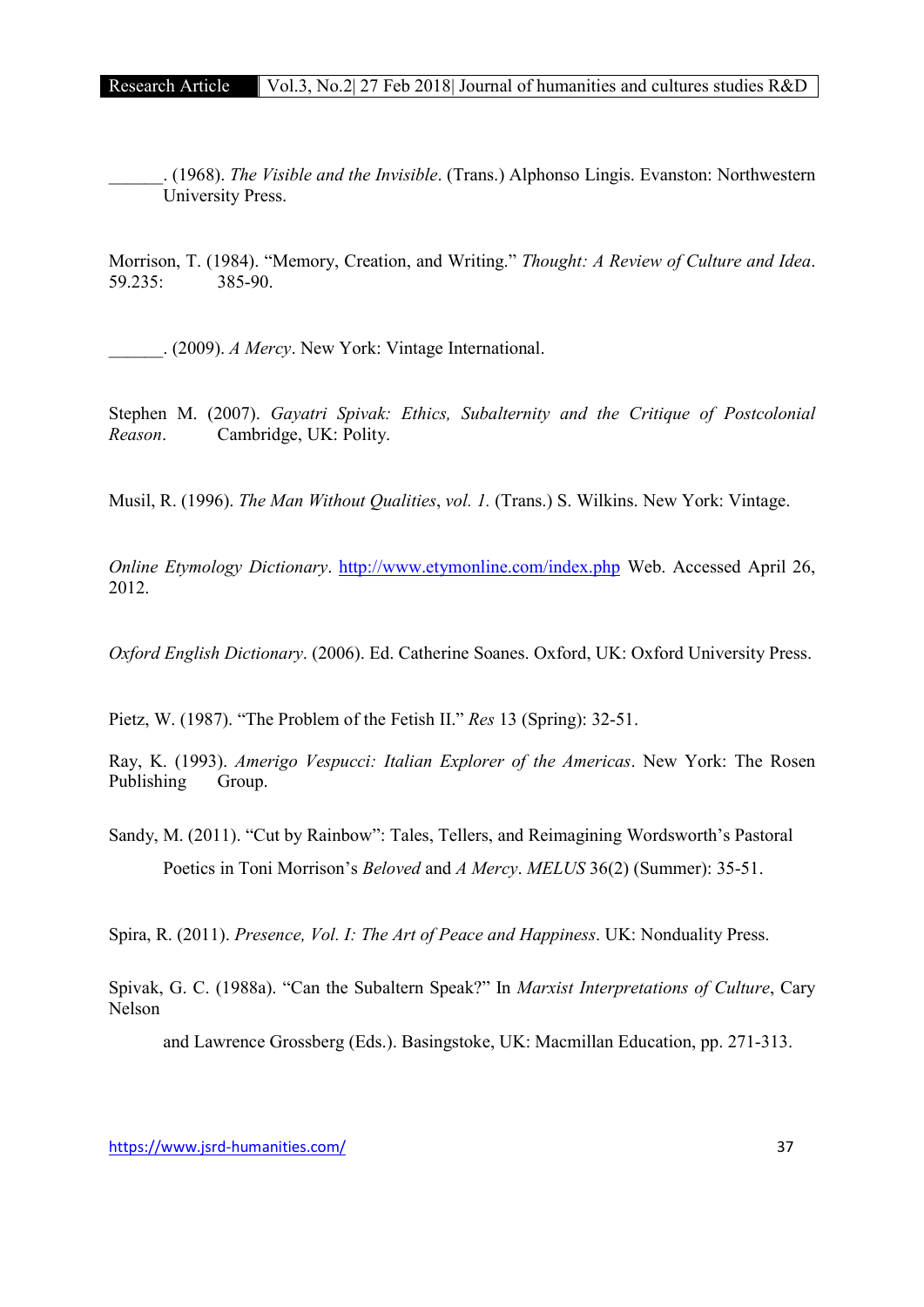\_\_\_\_\_\_. (1988b). "Subaltern Studies: Deconstructing Historiography." In *In Other Worlds: Essays in Cultural Politics.* Guha, Ranajit and Spivak (Eds.). Oxford: Oxford University Press, pp. 197- 221.

Stewart, G. (2015). *The Deed of Reading: Literature \* Writing \* Language \* Philosophy*. Cornell: Cornell

University Press.

Wyatt, J. (2012). "Failed Messages, Maternal Loss, and Narrative Form in Toni Morrison's *A Mercy*." *Modern Fiction Studies* 58.1: 128-151.

Žižek, S. (1999). *The Ticklish Subject: The Absent Centre of Political Ontology*. London and New York: Verso.

#### Endnotes

i For a formidable study of "hybridity"—centered in terms of Latin America's geopolitical history but cross-cultural in its response to globalization—see Néstor García Canclini, *Hybrid Cultures: Strategies for Entering and Leaving Modernity*. (Trans.) Christopher L. Chiappari and Silvia L. Lopez. Minneapolis, MN: University of Minnesota Press, 2005. The essays herein are written with a contemporary, on-the-ground tonality that serves as a counterpart to the highly influential if baroque study on the topic in Homi K. Bhabha's *The Location of Culture.* I use the term "hybridity" broadly here to signify a tense state between tradition and modernity, indigeneity and the global sphere. Importantly for Canclini, one polarity is not necessarily inferior or superior to the other.

<sup>&</sup>lt;sup>ii</sup> In an incisive and seminal essay, "Can the Subaltern Speak?", which helped shape and yet critically chastise postcolonial studies (among other disciplines and forms of criticism), Gayatri Chakravorty Spivak (1988) catches the academic or authoritative knower in the act of "epistemic violence" in his or her attempt to represent the plight and projects of indigenous and historically dispossessed peoples or "subalterns." She memorably writes: "How can we touch the consciousness of the people, even as we investigate their politics? With what voice-consciousness can the subaltern speak?" (1988: 285).

iii With a different political and materialist project in mind, Slavoj Žižek articulates a framework of "excess" that resonates with the one I use here. See Slavoj Žižek. *The Ticklish Subject: The Absent Centre of Political Ontology*. London and New York: Verso, 1999, pp. 256-57, e.g.

<sup>&</sup>lt;sup>iv</sup> While not an exhaustive account, the following thinkers have all addressed (and palpably shaped) our modern notions of that which we would deem "spiritual" and an ultimate good in itself. Of course, these thinkers' conceptualizations of what most agreeably could be called "spirit" are tied to their respective larger philosophies, while my usage is much more generalized, naïve (in a non-pejorative way), and, at best, inferential from Morrison's text. For example, compare Plato's "Form of the Good," Leibniz's "World of Monads", Kant's "Noumena," Fichte's "I" and "Not-I," Hegel's "Geist," and Schopenhauer's "Will-to-Live." Spinoza's pantheism and Emerson's "Oversoul" are most apropos here (among Western thought), but the "-theism" in the former term offers itself to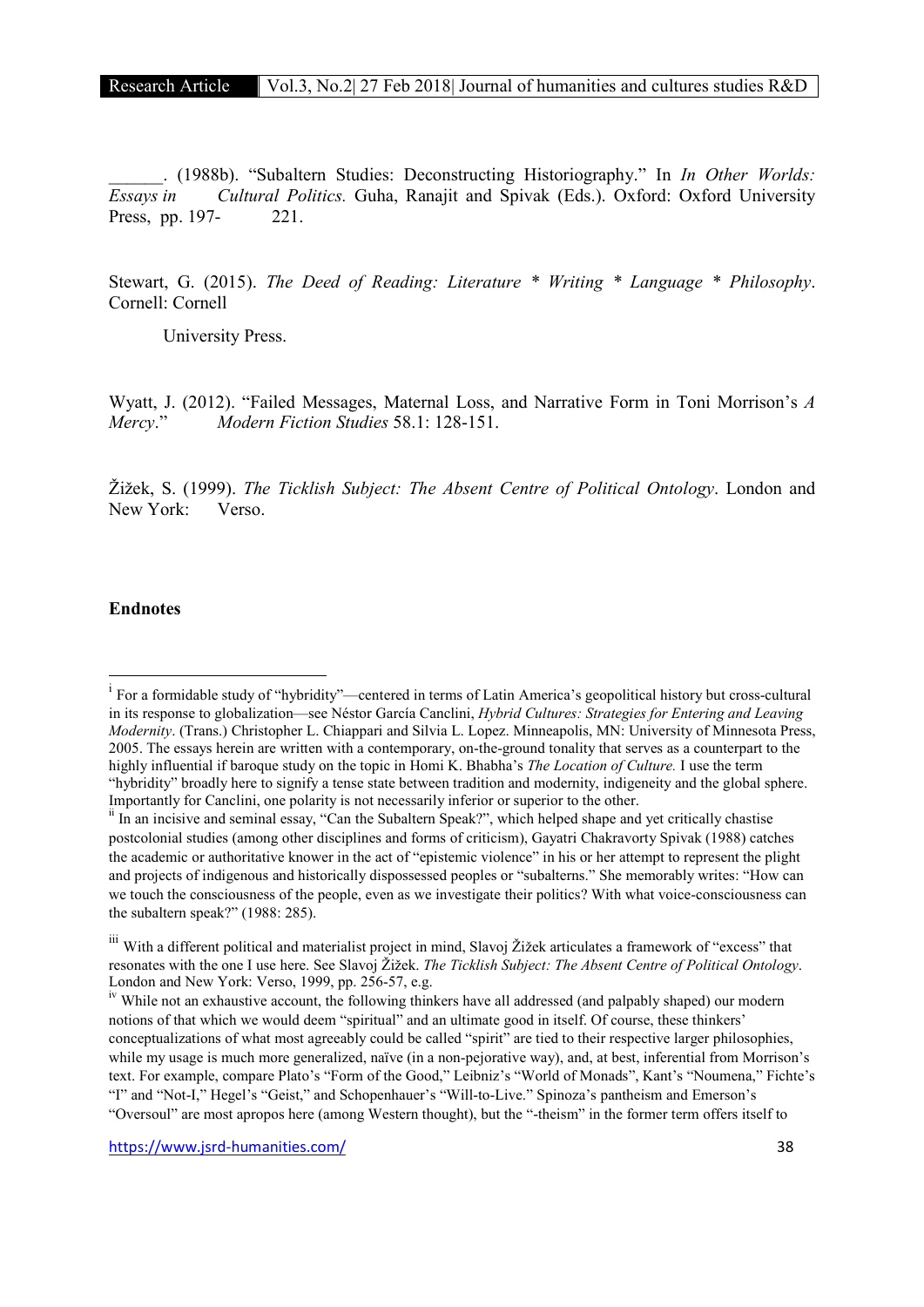**.** 

being construed in terms of a religion or particular concept of God, which would then limit the nature of the what we're discussing considerably. The same is true for people's preconceived notions of "soul." Since "spirit" or "spirituality," as such, is something most people intuitively feel we have (to varying degrees) and cannot reduce, it may be a more amenable term for our understanding and for its co-extension as a source of ethical living. See Ralph Waldo Emerson, *The Select Writings of Ralph Waldo Emerson.* (ed.) William H. Gillman (New York: New American Library, 1965); Immanuel Kant, *Critique of Pure Reason*. (ed. and trans.) Norman Kemp Smith (New York: St. Martin's Press, 1965); Johann Fichte, *Foundations of Transcendental Philosophy (Wissenschaftslehre), Nova Methodo 1766-99* (ed. and trans.) Daniel Breazeale (Ithaca, New York: Cornell University Press, 1992); G. W. F. Hegel, *Phenomenology of Spirit*, (trans.) A.V. Miller (Oxford: Oxford University Press, 1977); Gottfried Wilhelm Leibniz, *New Essays Concerning Human Understanding* (1765). (trans.) A.G. Langley (New York: Macmillan, 1896); Arthur Schopenhauer, *The World as Will and Representation* (1818, 1844, 1859). (trans.) E.F.J. Payne (New York: Dover, 1966); Plato, *Republic*. (trans.) G.M.A Grube. *Readings in Ancient Greek Philosophy: From Thales to Aristotle 2nd ed.* (eds.) Mark Cohen, Patricia Curd, and C.D.C Reeve (Indianapolis: Hackett Publishing Company, Inc., 2000), pp. 263-535; Benedict (Baruch) de Spinoza, *Ethics*, in *The Collected Works of Spinoza, vol. 1*, (ed. and trans.) Edwin Curley (New Jersey: Princeton University Press, 1985).

<sup>v</sup> I thank Mary Lou Emery for encouraging me to explain in basic, accessible terms my decision to appropriate the term, "spirit." The above is surely an attempt.

<sup>vi</sup> My conceptual framework presents certain risks. Chief among them is being open to the charge that the ethical strategy of "mysreading" is an *invented* one, as opposed to being one that culturally exists in a traumatized community. I would respond that the proposed ethics attempts to communicate *theoretically* what we already do *experientially*, whether the "we" involves those among a decolonial moment or those outside of it (and who is "outside" a history of the oppressed, especially in this globalized age, becomes increasingly debatable). Thus, the aim of this paper is not to develop the most "correct" or "definitive" ethical theory. Given that we appear to live in and *as* relative time, such a task may be impossible, as significant aspects of any cross-cultural ethics will change according to social, historical, and ecological contexts.

<sup>VII</sup> Formally, phenomenology deals with occurrences and facts of the world that appear real to our thoughts and senses through the *a priori* structure and intrinsic value of experience, regardless of whether we fully understand the nature or origin of our experiences. Immanuel Kant, of course, largely solidified our modern knowledge of the phenomenological world. Edmund Husserl, considered to be the first Western philosopher to formally study and develop phenomenology, states that the noumenal or objective status of what we know or believe is not the primary concern for us because we are and cannot help but be subjective and, more pointedly, bodily-oriented beings. Thus, phenomenological methodology involves not only the analytic task of determining what we do or ought to do, but also the relational, embodied task of understanding what happens to us over and above our wanting and doing in a world of concrete others. One can already detect the de-centering of the Cartesian, rational independent ego as the arbiter of knowledge. For a comprehensive and successfully lucid work on phenomenology, see Robert Sokolowski, *Introduction to Phenomenology*. Cambridge, UK: Cambridge UP, 1999.

viii One might already wonder why Emmanuel Levinas does not make up (indeed, lead) the group of heterodoxical ethical thinkers I have mentioned, as he would be the first philosopher after World War II, arguably, to innovate and exemplify the language I am using with regards to the ethical. The reason is twofold: first, these thinkers together, though not all purposefully, may be said to recapitulate or represent not Levinas himself, but a *Levinasian relation*  to the core concepts of ethics, such as the self, the other, consciousness, the body, freedom, power, justice, community, violence and trauma. As Levinas would suffice in his own right as a source of ethical agreement (and departure) in my analysis, omitting him for the present paper allows for that hermeneutic vacuum to be filled by a newly provocative cohort and, not least, by a certain unity in diversity (an elusive postcolonial aim, still).

<sup>ix</sup> Glissant's formulation is instructive: "Relation is not an absolute toward which every work would strive but a totality—even if for us this means disentangling it, something it never required—that through its poetic and practical and unceasing force attempts to be perfected, to be spoken, simply, that is, to be complete" (*The Poetics of Relation*, 35).

<sup>x</sup> Note here that I am already differing from Levinas's language which more traumatically, paradoxically, and dualistically describes the relation between the self and the other, and so to employ Levinas to primarily characterize my hypothesis of ethics would not be quite appropriate. For Levinas, the other is other through a radical remoteness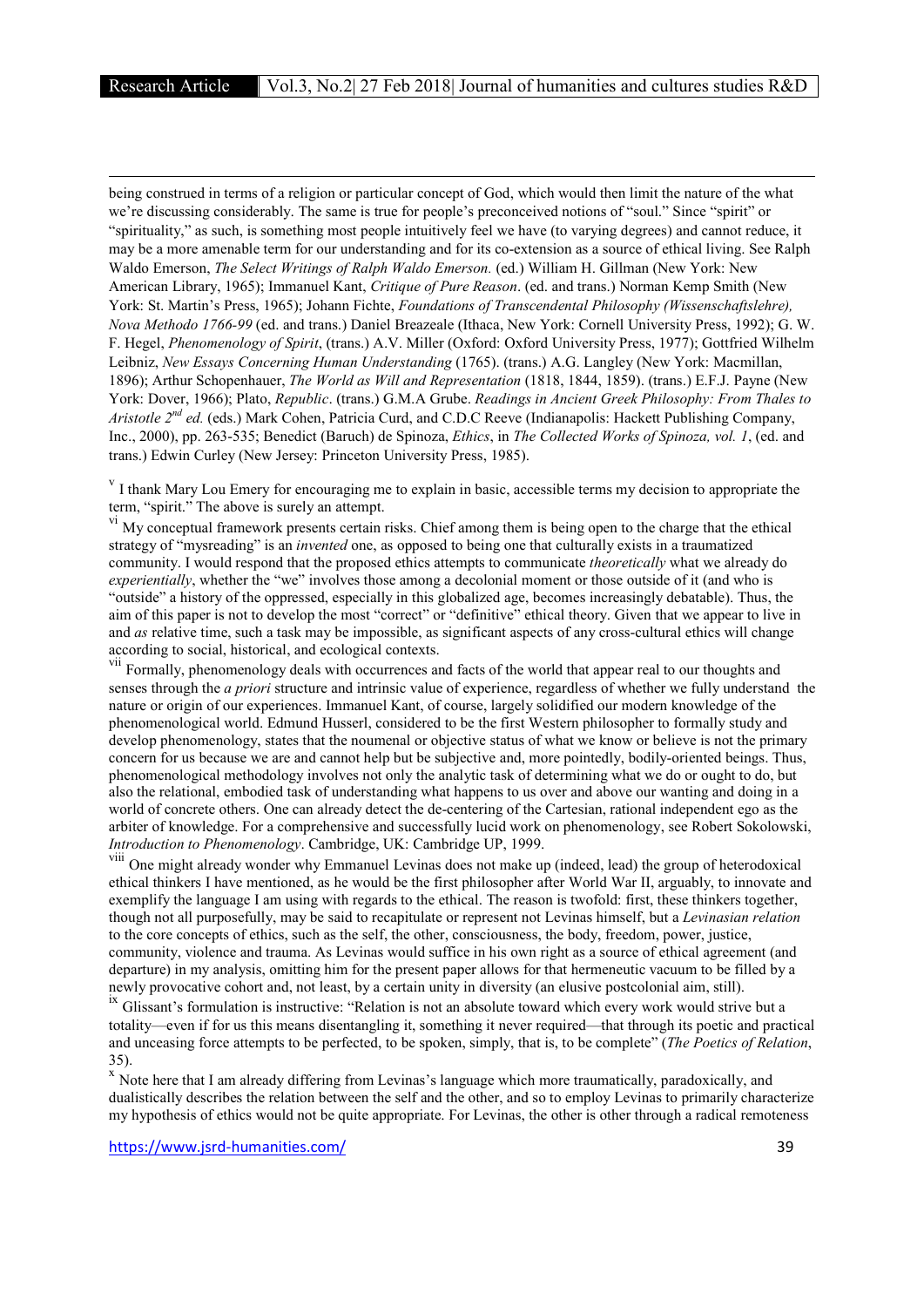**.** 

which, in a strict pre-ontological sense, permits of neither full contact, nor transparency, nor any recourse to metaphysical interpretation. The utterly and infinitely other is situated with reference to me in a dimension of height, what Levinas will call elsewhere a "curvature of intersubjective space" and other formulations that "inflect a distance into elevation" (*Totality and Infinity*, 291). Levinas's abstruse yet resolute representations of my relation to the other are meant to emphasize the radical asymmetry between us. And so Levinas, from below: "Neither possession nor the unity of number nor the unity of concepts link me to the Stranger, the Stranger who disturbs the being at home with oneself [*le chez soi*]. But the Stranger also means the free one. Over him I have no power [*je ne peux pouvoir*]. He escapes my grasp by an essential dimension.... He is not wholly in my site" (39).

<sup>xi</sup> Moreover, Wyatt, and the more rigid schools of psychoanalysis in general, seem to presuppose two things: first, that there *is* a normative goal to be attained from one's trauma; and second, that that goal centers on a "truthful" or "objective" representation in language.

xii Amerigo Vespucci (1454-1512) was a Florentine explorer and cartographer who, after being assigned to navigate the east coast of South America by King Manuel I of Portugal, and later the greater western hemisphere by King Ferdinand Spain, made four voyages to the American continents and West Indies between 1497 and 1504. His expeditions became widely known after the publication of *Mundus Novus* (*New World*), a collection of two letters attributed to Vespucci between 1502 and 1504 in which he claims to have found and named "a fourth continent" (after Europe, Africa, and Asia). The veracity of these letters has been in dispute, however, as many scholars believe that the two letters were fabricated by others who based their content on actual letters by Vespucci. In 1507, German cartographer and author Martin Waldseemüller published a Latin translation of these letters in his *Cosmographiae Introductio*, an influential book on the then views of cosmography and the planet's collective geography. It is fascinating to note that Waldseemüller used the *feminine* form of Vespucci's Latinized name, Americas Vespucius, resulting in "America." As he explains in his book: "I do not see what right any one would have to object to calling this part, after Americus who discovered it and who is a man of intelligence, Amerige, that is, the Land of Americus, or America: since both Europe and Asia got their names from women" (Ray 93). Finally, and in line with the current paper's heuristics, Waldseemüller in 1513 appeared to have doubts about his codification of the name, "America," probably as a response to contemporaneous disputes about the nature of Vespucci's role in "discovering" and naming America. Thus, in re-editing various atlas portions within *Cosmographiae Introductio*, Waldseemüller simply labeled the north American continent "Terra Incognita" or "Terra Mysterium" ("Unknown Land" or "Mysterious Land"). See Luciano Formisano (Ed.), *Letters from a New World: Amerigo Vespucci's Discovery of America*. New York: Marsilio, 1992; and Kurt Ray, *Amerigo Vespucci: Italian Explorer of the Americas*. New York: The Rosen Publishing Group, 1993.

xiii In McClintock's *Imperial Leather*, an intricate study of the particular ways in which race, gender, and sexuality were implicated by Western imperialism and yet also subverted it, she theorizes the colonial invention of what she calls *anachronistic space*, a metaphysical sleight-of-hand that uses the dimension of linear time to categorize and hierarchize terrestrial and social structures of complexity ("spaces"), from primitive (Africa) to modern (Western Europe). These "spaces" are cognitive too and conjure types of behavior and living, as implicated in our categorical notions of the "archaic," the "primitive," the "savage," the "sinful." As McClintock argues: "imperial progress across the space of empire is figured as a journey backward in time to an anachronistic moment of prehistory. By extension, the return journey to Europe is seen as rehearsing the evolutionary logic of historical progress, forward and upward to the apogee of the Enlightenment in the European metropolis. Geographical difference across *space* is figured as a historical difference across *time*…. The stubborn and threatening heterogeneity of the colonies was contained and disciplined not as socially or geographically different from Europe and thus equally valid, but as *temporally* different and thus as irrevocably superannuated by history" (40). See Anne McClintock, *Imperial Leather: Race, Gender and Sexuality in the Colonial Contest*. New York & London: Routledge, 1995.

xiv In a similar vein, Mary Lou Emery re-configures Glissant's notion of "transversality" to apply to the transversal nature of labor, especially for women represented in Jean Rhys's work. See Mary Lou Emery, "The Poetics of Labor in Jean Rhys's Global Modernism" in *Philological Quarterly*. (Ed.) Harilaos Stecopoulos. (Spring and Summer 2011) 90(2&3): 167-197.<br><sup>xv</sup> This crux of this notion is systematically (and playfully) treated by J.L. Austin in his seminal work on speech act

theory, *How to Do Things with Words 2nd ed*. (Eds.) J.O. Urmson and Marina Sbisà. Cambridge, MA: Harvard University Press, 1962. Austin distinguishes between constative statements, which are statements whose value is based on whether what is stated is true or false, and performative utterances, which enable an action just by their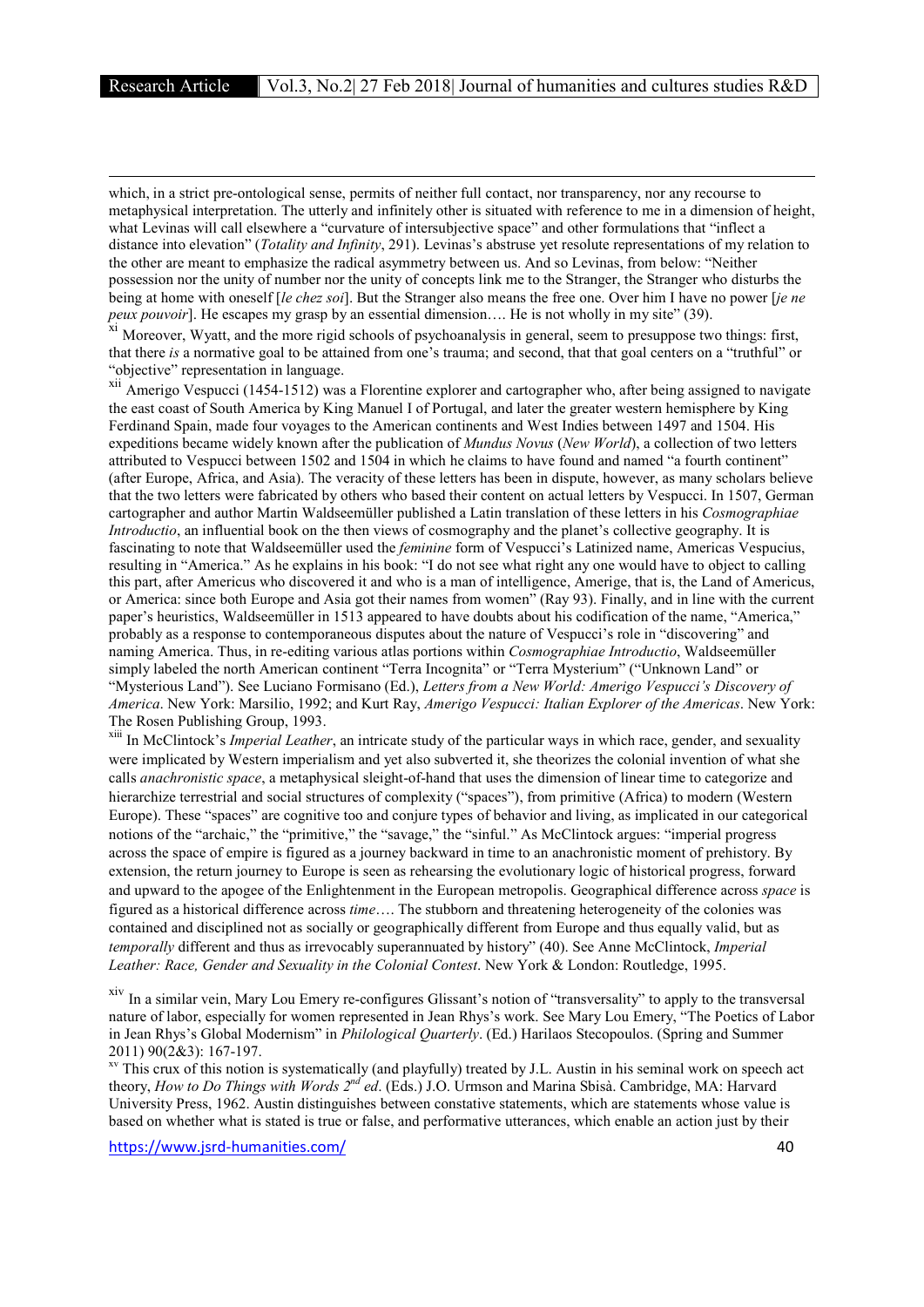**.** 

being said (or written). For example, saying "I do" as a bride or groom, or saying "I promise to pay you back" is not meaningful or effective because it states something that is either true or false; it is effective because one is fulfilling the act of marriage, or at that moment, making a promise. Further, Austin calls a perlocutionary speech act one whose speaking is meant to produce indirect, consequential effects—"Would you like to go out on a date?," for instance. The asking is meant to show I'm friendly, to build attraction, and possibly spend time with the person of interest. An illocutionary act, however, is really a performative speech act that yields immediate consequences in its speaking: saying, "Forgive me" is not only an entreaty, but (presumably) the exercising of contrition. Also, "Workers of the world, unite!" is a statement that calls for future unity while simultaneously demonstrating the speaker's present unitedness with others. Hence, we might think of "illocutionary time" as a collapsing or comingling of deeds for a present time *and* a future time (that is, "time" in the relative sense as we have come to live it).

<sup>xvi</sup> I thank Mary Lou Emery for recommending this work in an earlier review of this essay. Baucom's magisterial work has both challenged and improved the current essay. Any misreadings (in the normal sense) and unwarranted critiques of his arguments are emphatically my own.

<sup>xvii</sup> The analogy between a movie or computer screen and the images that appear on it, on the one hand, and consciousness and the objects of thoughts, sensations, and perceptions that appear within and are known by this consciousness, on the other, is a one that can be found in contemporary teachings on nondual spirituality or what has traditionally been called *Advaita* in Sanskrit. An Advaita teacher and artist who uses the metaphor exquisitely is Rupert Spira. See, for example, his *Presence, Vol. I: The Art of Peace and Happiness*, UK: Nonduality Press, 2011. xviii For an anti-Enlightenment and anti-scientific view of time in Native American traditions, see Vine Deloria, Jr.,

*The Metaphysics of Modern Existence*, Golden, CO: Fulcrum, 2012.

xix In what has followed. I have been arguing that our understanding of any semblance of a global ethics requires a significant overhaul in the name of realism *and* essentialism, though not in the stale, narrow, and often exclusionary sense of these terms. The "essentialism" (a loaded term that is difficult to use without provoking misgivings) that I understand and employ here is *not*, I contend, a dogmatic philosopheme but instead refers first and lastly to *consciousness's* experience of what seems to be essential about itself; I am referring to the self's highest understanding of its fundamental intuitions, which comprehends "essentialism" to refer to the general ontological nature of reality as such (inasmuch as that is discursively possible), and not to its specific, prejudicial uses, such as the essentializing or naturalizing of a culture's identity or history, or a gender's purported universal role or behavior. In this sense, the language of essentialism that I am reappropriating is meant to be as empirically rigorous, even scientific in the simplest sense, as possible, for its only criterion is pre-ideological and intersubjectively honest experience. While even a postcolonial deconstructivist thinker like Gayatri Spivak concedes to the necessity for "strategic essentialism"— the need for a group or community to accept temporarily an "essentialist" and unified position in order to be able to effectively act against injustice and persecution—this paper goes one step further in regards to "essentialist" claims. The bedrock for the possibility and viability of the proposed ethics herein is a phenomenological and intuited understanding of our nature. As someone who has diligently contemplated and researched the ontology of ethics (and, consequently, the "ethics" of ontology) for at least the last ten years, I do not make this claim naively. Rather than claiming to invent something new, this paper only claims to see something old with new eyes. Thus, the "essentialism" on which my thesis depends does not limit itself to being only "strategic," for such a stance implies that the unifying claims are at best instrumentally good, and not inherently good or truthful. Worse still, the epistemic solidarity that results from only a "strategic" essentialism may not be sincerely *believed* in by its otherwise conflictual subscribers, and one's experience of reality follows directly from one's beliefs about reality (as already demonstrated with the historically dominant belief about "time"). Throughout this thesis, then, the point of the analyses is not only to expose a contradictory set of epistemic claims at work in good, diligent *anti*essentialism in its broadest sense, but to consider the ethico-spiritual potential of that ineliminable domain which renders the political field of global living not only intelligible, but possible. For more on strategic essentialism, see Gayatri Spivak, "Subaltern Studies: Deconstructing Historiography", in Guha, Ranajit and Spivak (eds.), *In Other Worlds: Essays in Cultural Politics* Oxford: Oxford University Press, 1988, pp. 197-221; and also Stephen Morton, *Gayatri Spivak: Ethics, Subalternity and the Critique of Postcolonial Reason*. (Cambridge, UK: Polity, 2007), pp. 124-126. xx I thank Garrett Stewart for sending me (of his own accord upon learning of our mutual interest in the various

forms of ethics and textuality in *A Mercy*) a revised and expanded version of his essay on Morrison's novel that originally appeared in the *English Language History* journal and that now comprises a chapter in what was—at the